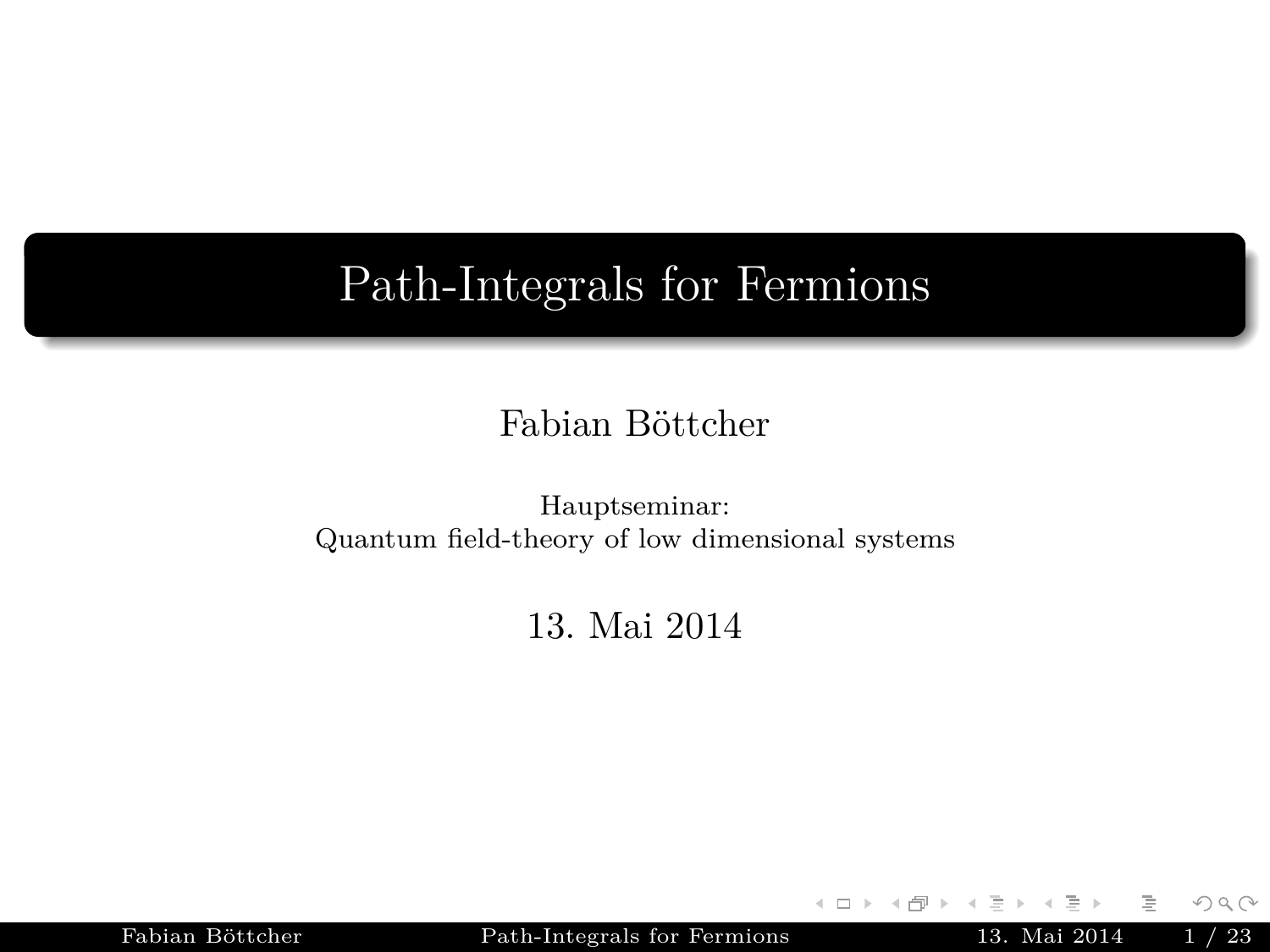## **Overview**



- 2 [Path-Integrals for fermions](#page-18-0)
- 3 [Partition function](#page-32-0)
- 4 [Non-interacting fermions](#page-43-0)



 $\leftarrow$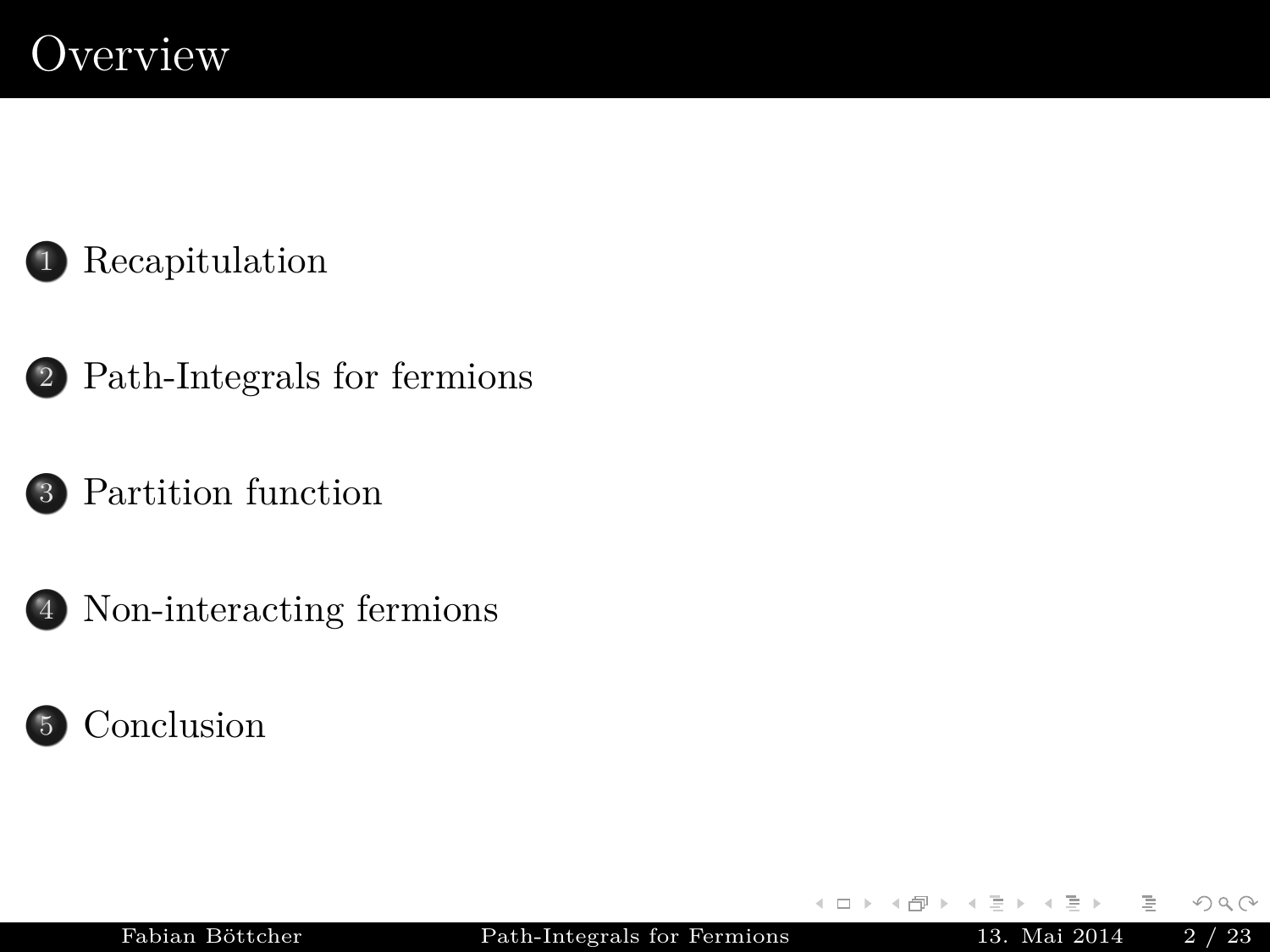## <span id="page-2-0"></span>Recapitulation: path-integrals

Feynman path-integral:

$$
K(x_f, t_f; x_i, t_i) = \langle x_f | U(t_f, t_i) | x_i \rangle
$$
  
= 
$$
\sum_{\substack{x(t_i) = x_i \\ x(t_f) = x_f}} \exp \left( \frac{i}{\hbar} S[x(t)] \right)
$$

with 
$$
S[x(t)] = \int_{t_i}^{t_f} dt L(x, \dot{x}) = \int_{t_i}^{t_f} dt \dot{x}p - H(x, p)
$$

Fabian Böttcher [Path-Integrals for Fermions](#page-0-0) 13. Mai 2014 3 / 23

 $\leftarrow$   $\Box$   $\rightarrow$ 

E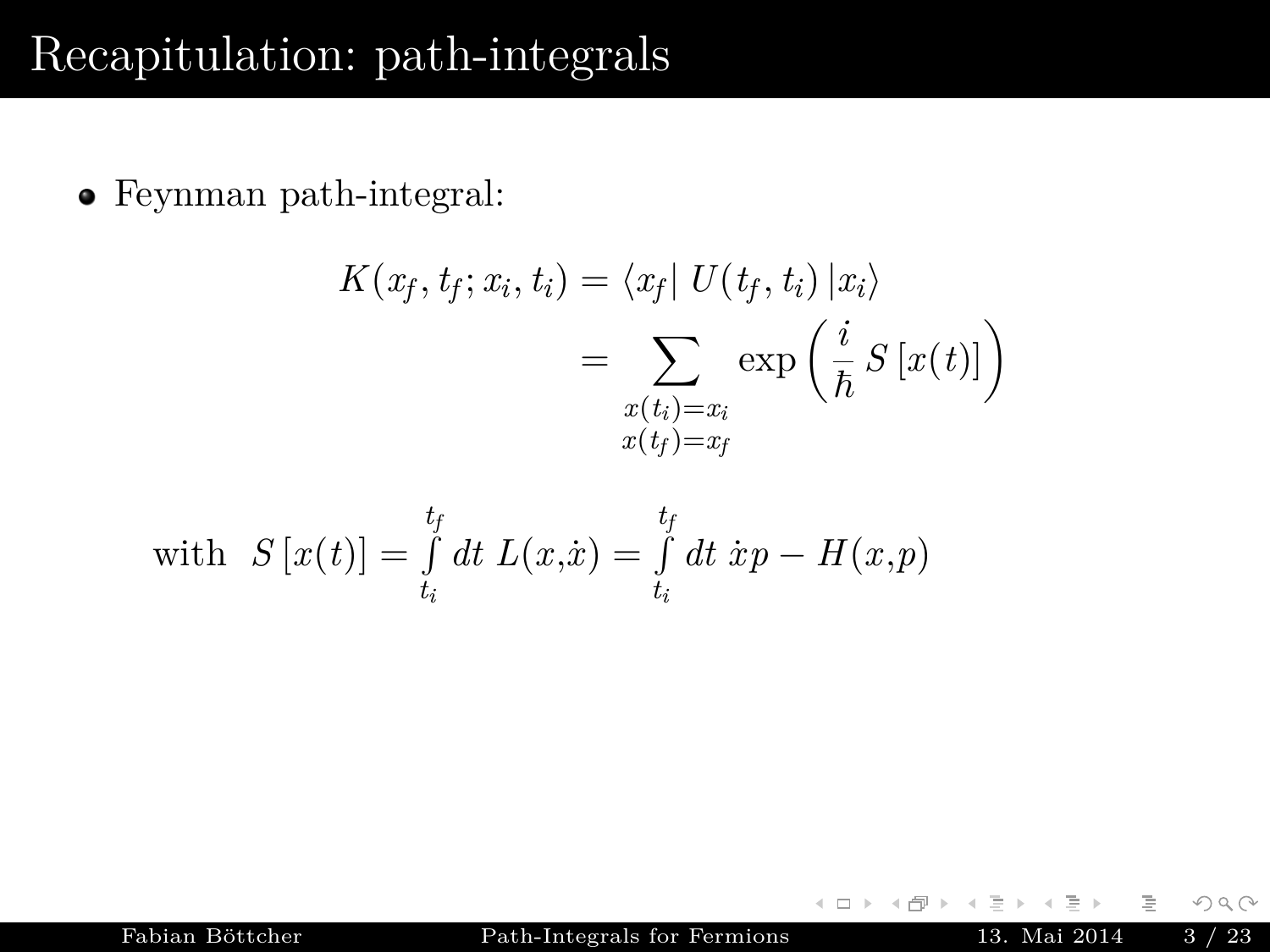Feynman path-integral:

$$
K(x_f, t_f; x_i, t_i) = \langle x_f | U(t_f, t_i) | x_i \rangle
$$
  
= 
$$
\sum_{\substack{x(t_i) = x_i \\ x(t_f) = x_f}} \exp \left( \frac{i}{\hbar} S[x(t)] \right)
$$

with 
$$
S[x(t)] = \int_{t_i}^{t_f} dt \ L(x, \dot{x}) = \int_{t_i}^{t_f} dt \ \dot{x}p - H(x, p)
$$

• Connection to statistical physics:  $t \rightarrow -i\tau$ 

$$
\mathcal{Z} = tr\left(e^{-\beta(H-\mu N)}\right) = \int_{-\infty}^{\infty} dx \ K(x, t = -i\beta\hbar; x, 0)
$$

 $\leftarrow$ 

Fabian Böttcher [Path-Integrals for Fermions](#page-0-0) 13. Mai 2014 3 / 23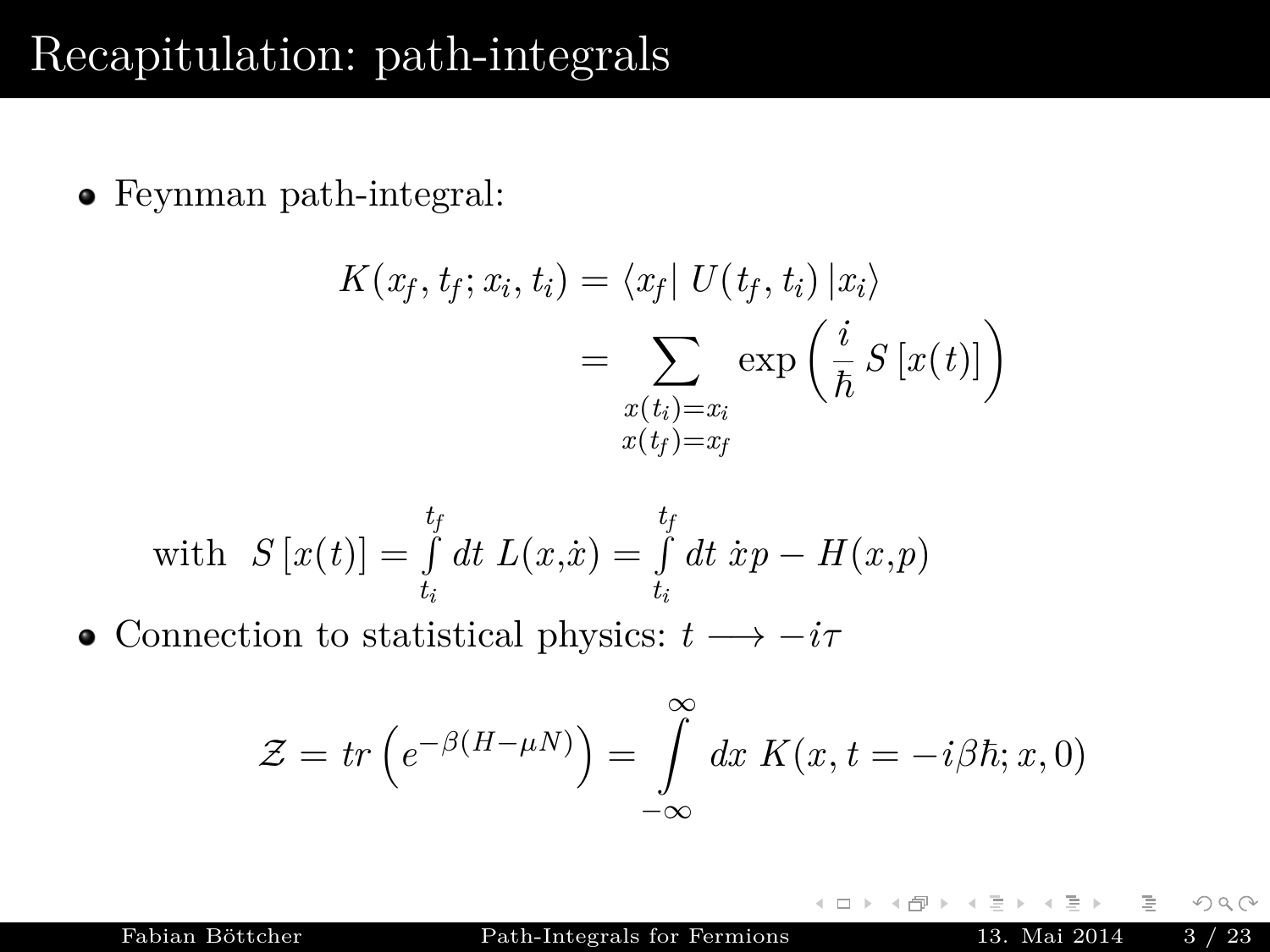Fermions: antisymmetric wavefunction

$$
\implies [a_i, a_j^{\dagger}]_+ = a_i a_j^{\dagger} + a_j^{\dagger} a_i = \delta_{ij}
$$

$$
\implies [a_i, a_j]_+ = [a_i^{\dagger}, a_j^{\dagger}]_+ = 0
$$

 $\leftarrow$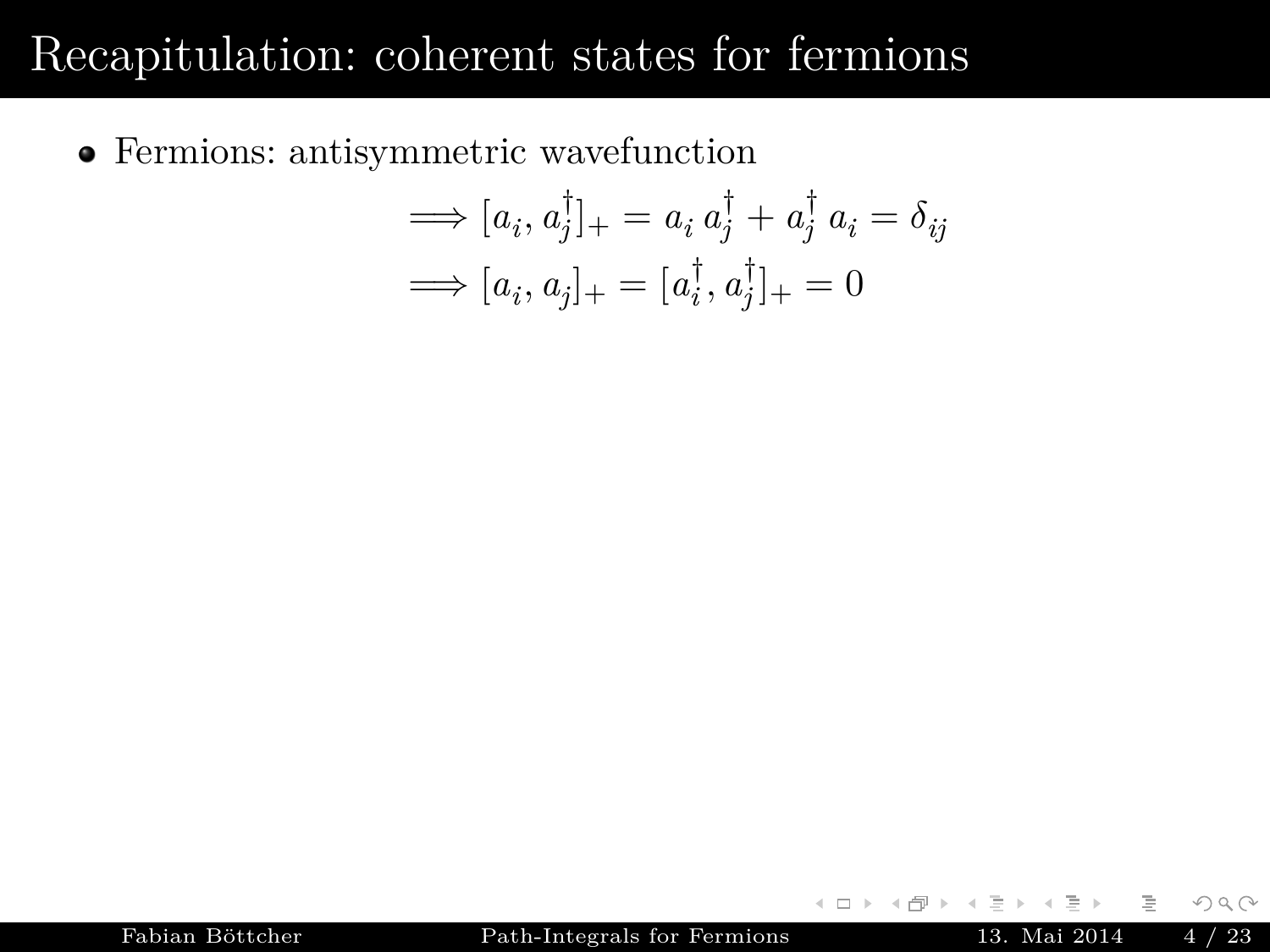Fermions: antisymmetric wavefunction

$$
\implies [a_i, a_j^{\dagger}]_+ = a_i a_j^{\dagger} + a_j^{\dagger} a_i = \delta_{ij}
$$

$$
\implies [a_i, a_j]_+ = [a_i^{\dagger}, a_j^{\dagger}]_+ = 0
$$

• Grassmann-algebra: generators  $\phi_{\alpha}$  with  $\alpha = 1,...,n$ 

$$
\Longrightarrow \phi_\alpha \, \phi_\beta + \phi_\beta \, \phi_\alpha = 0
$$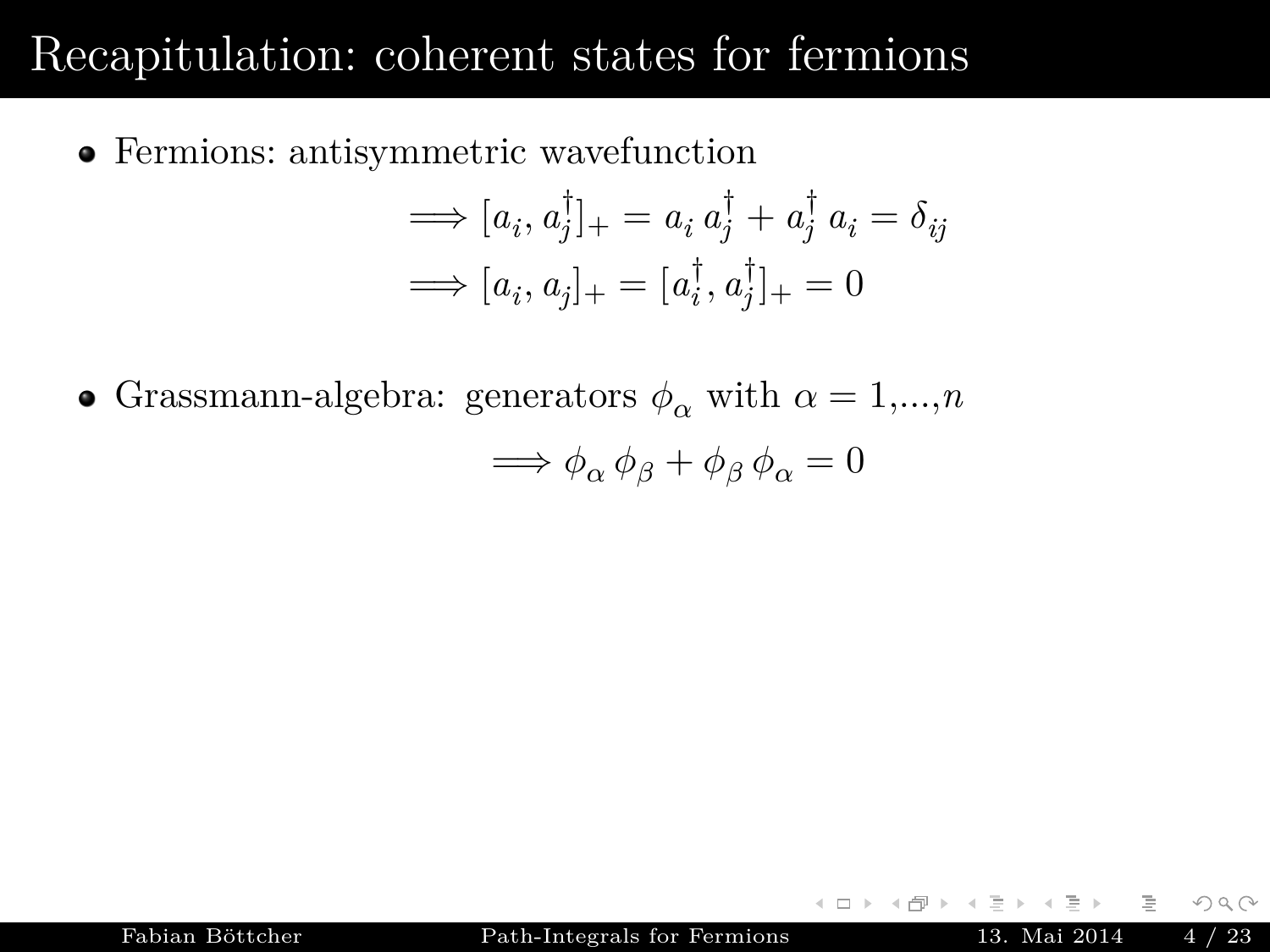Fermions: antisymmetric wavefunction

$$
\implies [a_i, a_j^{\dagger}]_+ = a_i a_j^{\dagger} + a_j^{\dagger} a_i = \delta_{ij}
$$

$$
\implies [a_i, a_j]_+ = [a_i^{\dagger}, a_j^{\dagger}]_+ = 0
$$

• Grassmann-algebra: generators  $\phi_{\alpha}$  with  $\alpha = 1,...,n$ 

$$
\implies \phi_{\alpha} \phi_{\beta} + \phi_{\beta} \phi_{\alpha} = 0
$$

$$
\implies \phi_{\alpha}^{2} = 0
$$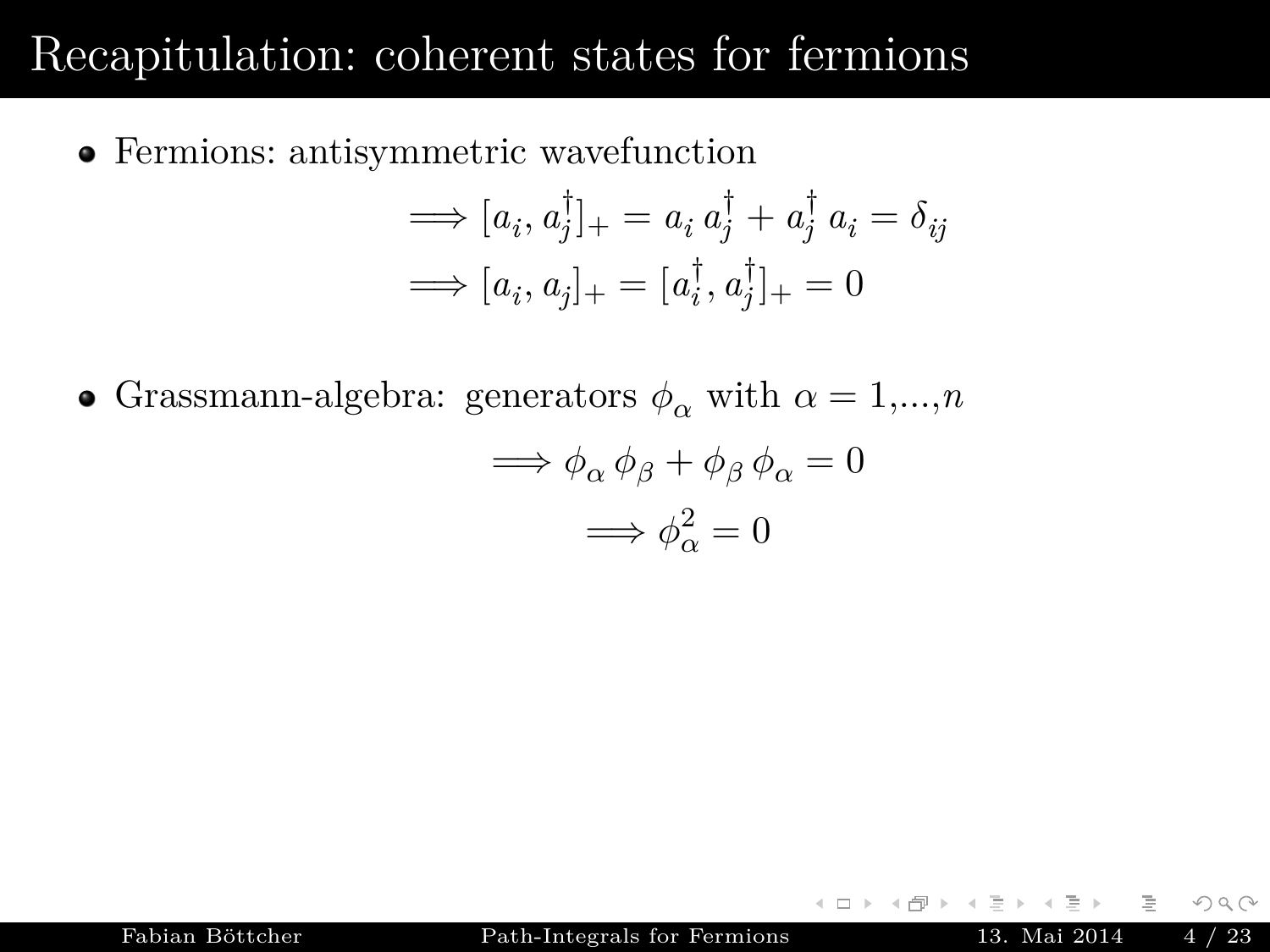Fermions: antisymmetric wavefunction

$$
\implies [a_i, a_j^{\dagger}]_+ = a_i a_j^{\dagger} + a_j^{\dagger} a_i = \delta_{ij}
$$

$$
\implies [a_i, a_j]_+ = [a_i^{\dagger}, a_j^{\dagger}]_+ = 0
$$

• Grassmann-algebra: generators  $\phi_{\alpha}$  with  $\alpha = 1,...,n$ 

$$
\implies \phi_{\alpha} \phi_{\beta} + \phi_{\beta} \phi_{\alpha} = 0
$$

$$
\implies \phi_{\alpha}^{2} = 0
$$

• Grassmann-integrals:

$$
\int d\phi \, 1 = 0 , \qquad \int d\phi^* \, 1 = 0
$$

$$
\int d\phi \, \phi = 1 , \qquad \int d\phi^* \, \phi^* = 1
$$

Fabian Böttcher [Path-Integrals for Fermions](#page-0-0) 13. Mai 2014 4 / 23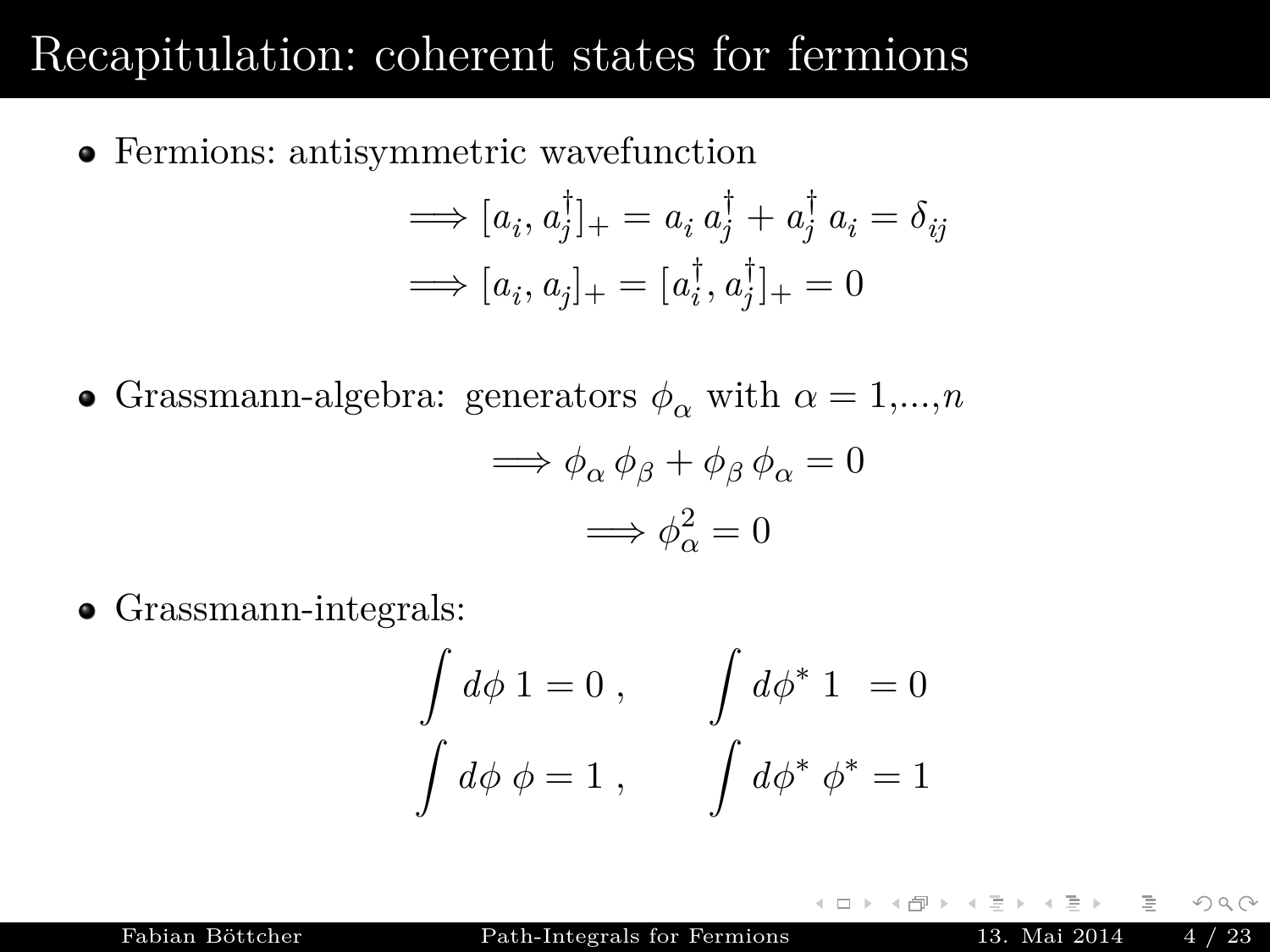• Fermion coherent states:

$$
|\phi\rangle = \exp\left(-\sum_{\alpha} \phi_{\alpha} a_{\alpha}^{\dagger}\right)|0\rangle = \prod_{\alpha} (1 - \phi_{\alpha} a_{\alpha}^{\dagger})|0\rangle
$$
  
with  $\langle \phi | \phi' \rangle = e^{\alpha \over \alpha} \phi_{\alpha}^* \phi_{\alpha}'$ 

 $\leftarrow$   $\Box$   $\rightarrow$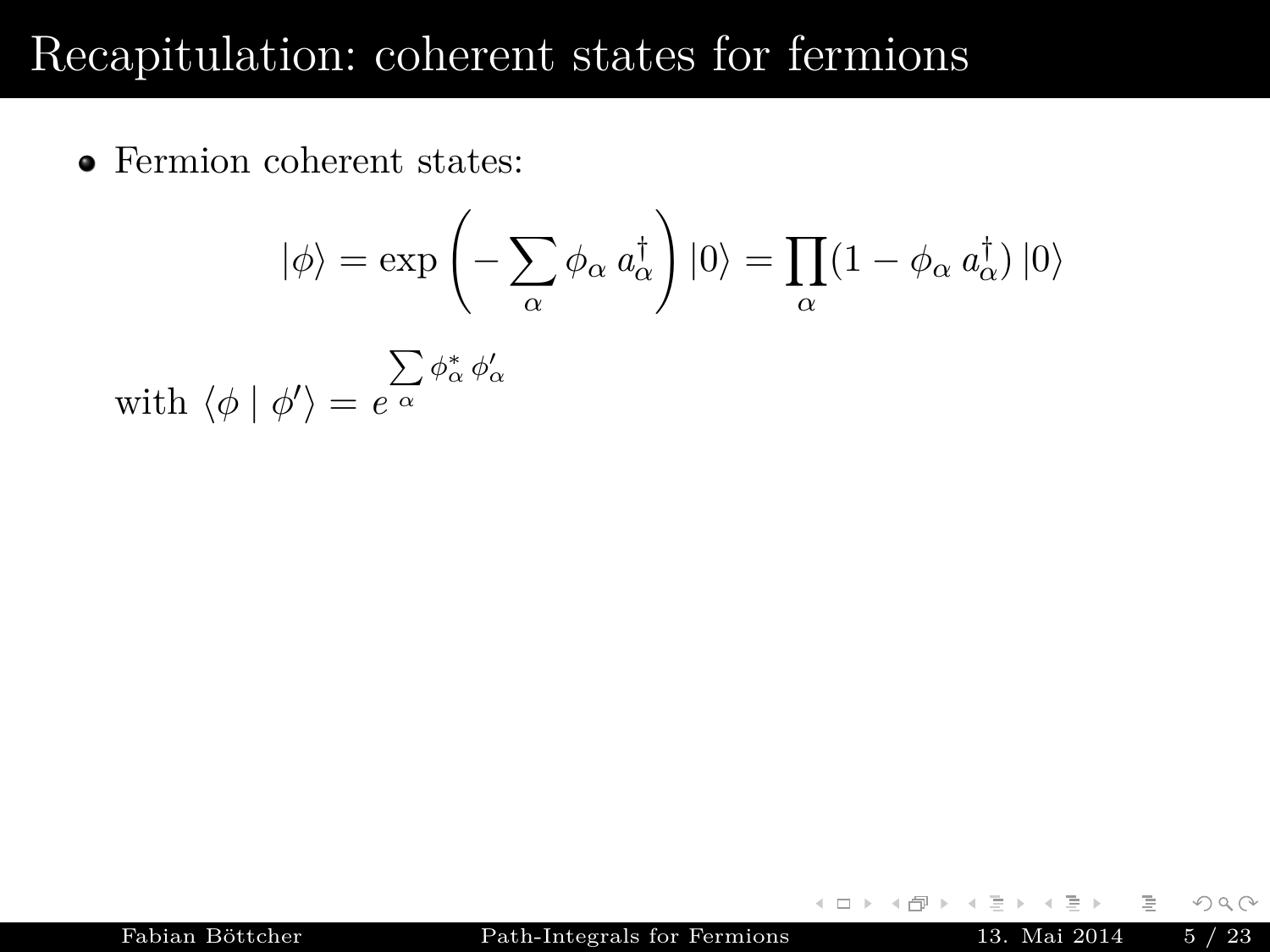• Fermion coherent states:

$$
\left|\phi\right\rangle = \exp\left(-\sum_{\alpha} \phi_{\alpha} a_{\alpha}^{\dagger}\right)\left|0\right\rangle = \prod_{\alpha} (1-\phi_{\alpha} a_{\alpha}^{\dagger})\left|0\right\rangle
$$

with 
$$
\langle \phi | \phi' \rangle = e^{\sum_{\alpha} \phi_{\alpha}^* \phi_{\alpha}'}
$$

Closure relation:

$$
\mathbb{1}=\int \prod_{\alpha} d\phi_{\alpha}^* d\phi_{\alpha} \exp\left(-\sum_{\alpha} \phi_{\alpha}^* \phi_{\alpha}\right) \left| \phi \right\rangle \left\langle \phi \right|
$$

 ${\bf Fabian~B\"{o}tther}~~{\bf Path-Integrals~for~Fermions}~~13.~{\bf Mai~2014}~~5~/~23$ 

 $\leftarrow$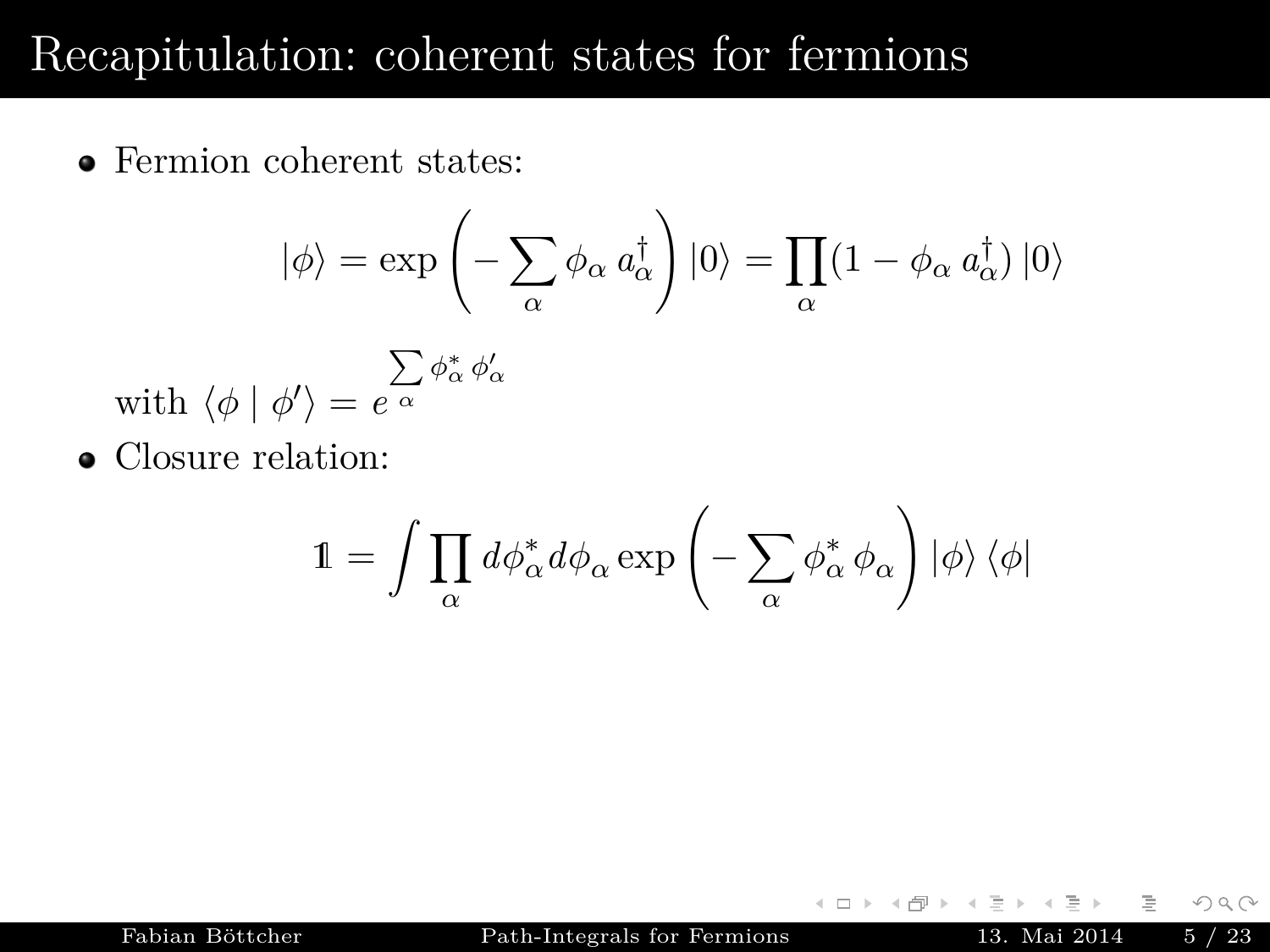• Fermion coherent states:

$$
\left|\phi\right\rangle = \exp\left(-\sum_{\alpha} \phi_{\alpha} a_{\alpha}^{\dagger}\right)\left|0\right\rangle = \prod_{\alpha} (1-\phi_{\alpha} a_{\alpha}^{\dagger})\left|0\right\rangle
$$

with 
$$
\langle \phi | \phi' \rangle = e^{\sum_{\alpha} \phi_{\alpha}^* \phi_{\alpha}'}
$$

Closure relation:

$$
\mathbb{1}=\int\prod_{\alpha}d\phi_{\alpha}^*d\phi_{\alpha}\exp\left(-\sum_{\alpha}\phi_{\alpha}^*\,\phi_{\alpha}\right)\left|\phi\right\rangle\left\langle\phi\right|
$$

• Trace of an operator:

$$
\mathrm{tr}(A) = \int \prod_\alpha d\phi^*_\alpha d\phi_\alpha \exp\left(-\sum_\alpha \phi^*_\alpha\,\phi_\alpha\right)\left\langle -\phi\right| A \left|\phi\right\rangle
$$

 $\leftarrow$ 

Fabian Böttcher [Path-Integrals for Fermions](#page-0-0) 13. Mai 2014 5 / 23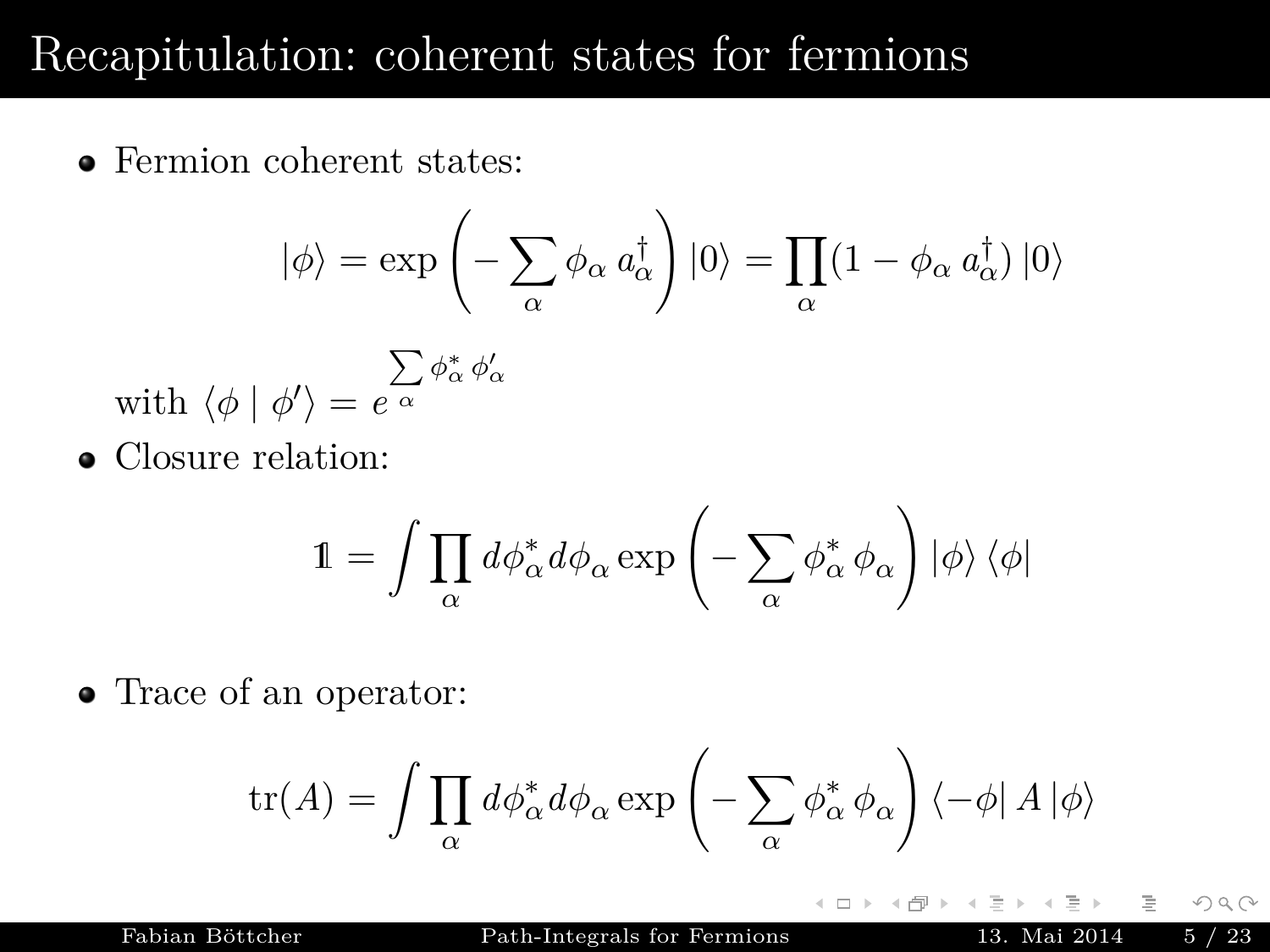• Trace of an operator:

 $tr(A)$ 

 $\leftarrow$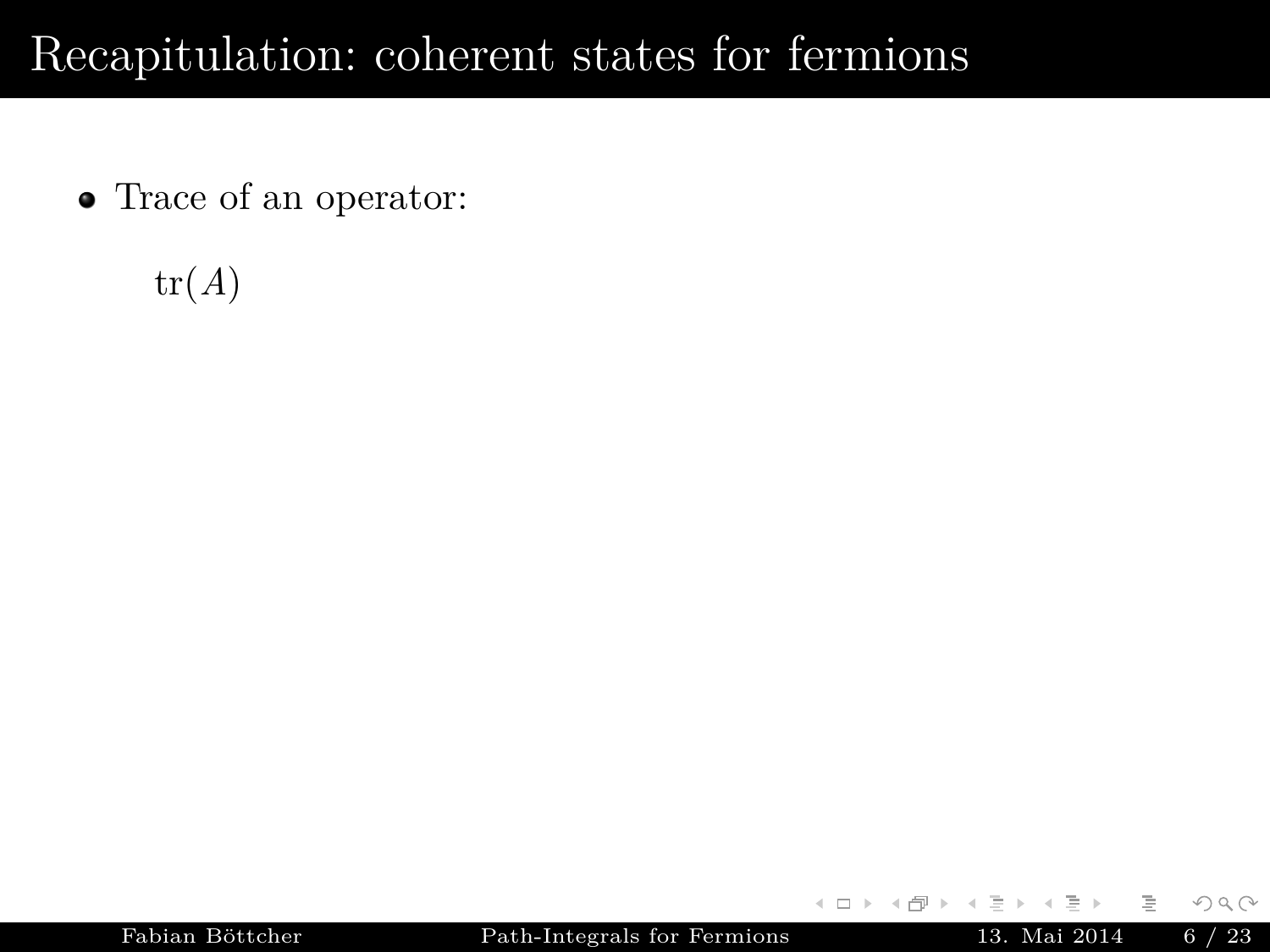• Trace of an operator:

$$
\operatorname{tr}(A) = \sum_{n} \langle n | A | n \rangle
$$

 $\leftarrow$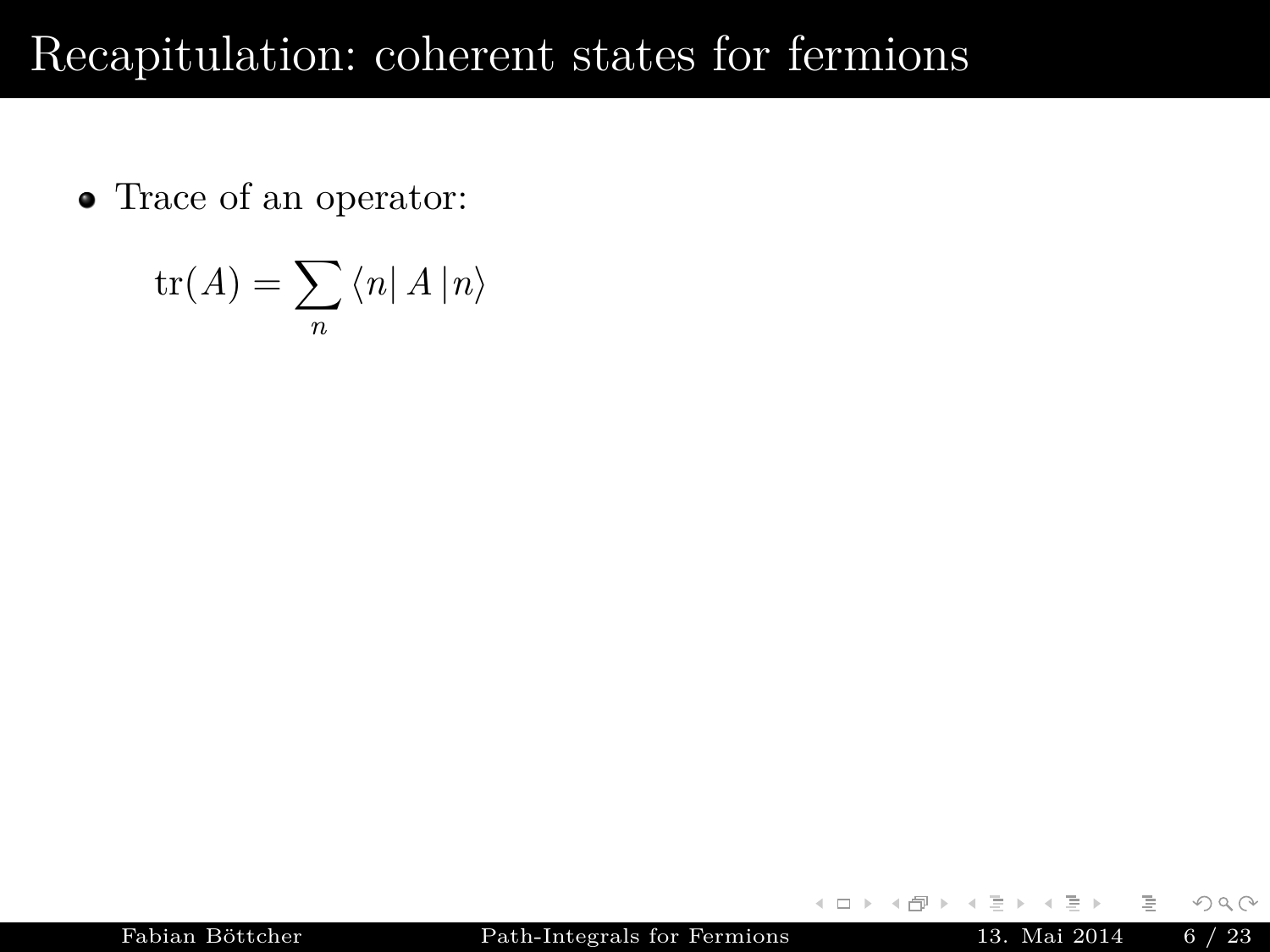• Trace of an operator:

$$
\operatorname{tr}(A) = \sum_{n} \langle n | A | n \rangle = \sum_{n} \langle n | 1 \, 1 \, 1 \rangle
$$

 $\leftarrow$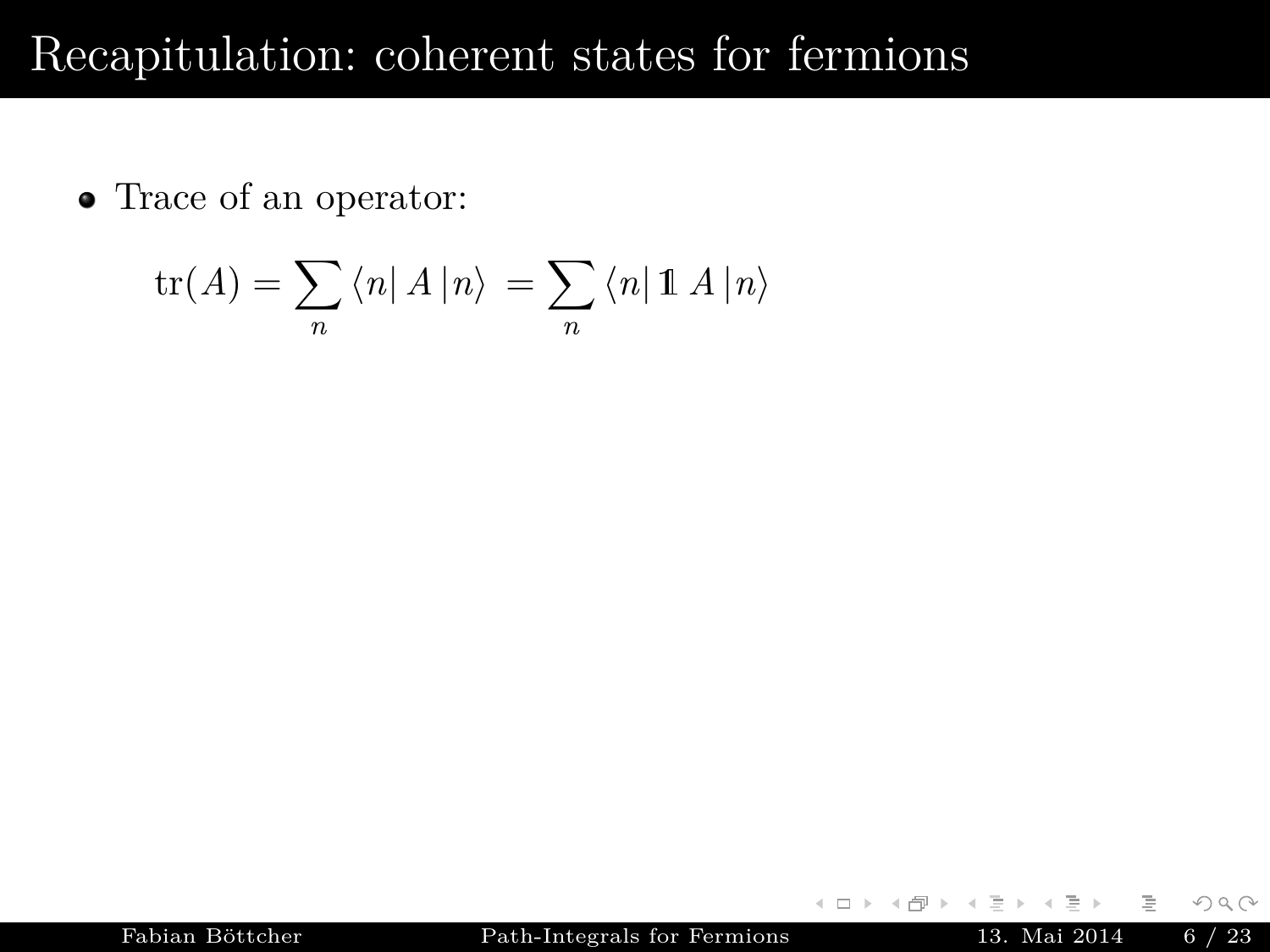• Trace of an operator:

$$
\operatorname{tr}(A) = \sum_{n} \langle n | A | n \rangle = \sum_{n} \langle n | \mathbf{1} A | n \rangle
$$

$$
= \int \prod_{\alpha} d\phi_{\alpha}^{*} d\phi_{\alpha} \exp\left(-\sum_{\alpha} \phi_{\alpha}^{*} \phi_{\alpha}\right) \sum_{n} \langle n | \phi \rangle \langle \phi | A | n \rangle
$$

 $\leftarrow$   $\Box$   $\rightarrow$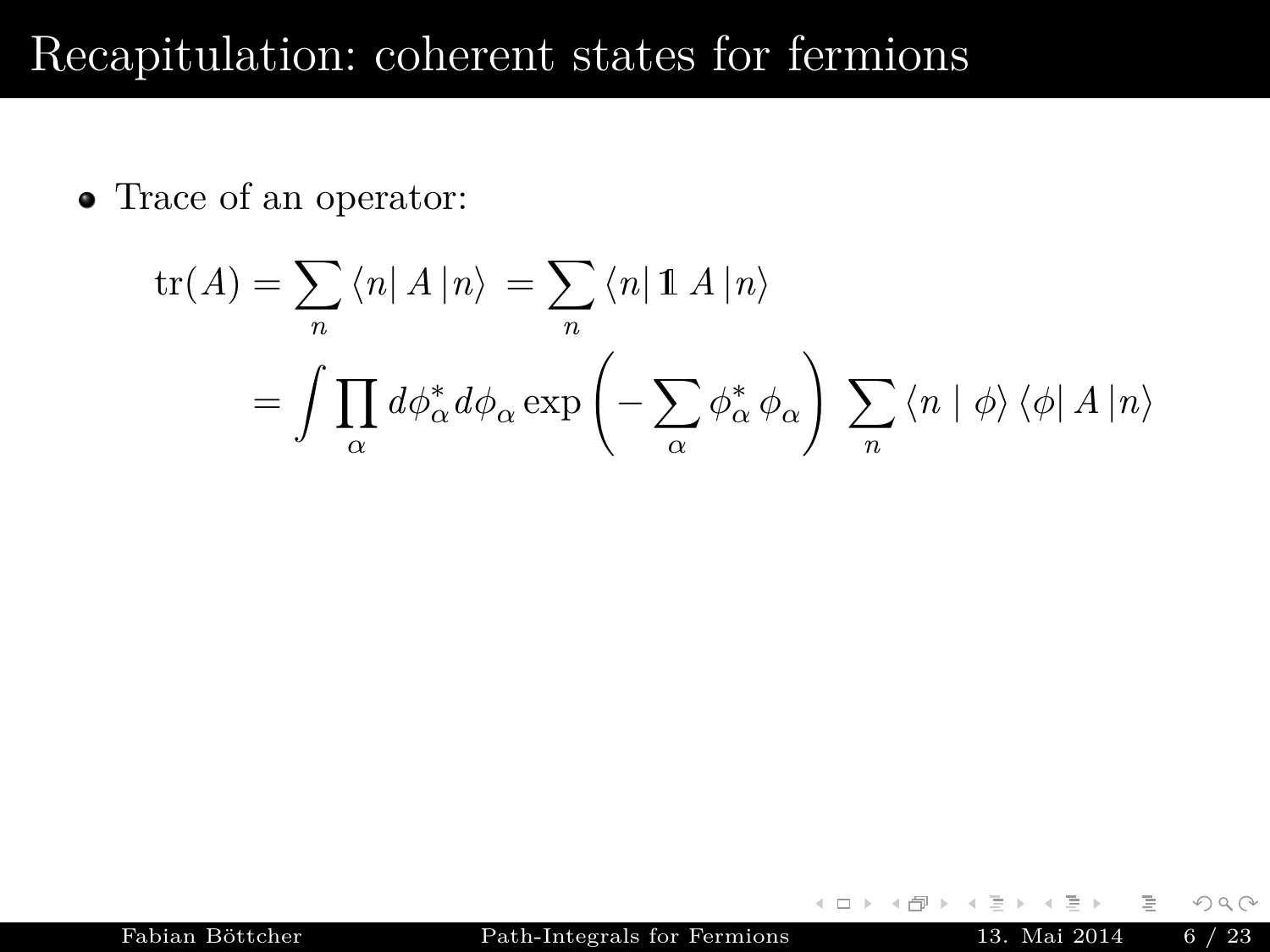• Trace of an operator:

$$
\text{tr}(A) = \sum_{n} \langle n | A | n \rangle = \sum_{n} \langle n | \mathbb{1} A | n \rangle
$$
  
= 
$$
\int \prod_{\alpha} d\phi_{\alpha}^{*} d\phi_{\alpha} \exp \left( - \sum_{\alpha} \phi_{\alpha}^{*} \phi_{\alpha} \right) \sum_{n} \langle n | \phi \rangle \langle \phi | A | n \rangle
$$
  
= 
$$
\int \prod_{\alpha} d\phi_{\alpha}^{*} d\phi_{\alpha} \exp \left( - \sum_{\alpha} \phi_{\alpha}^{*} \phi_{\alpha} \right) \sum_{n} \langle -\phi | A | n \rangle \langle n | \phi \rangle
$$

 $\leftarrow$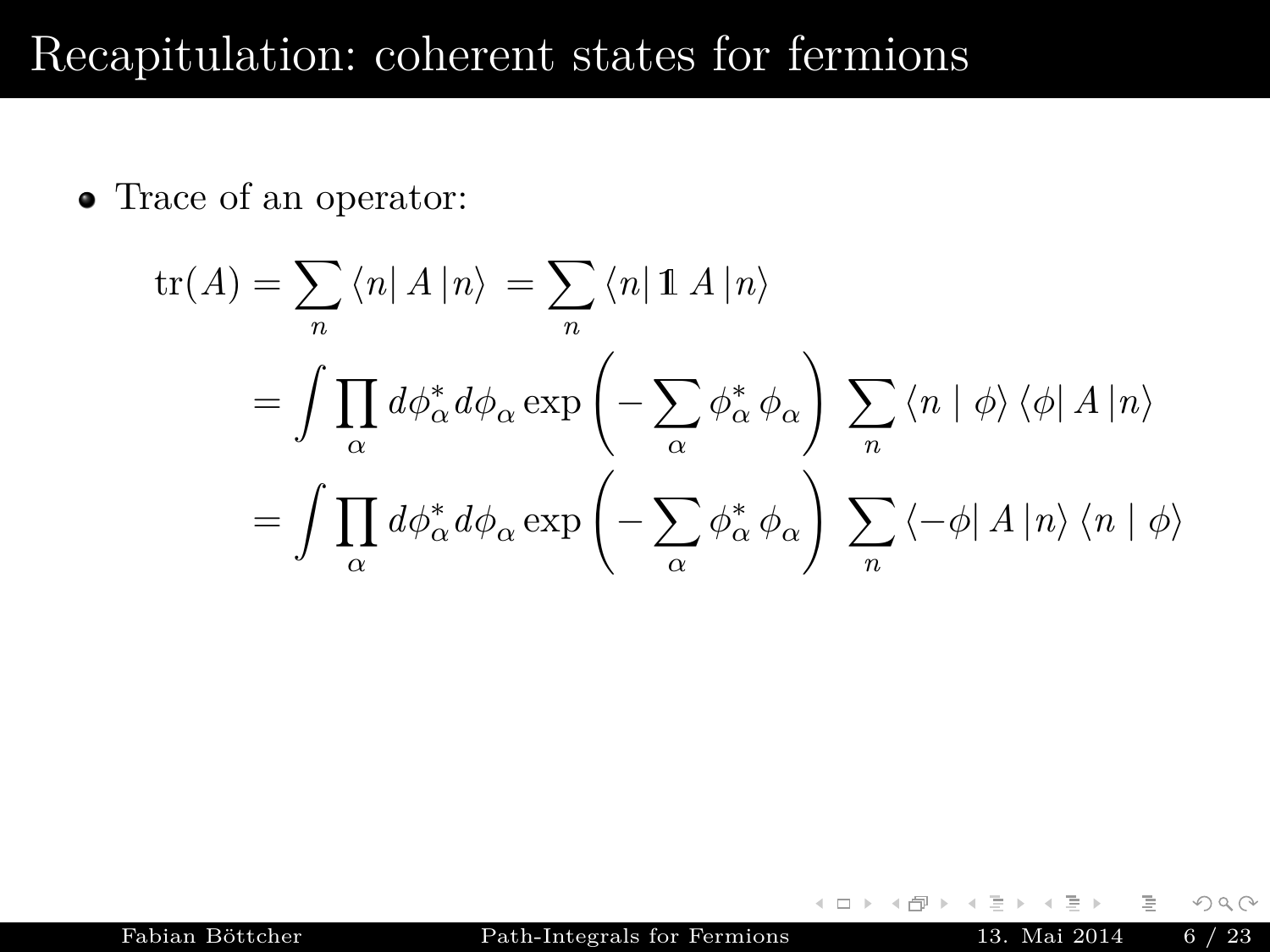• Trace of an operator:

$$
\text{tr}(A) = \sum_{n} \langle n | A | n \rangle = \sum_{n} \langle n | \mathbb{1} A | n \rangle
$$
  
=  $\int \prod_{\alpha} d\phi_{\alpha}^{*} d\phi_{\alpha} \exp \left( - \sum_{\alpha} \phi_{\alpha}^{*} \phi_{\alpha} \right) \sum_{n} \langle n | \phi \rangle \langle \phi | A | n \rangle$   
=  $\int \prod_{\alpha} d\phi_{\alpha}^{*} d\phi_{\alpha} \exp \left( - \sum_{\alpha} \phi_{\alpha}^{*} \phi_{\alpha} \right) \sum_{n} \langle -\phi | A | n \rangle \langle n | \phi \rangle$   
=  $\int \prod_{\alpha} d\phi_{\alpha}^{*} d\phi_{\alpha} \exp \left( - \sum_{\alpha} \phi_{\alpha}^{*} \phi_{\alpha} \right) \langle -\phi | A | \phi \rangle$ 

 $\leftarrow$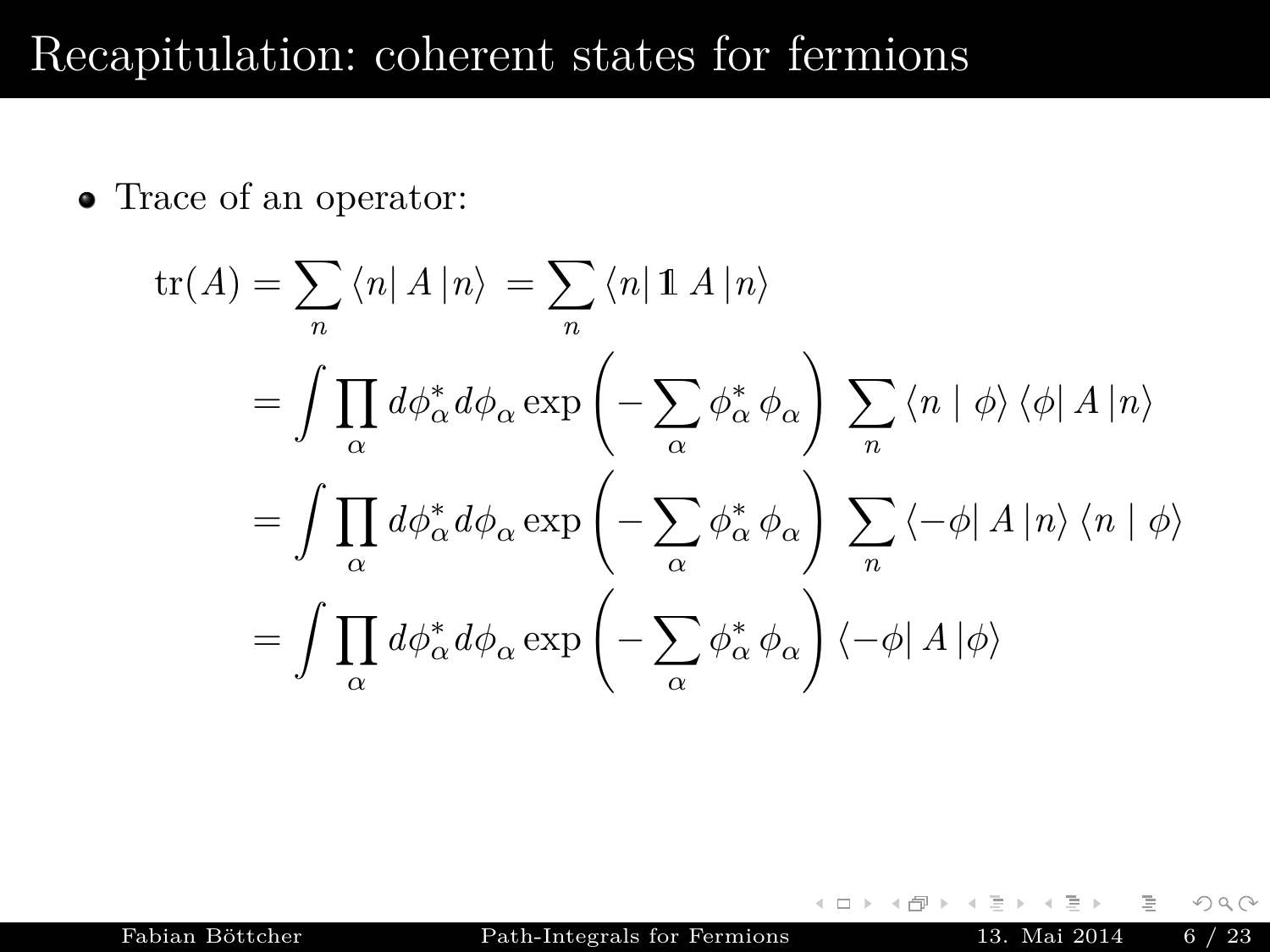• Trace of an operator:

$$
\begin{split} \text{tr}(A) &= \sum_{n} \langle n | A | n \rangle = \sum_{n} \langle n | \mathop{\mathbb{1}} A | n \rangle \\ &= \int \prod_{\alpha} d\phi_{\alpha}^{*} d\phi_{\alpha} \exp\left(-\sum_{\alpha} \phi_{\alpha}^{*} \phi_{\alpha}\right) \sum_{n} \langle n | \phi \rangle \langle \phi | A | n \rangle \\ &= \int \prod_{\alpha} d\phi_{\alpha}^{*} d\phi_{\alpha} \exp\left(-\sum_{\alpha} \phi_{\alpha}^{*} \phi_{\alpha}\right) \sum_{n} \langle -\phi | A | n \rangle \langle n | \phi \rangle \\ &= \int \prod_{\alpha} d\phi_{\alpha}^{*} d\phi_{\alpha} \exp\left(-\sum_{\alpha} \phi_{\alpha}^{*} \phi_{\alpha}\right) \langle -\phi | A | \phi \rangle \end{split}
$$

with 
$$
\langle -\phi | = \langle 0 | \exp \left(-\sum_{\alpha} \phi_{\alpha}^* a_{\alpha}\right)
$$

 $\leftarrow$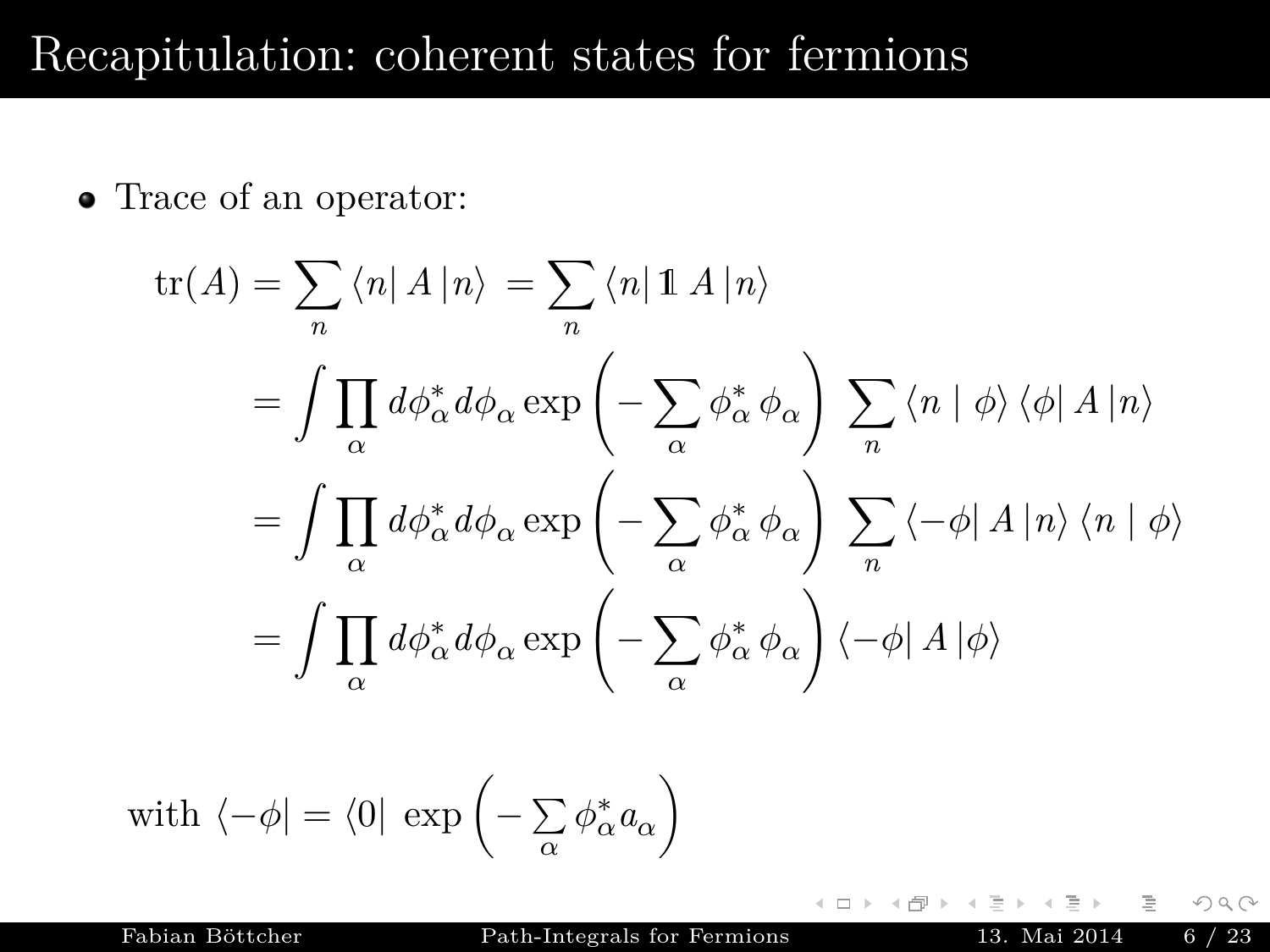## <span id="page-18-0"></span>Path-Integrals for fermions I

Discrete time steps of the length  $\epsilon = \frac{t_f - t_i}{M}$ *M*

> $\text{initial state } |\phi_i\rangle : \phi_{\alpha,0}$  final state  $\langle \phi_f | : \phi_{\alpha,M}^* \rangle$  $\Longrightarrow \phi_{\alpha,k}$  with  $k = 0, ..., M$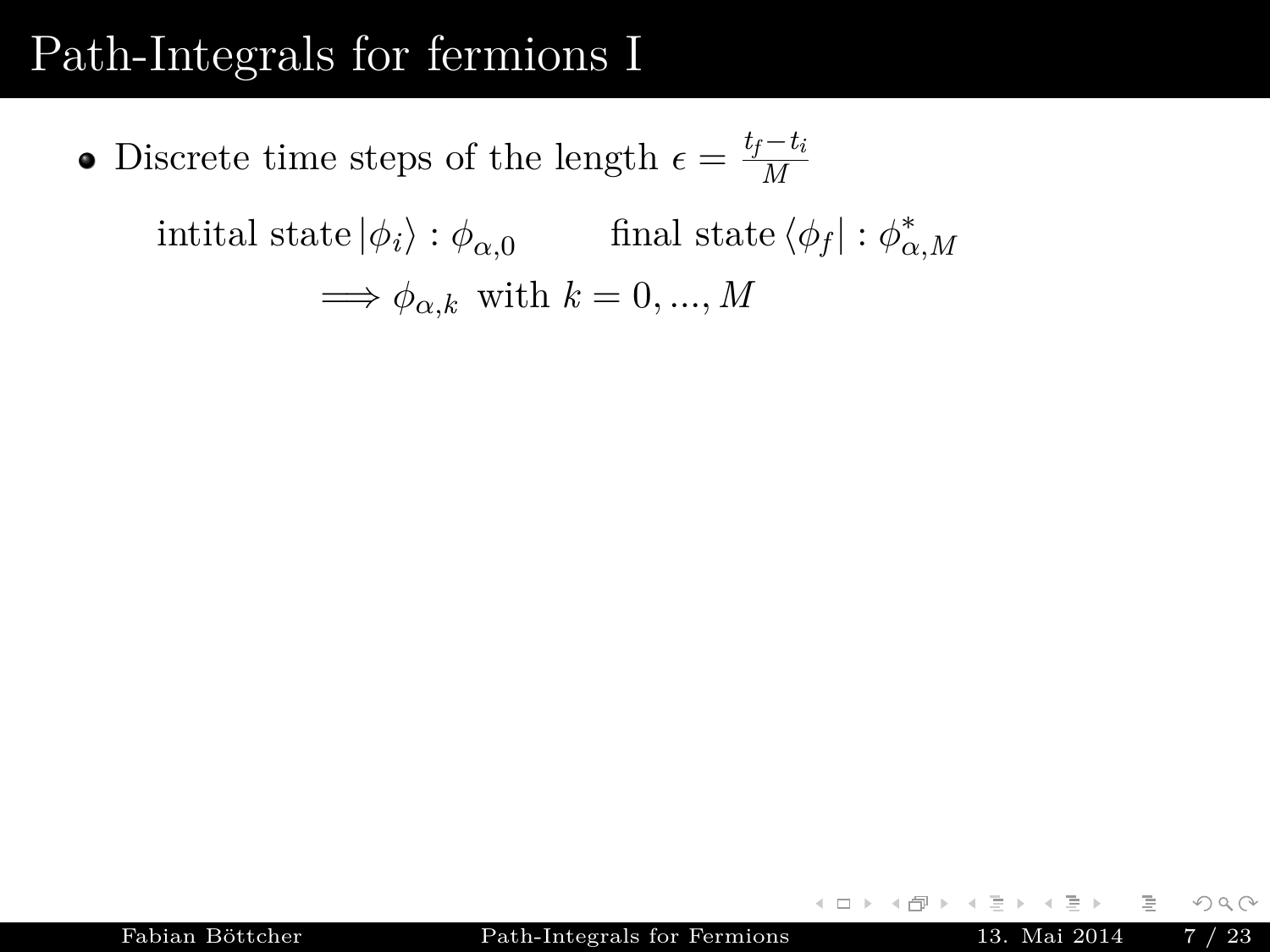## Path-Integrals for fermions I

- Discrete time steps of the length  $\epsilon = \frac{t_f t_i}{M}$ *M*  $\text{initial state } |\phi_i\rangle : \phi_{\alpha,0}$  final state  $\langle \phi_f | : \phi_{\alpha,M}^* \rangle$  $\Longrightarrow \phi_{\alpha,k}$  with  $k = 0, ..., M$
- Separation of the exponential function:

$$
e^{-\frac{i}{\hbar}H(t_f-t_i)}=e^{-\frac{i\epsilon}{\hbar}H}\cdot e^{-\frac{i\epsilon}{\hbar}H}\cdots e^{-\frac{i\epsilon}{\hbar}H}
$$

Fabian Böttcher [Path-Integrals for Fermions](#page-0-0) 13. Mai 2014 7 / 23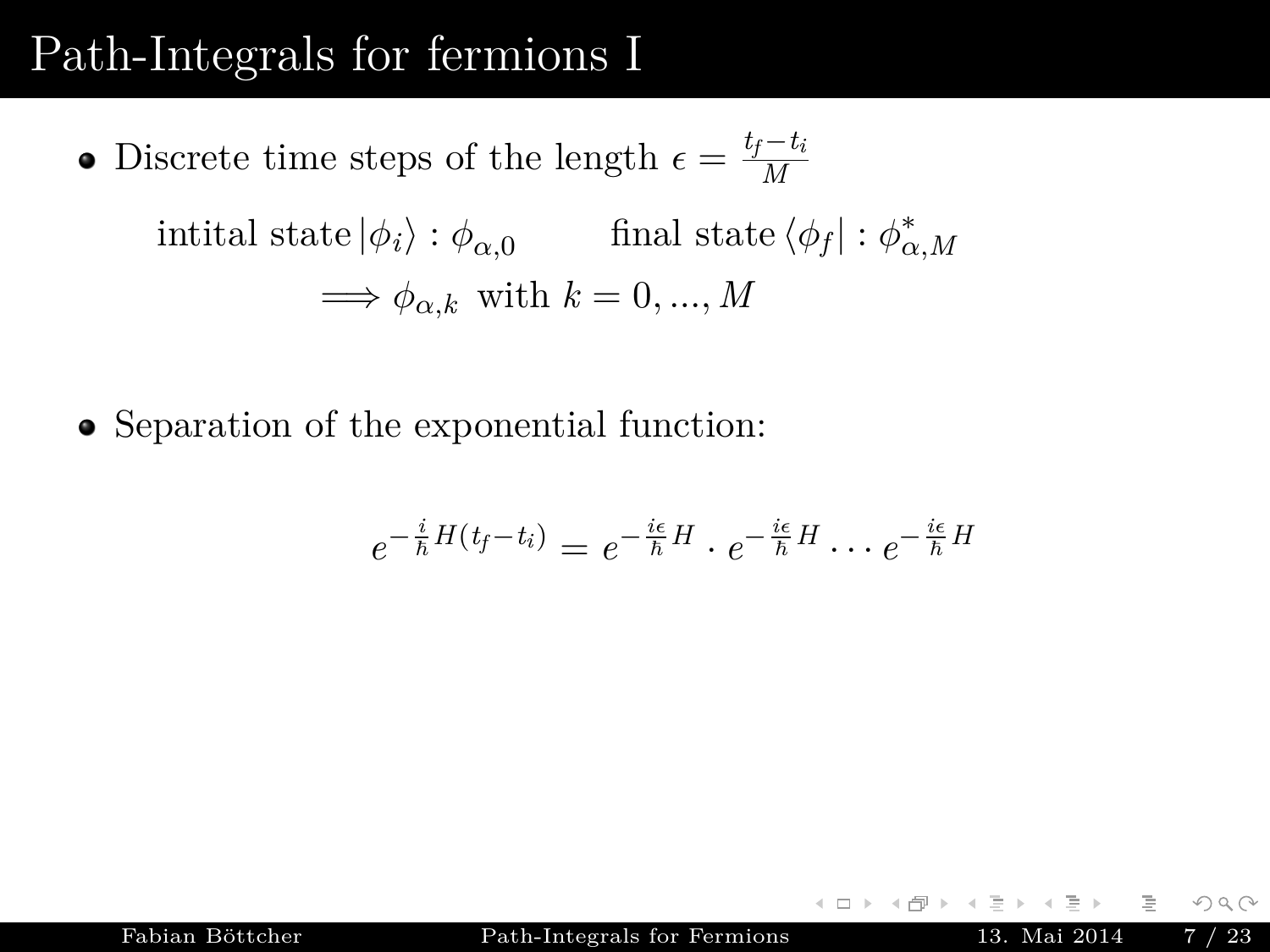## Path-Integrals for fermions I

- Discrete time steps of the length  $\epsilon = \frac{t_f t_i}{M}$ *M*  $\text{initial state } |\phi_i\rangle : \phi_{\alpha,0}$  final state  $\langle \phi_f | : \phi_{\alpha,M}^* \rangle$  $\implies \phi_{\alpha,k}$  with  $k = 0, ..., M$
- Separation of the exponential function:

$$
e^{-\frac{i}{\hbar}H(t_f-t_i)}=e^{-\frac{i\epsilon}{\hbar}H}\cdot e^{-\frac{i\epsilon}{\hbar}H}\cdot\cdot\cdot e^{-\frac{i\epsilon}{\hbar}H}
$$

Normalorder:

$$
e^{-\frac{i\epsilon}{\hbar}H(a^\dagger,a)} = : e^{-\frac{i\epsilon}{\hbar}H(a^\dagger,a)}: + \mathcal{O}(\epsilon^2)
$$

Fabian Böttcher [Path-Integrals for Fermions](#page-0-0) 13. Mai 2014 7 / 23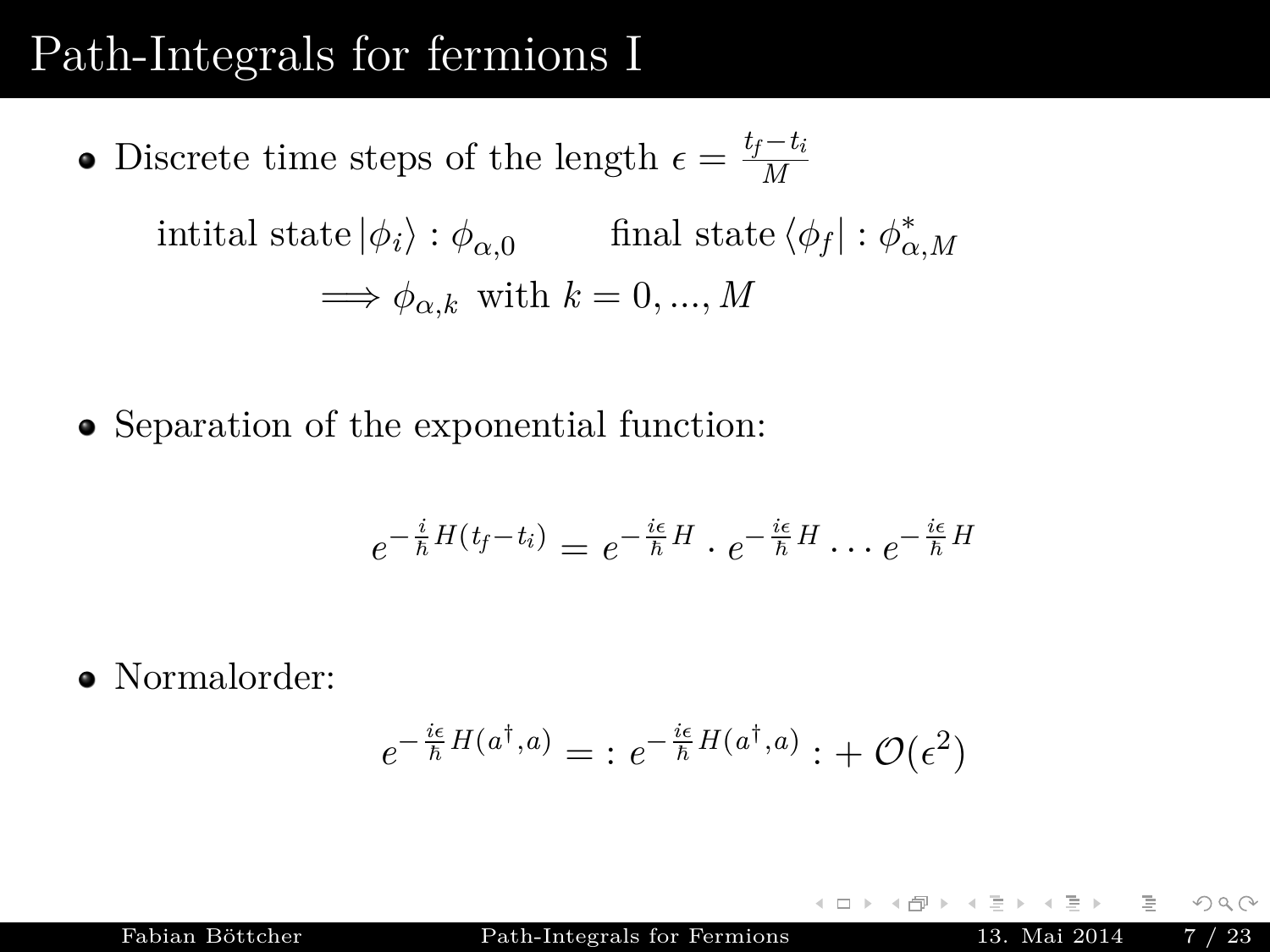## Path-Integrals for fermions II

$$
K(\phi_f, t_f; \phi_i, t_i) = \langle \phi_f | e^{-\frac{i}{\hbar}H(t_f - t_i)} | \phi_i \rangle
$$

 $\begin{array}{ccc} \leftarrow & \text{ } & \text{ } & \text{ } & \text{ } \end{array}$ 

 $\prec$  $\mathbb{R}^2$ 

Fabian Böttcher [Path-Integrals for Fermions](#page-0-0) 13. Mai 2014  $8 / 23$ 

≞

言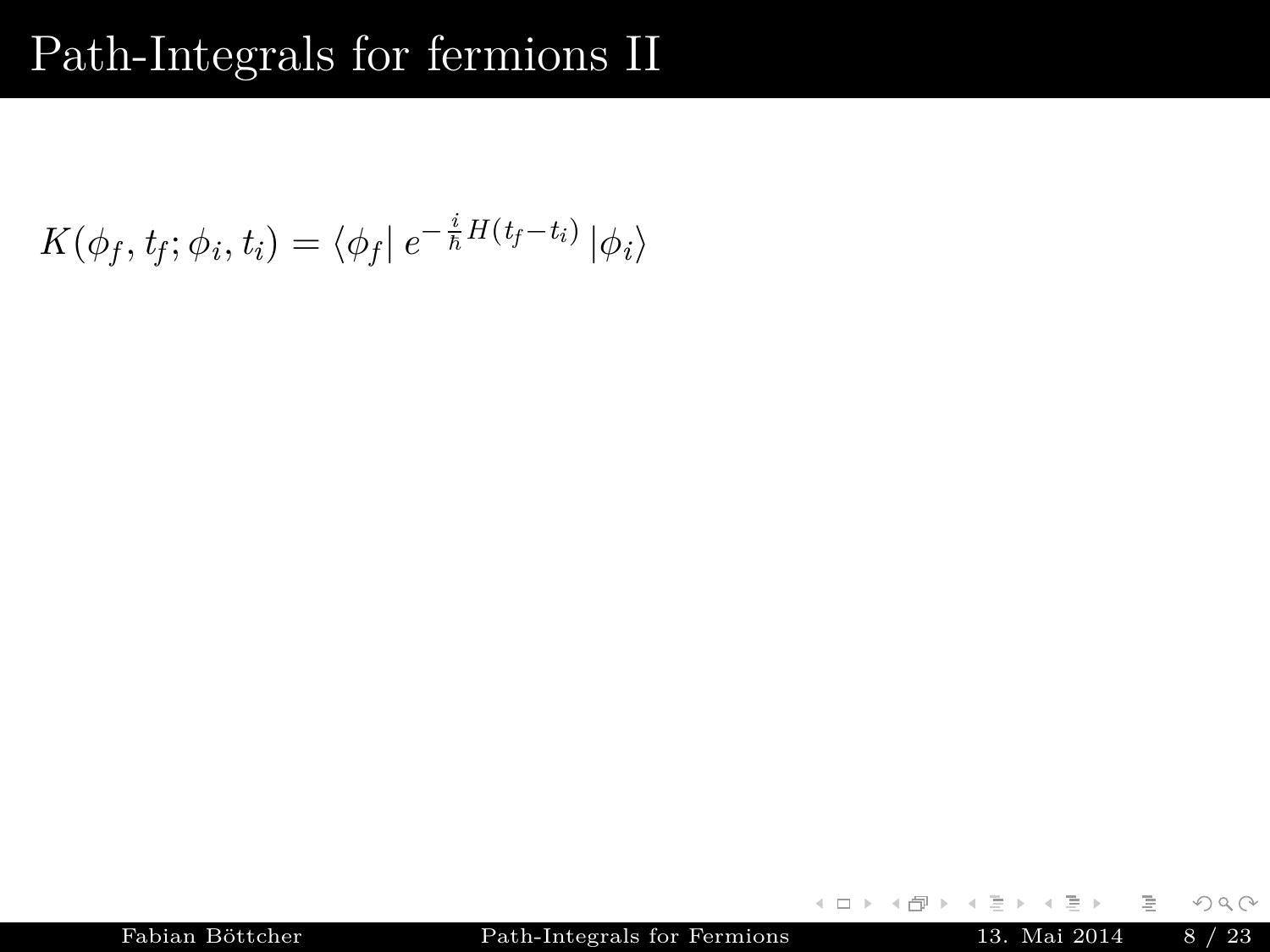## Path-Integrals for fermions II

$$
K(\phi_f, t_f; \phi_i, t_i) = \langle \phi_f | e^{-\frac{i}{\hbar}H(t_f - t_i)} | \phi_i \rangle
$$
  
=  $\langle \phi_f | e^{-\frac{i\epsilon}{\hbar}H} \mathbb{1}_{M-1} e^{-\frac{i\epsilon}{\hbar}H} \mathbb{1}_{M-2} \cdots \mathbb{1}_1 e^{-\frac{i\epsilon}{\hbar}H} | \phi_i \rangle$ 

Fabian Böttcher [Path-Integrals for Fermions](#page-0-0) 13. Mai 2014  $8 / 23$ 

 $\begin{array}{ccc} \leftarrow & \text{ } & \text{ } & \text{ } & \text{ } \end{array}$ 

 $\prec$  $\mathbb{R}^2$ 

≞

言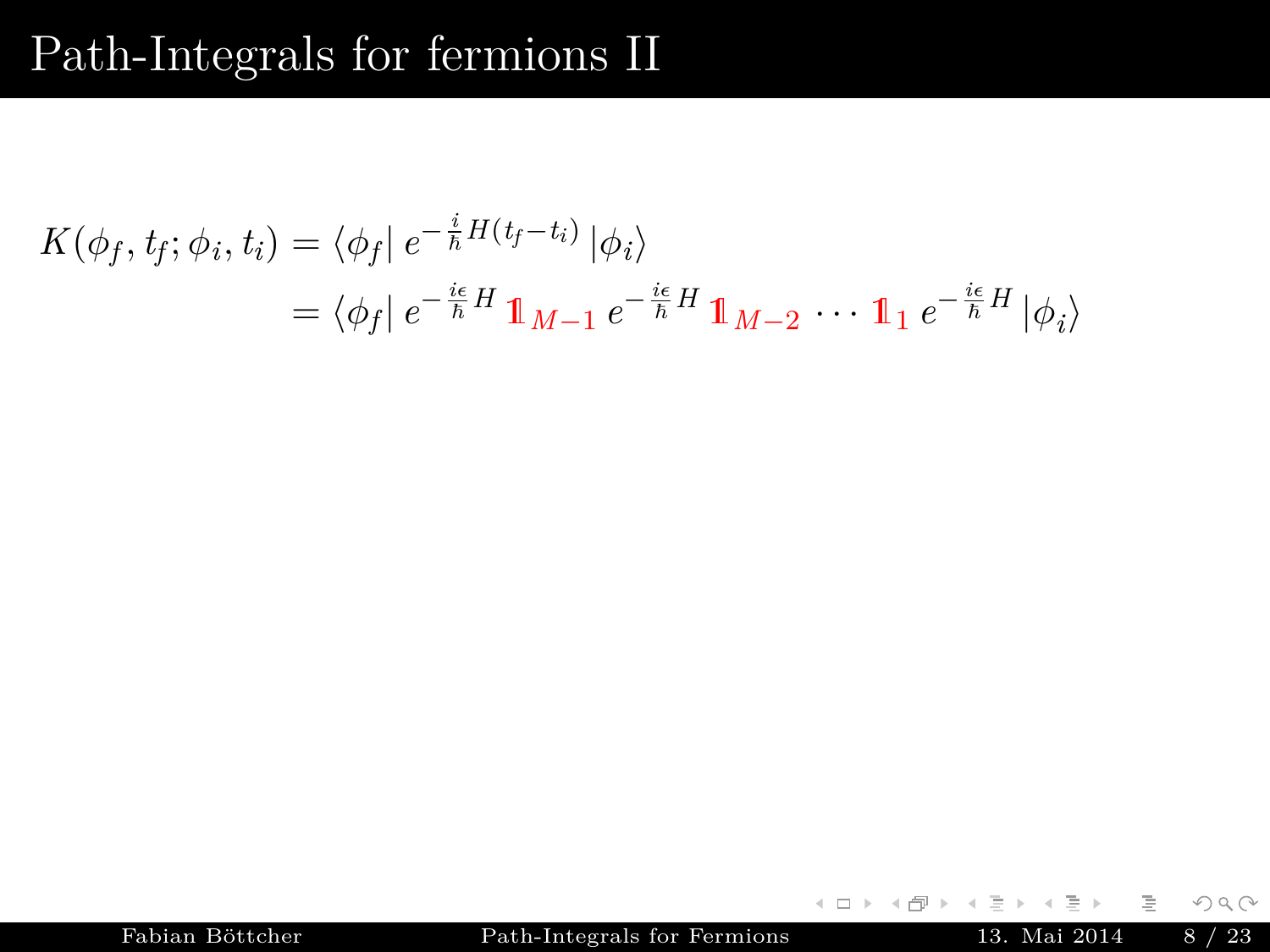$$
K(\phi_f, t_f; \phi_i, t_i) = \langle \phi_f | e^{-\frac{i}{\hbar}H(t_f - t_i)} | \phi_i \rangle
$$
  
\n
$$
= \langle \phi_f | e^{-\frac{i\epsilon}{\hbar}H} \mathbb{1}_{M-1} e^{-\frac{i\epsilon}{\hbar}H} \mathbb{1}_{M-2} \cdots \mathbb{1}_1 e^{-\frac{i\epsilon}{\hbar}H} | \phi_i \rangle
$$
  
\n
$$
= \lim_{M \to \infty} \int \prod_{k=1}^{M-1} \prod_{\alpha} d\phi_{\alpha,k}^* d\phi_{\alpha,k} \exp \left(-\sum_{k=1}^{M-1} \sum_{\alpha} \phi_{\alpha,k}^* \phi_{\alpha,k}\right)
$$
  
\n
$$
\times \prod_{k=1}^M \langle \phi_k | : e^{-\frac{i\epsilon}{\hbar}H(a^\dagger, a)} : | \phi_{k-1} \rangle
$$

Fabian Böttcher [Path-Integrals for Fermions](#page-0-0) 13. Mai 2014  $8 / 23$ 

 $\leftarrow$   $\Box$   $\rightarrow$ 

言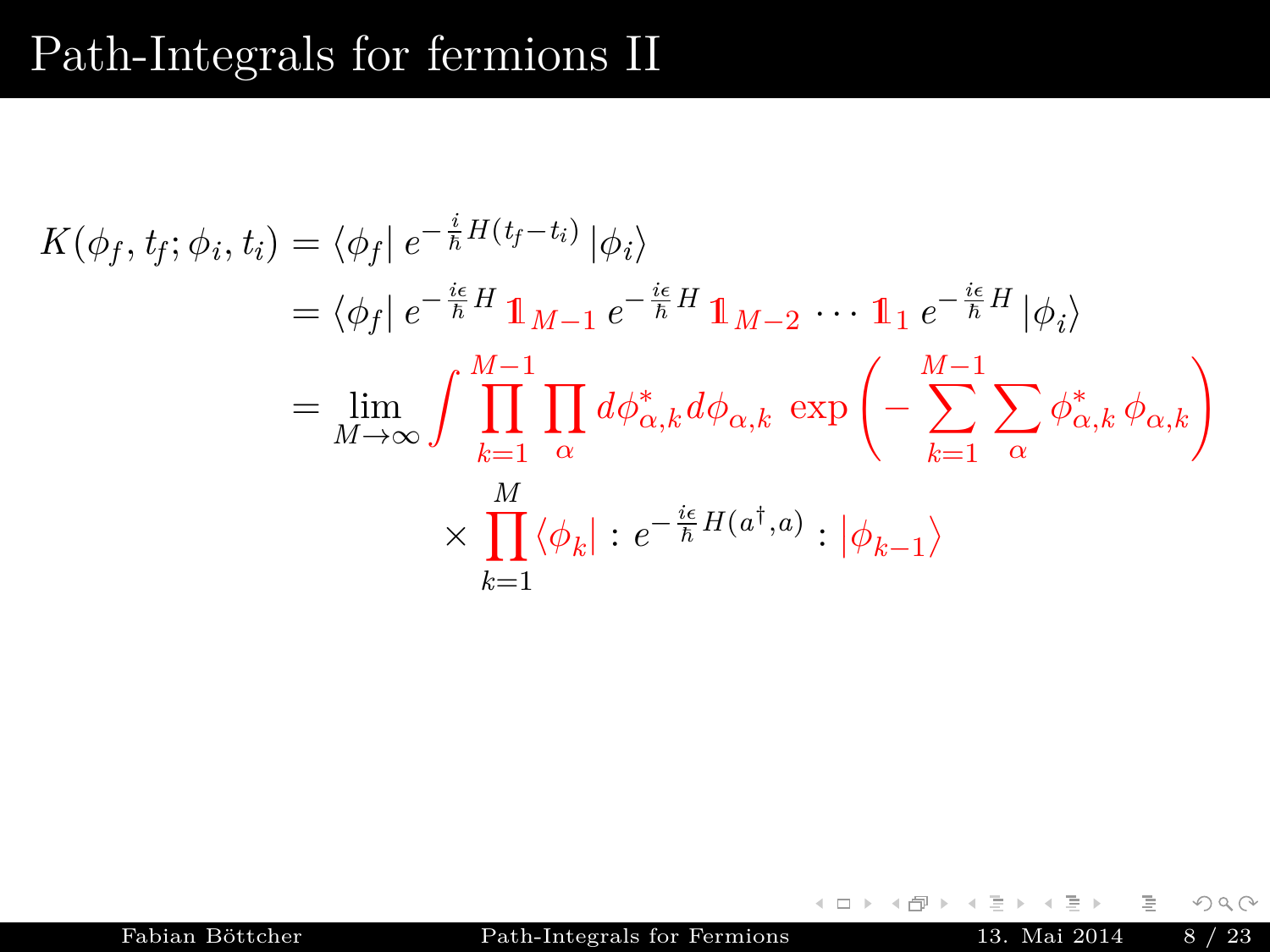$$
K(\phi_f, t_f; \phi_i, t_i) = \langle \phi_f | e^{-\frac{i}{\hbar} H(t_f - t_i)} | \phi_i \rangle
$$
  
\n
$$
= \langle \phi_f | e^{-\frac{i\epsilon}{\hbar} H} \mathbb{1}_{M-1} e^{-\frac{i\epsilon}{\hbar} H} \mathbb{1}_{M-2} \cdots \mathbb{1}_1 e^{-\frac{i\epsilon}{\hbar} H} | \phi_i \rangle
$$
  
\n
$$
= \lim_{M \to \infty} \int \prod_{k=1}^{M-1} \prod_{\alpha} d\phi_{\alpha,k}^* d\phi_{\alpha,k} \exp \left(-\sum_{k=1}^{M-1} \sum_{\alpha} \phi_{\alpha,k}^* \phi_{\alpha,k}\right)
$$
  
\n
$$
\times \prod_{k=1}^{M} \langle \phi_k | : e^{-\frac{i\epsilon}{\hbar} H(a^\dagger, a)} : |\phi_{k-1} \rangle
$$
  
\n
$$
= \lim_{M \to \infty} \int \prod_{k=1}^{M-1} \prod_{\alpha} d\phi_{\alpha,k}^* d\phi_{\alpha,k} \exp \left(-\sum_{k=1}^{M-1} \sum_{\alpha} \phi_{\alpha,k}^* \phi_{\alpha,k}\right)
$$
  
\n
$$
\times \exp \left(\sum_{k=1}^M \sum_{\alpha} \phi_{\alpha,k}^* \phi_{\alpha,k-1} - \frac{i\epsilon}{\hbar} H(\phi_{\alpha,k}^*, \phi_{\alpha,k-1})\right)
$$

 $\leftarrow$  $\rightarrow$ 

Fabian Böttcher [Path-Integrals for Fermions](#page-0-0) 13. Mai 2014  $8 / 23$ 

E

 $\circledcirc \circledcirc \circledcirc$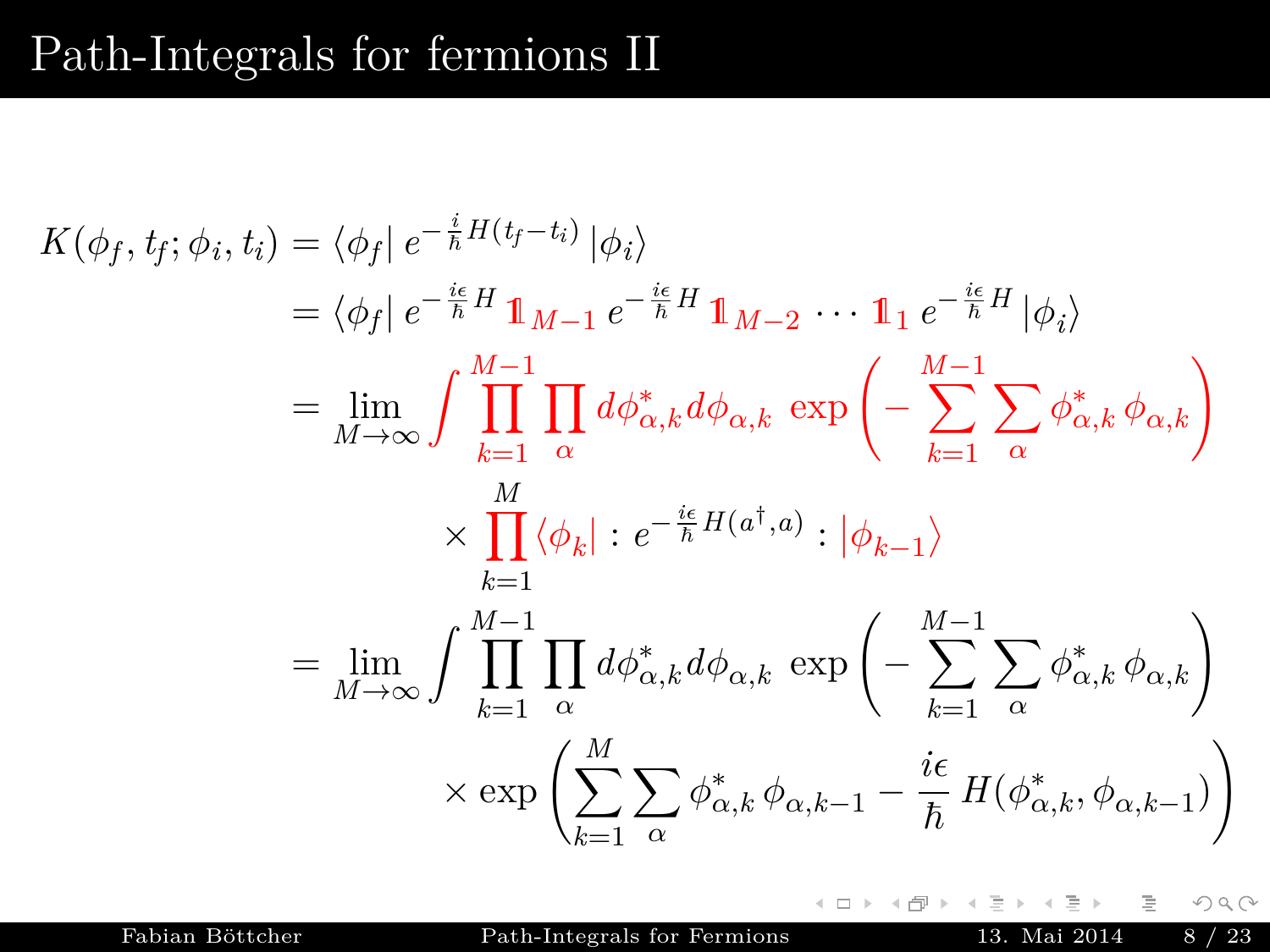#### Path-Integrals for fermions III

Rewrite the exponent:

$$
\sum_{\alpha} \phi_{\alpha,M}^* \phi_{\alpha,M-1} - \frac{i\epsilon}{\hbar} H(\phi_{\alpha,M}^*, \phi_{\alpha,M-1})
$$
  
+  $i\epsilon \sum_{k=1}^{M-1} \left( \sum_{\alpha} i \phi_{\alpha,k}^* \frac{\phi_{\alpha,k} - \phi_{\alpha,k-1}}{\epsilon} - \frac{1}{\hbar} H(\phi_{\alpha,k}^*, \phi_{\alpha,k-1}) \right)$ 

 $\leftarrow$   $\Box$   $\rightarrow$ 

E

 $\circledcirc \circledcirc \circledcirc$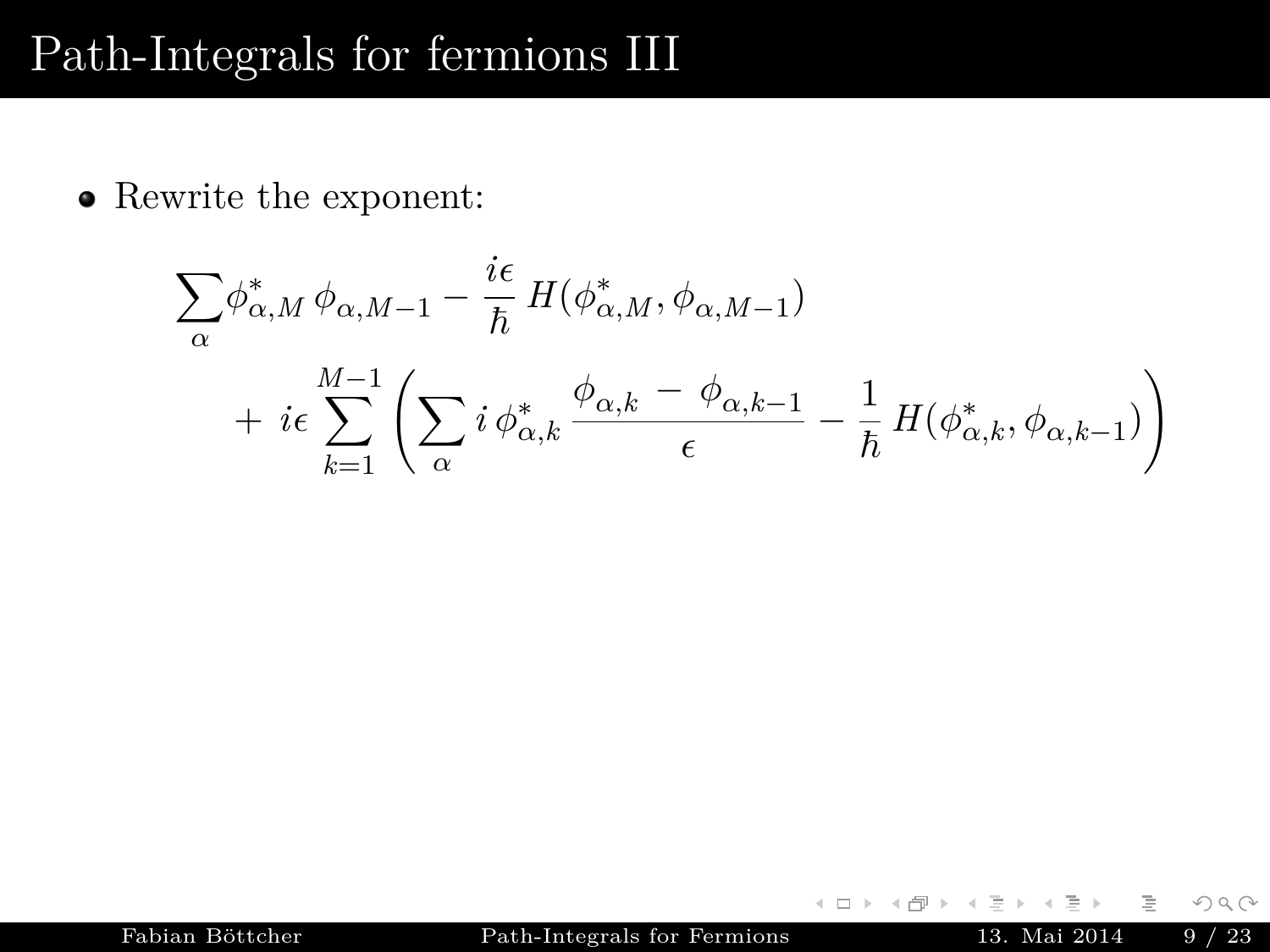## Path-Integrals for fermions III

Rewrite the exponent:

$$
\sum_{\alpha} \phi_{\alpha,M}^* \phi_{\alpha,M-1} - \frac{i\epsilon}{\hbar} H(\phi_{\alpha,M}^*, \phi_{\alpha,M-1})
$$
  
+  $i\epsilon \sum_{k=1}^{M-1} \left( \sum_{\alpha} i \phi_{\alpha,k}^* \frac{\phi_{\alpha,k} - \phi_{\alpha,k-1}}{\epsilon} - \frac{1}{\hbar} H(\phi_{\alpha,k}^*, \phi_{\alpha,k-1}) \right)$ 

Introduce a trajectory  $\phi_{\alpha}(t)$  for a given set  $\{\phi_{\alpha,1}, \phi_{\alpha,2}, ..., \phi_{\alpha,M}\}$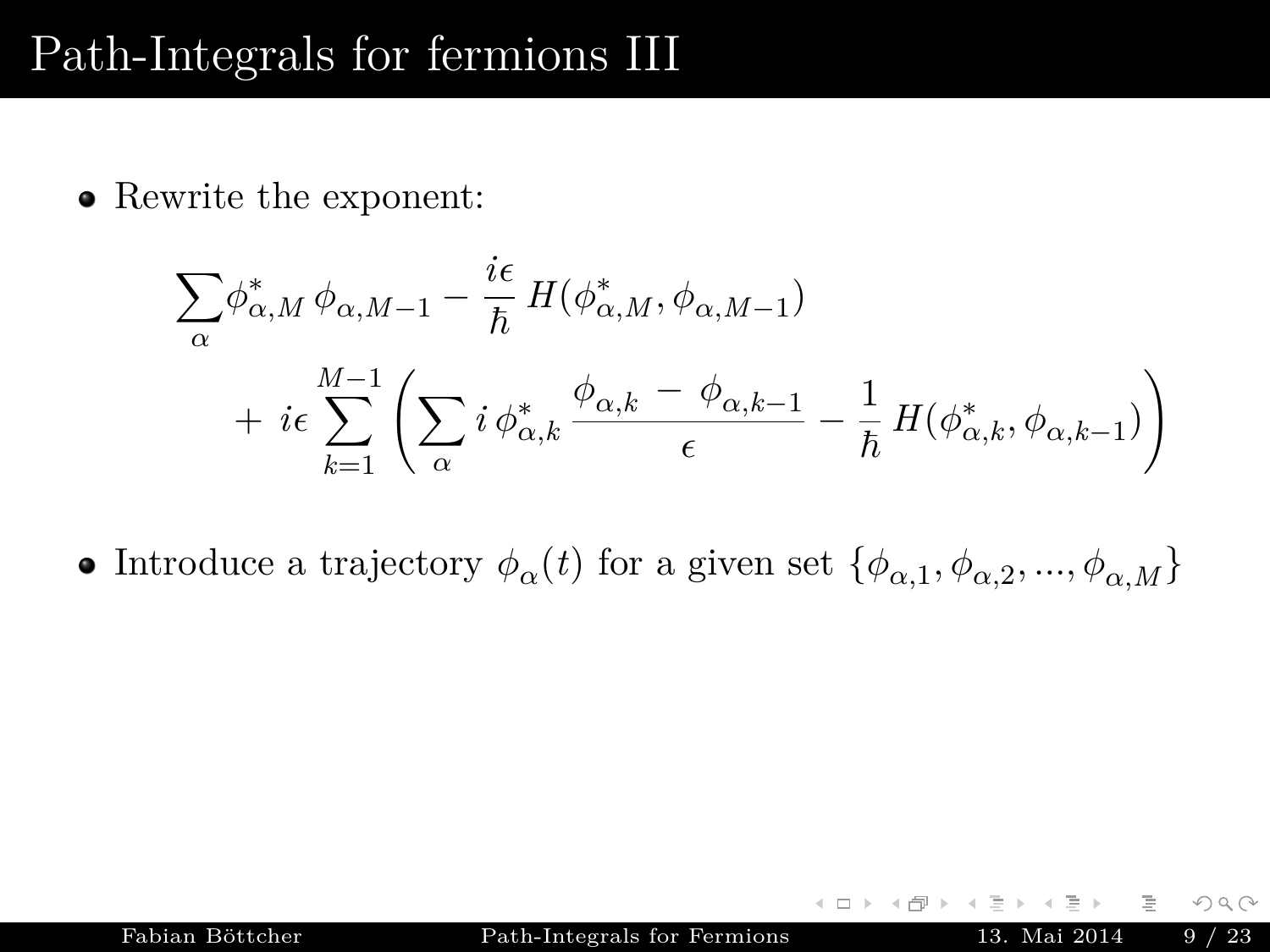## Path-Integrals for fermions III

Rewrite the exponent:

$$
\sum_{\alpha} \phi_{\alpha,M}^* \phi_{\alpha,M-1} - \frac{i\epsilon}{\hbar} H(\phi_{\alpha,M}^*, \phi_{\alpha,M-1})
$$
  
+  $i\epsilon \sum_{k=1}^{M-1} \left( \sum_{\alpha} i \phi_{\alpha,k}^* \frac{\phi_{\alpha,k} - \phi_{\alpha,k-1}}{\epsilon} - \frac{1}{\hbar} H(\phi_{\alpha,k}^*, \phi_{\alpha,k-1}) \right)$ 

Introduce a trajectory  $\phi_{\alpha}(t)$  for a given set  $\{\phi_{\alpha,1}, \phi_{\alpha,2}, ..., \phi_{\alpha,M}\}$ • Notation:

$$
\phi_{\alpha,k}^* \xrightarrow{\phi_{\alpha,k} - \phi_{\alpha,k-1}} \equiv \phi_{\alpha}^*(t) \frac{\partial}{\partial t} \phi_{\alpha}(t)
$$

$$
H(\phi_{\alpha,k}^*, \phi_{\alpha,k-1}) \equiv H(\phi_{\alpha}^*(t), \phi_{\alpha}(t))
$$

 $\leftarrow$   $\Box$   $\rightarrow$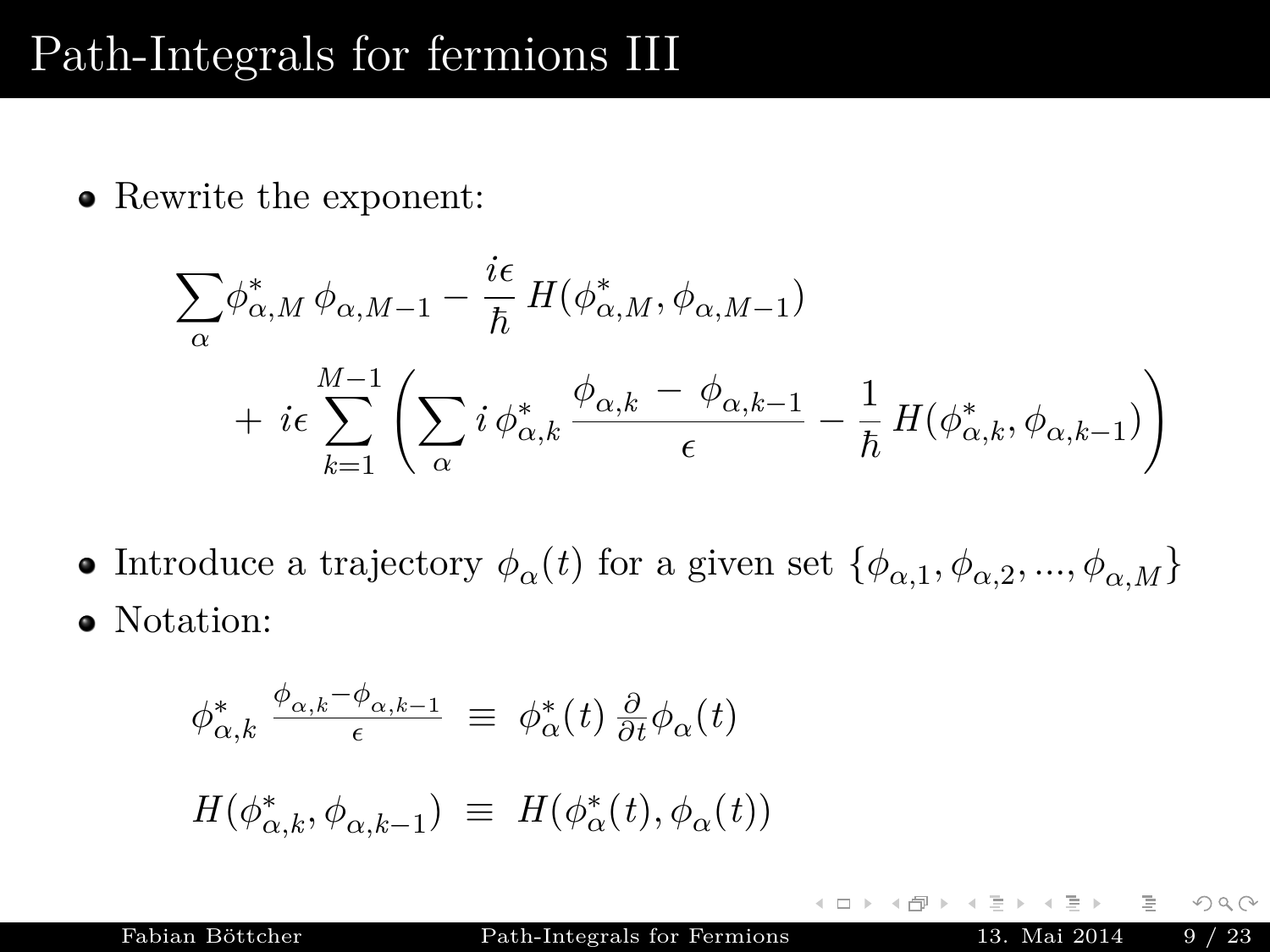#### Path-Integrals for fermions IV

• Continuous notation  $(M \to \infty)$  of the exponent:

$$
\sum_{\alpha} \phi_{\alpha,M}^* \phi_{\alpha,M-1} - \frac{i\epsilon}{\hbar} H(\phi_{\alpha,M}^*, \phi_{\alpha,M-1})
$$
  
+  $i\epsilon \sum_{k=1}^{M-1} \left( \sum_{\alpha} i \phi_{\alpha,k}^* \frac{\phi_{\alpha,k} - \phi_{\alpha,k-1}}{\epsilon} - \frac{1}{\hbar} H(\phi_{\alpha,k}^*, \phi_{\alpha,k-1}) \right)$ 

 $\leftarrow$   $\Box$   $\rightarrow$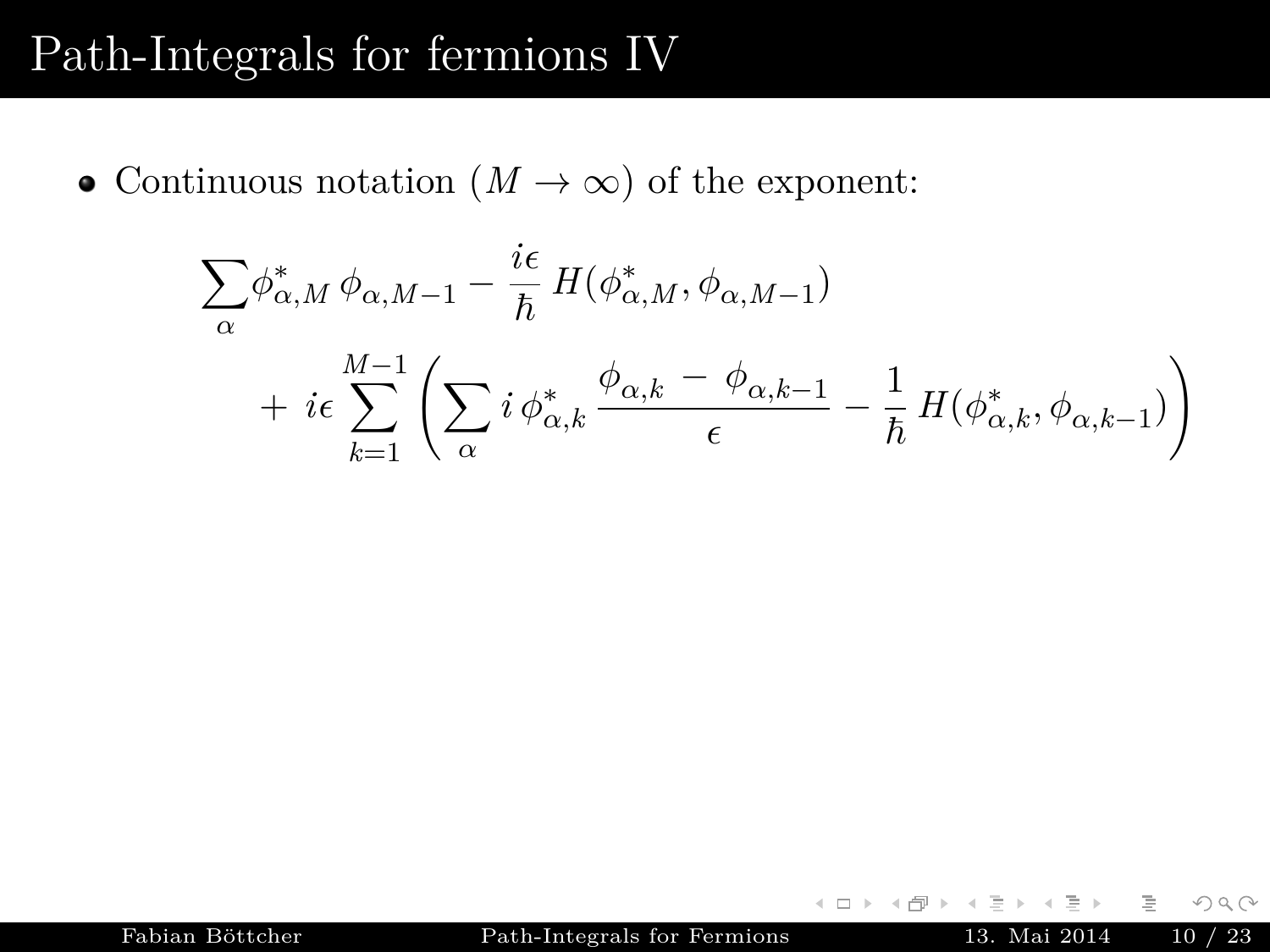#### Path-Integrals for fermions IV

• Continuous notation  $(M \to \infty)$  of the exponent:

$$
\sum_{\alpha} \phi_{\alpha,M}^* \phi_{\alpha,M-1} - \frac{i\epsilon}{\hbar} H(\phi_{\alpha,M}^*, \phi_{\alpha,M-1})
$$
  
+  $i\epsilon \sum_{k=1}^{M-1} \left( \sum_{\alpha} i \phi_{\alpha,k}^* \frac{\phi_{\alpha,k} - \phi_{\alpha,k-1}}{\epsilon} - \frac{1}{\hbar} H(\phi_{\alpha,k}^*, \phi_{\alpha,k-1}) \right)$ 

$$
= \sum_{\alpha} \phi_{\alpha}^*(t_f) \phi_{\alpha}(t_f)
$$
  
+ 
$$
\frac{i}{\hbar} \int_{t_i}^{t_f} dt \sum_{\alpha} i\hbar \phi_{\alpha}^*(t) \frac{\partial \phi_{\alpha}(t)}{\partial t} - H(\phi_{\alpha}^*(t), \phi_{\alpha}(t))
$$

Fabian Böttcher [Path-Integrals for Fermions](#page-0-0) 13. Mai 2014 10 / 23

 $\leftarrow$   $\Box$   $\rightarrow$ 

目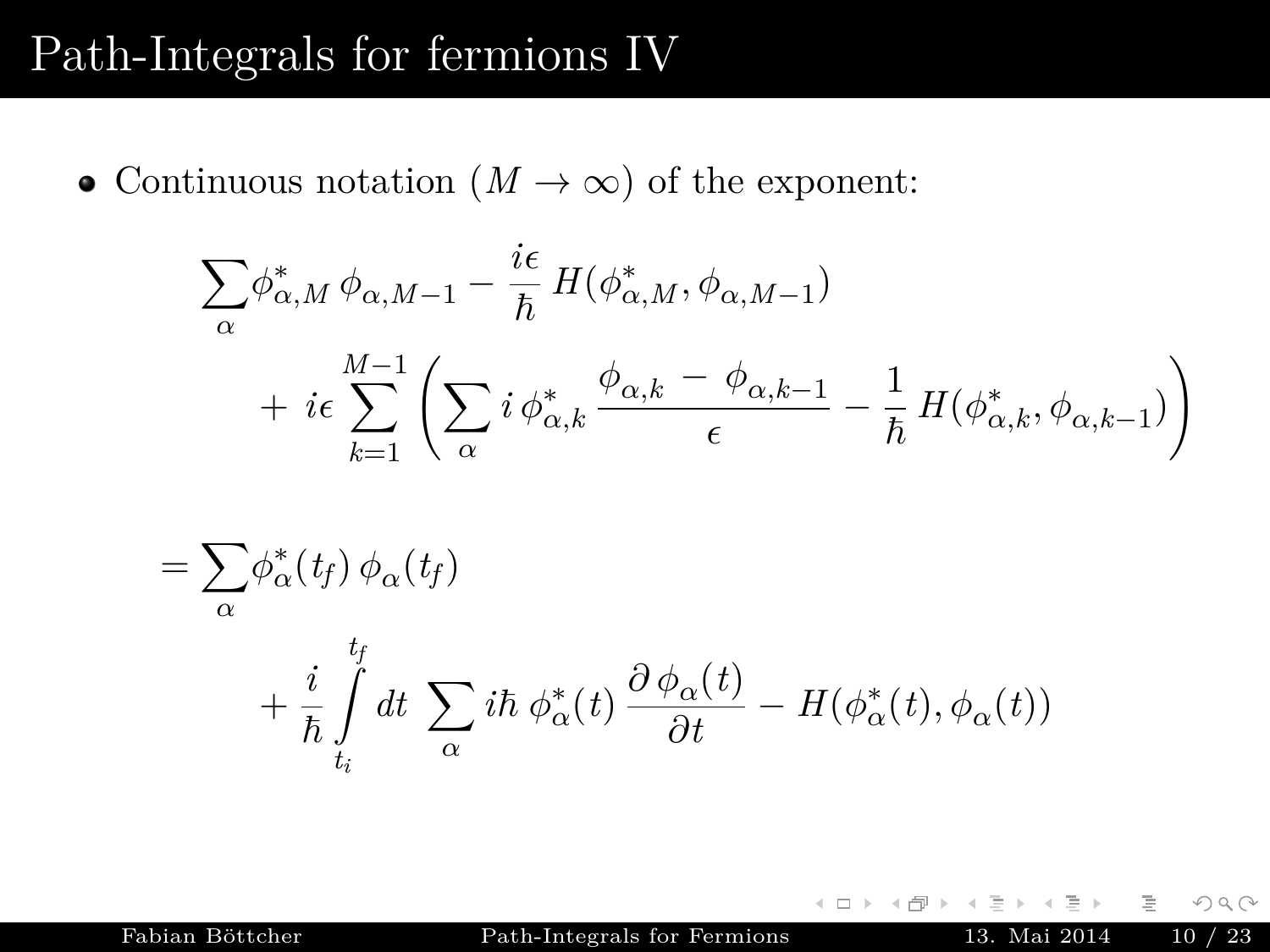#### Path-Integrals for fermions IV

• Continuous notation  $(M \to \infty)$  of the exponent:

$$
\sum_{\alpha} \phi_{\alpha,M}^* \phi_{\alpha,M-1} - \frac{i\epsilon}{\hbar} H(\phi_{\alpha,M}^*, \phi_{\alpha,M-1})
$$
  
+  $i\epsilon \sum_{k=1}^{M-1} \left( \sum_{\alpha} i \phi_{\alpha,k}^* \frac{\phi_{\alpha,k} - \phi_{\alpha,k-1}}{\epsilon} - \frac{1}{\hbar} H(\phi_{\alpha,k}^*, \phi_{\alpha,k-1}) \right)$ 

$$
= \sum_{\alpha} \phi_{\alpha}^{*}(t_{f}) \phi_{\alpha}(t_{f})
$$
  
+ 
$$
\frac{i}{\hbar} \int_{t_{i}}^{t_{f}} dt \underbrace{\sum_{\alpha} i\hbar \phi_{\alpha}^{*}(t) \frac{\partial \phi_{\alpha}(t)}{\partial t} - H(\phi_{\alpha}^{*}(t), \phi_{\alpha}(t))}_{\equiv L(\phi_{\alpha}^{*}(t), \phi_{\alpha}(t))}
$$

Fabian Böttcher [Path-Integrals for Fermions](#page-0-0) 13. Mai 2014 10 / 23

 $\leftarrow$   $\Box$   $\rightarrow$ 

目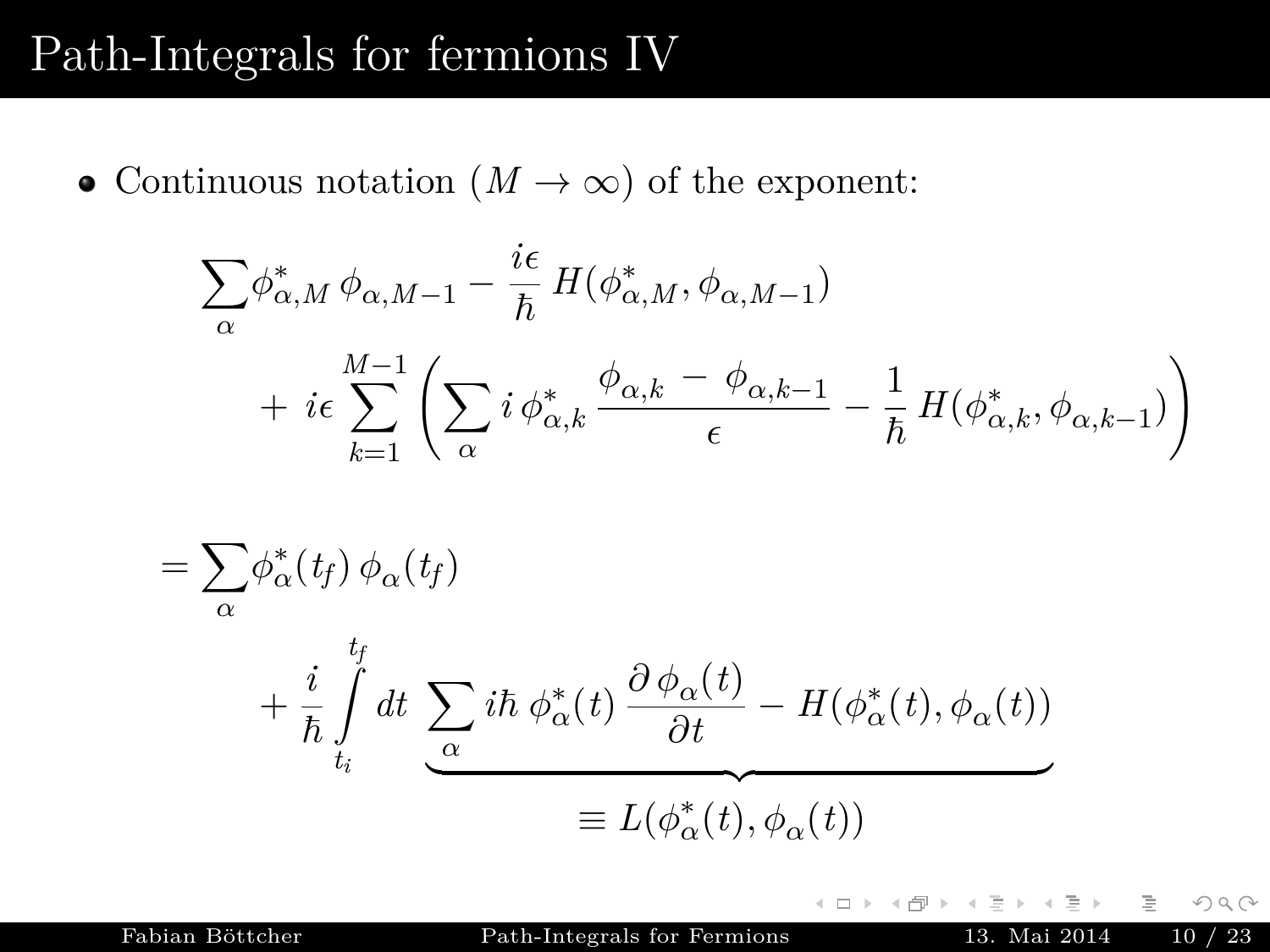## Path-Integrals for fermions V

#### Summary

$$
K(\phi_f, t_f; \phi_i, t_i) = \int_{\phi(t_i) = \phi_i}^{\phi(t_f) = \phi_f} \mathcal{D} \left[ \phi^*_{\alpha}(t), \phi_{\alpha}(t) \right] \exp \left( \sum_{\alpha} \phi^*_{\alpha}(t_f) \phi_{\alpha}(t_f) \right)
$$

$$
\times \exp \left( \frac{i}{\hbar} \int_{t_i}^{t_f} dt \sum_{\alpha} i\hbar \phi^*_{\alpha}(t) \frac{\partial \phi_{\alpha}(t)}{\partial t} - H(\phi^*_{\alpha}(t), \phi_{\alpha}(t)) \right)
$$

$$
\mathcal{D}\left[\phi_{\alpha}^*(t), \phi_{\alpha}(t)\right] \equiv \lim_{M \to \infty} \int \prod_{k=1}^{M-1} \prod_{\alpha} d\phi_{\alpha,k}^* d\phi_{\alpha,k}
$$

Fabian Böttcher [Path-Integrals for Fermions](#page-0-0) 13. Mai 2014 11 / 23

 $\leftarrow$   $\Box$   $\rightarrow$ 

言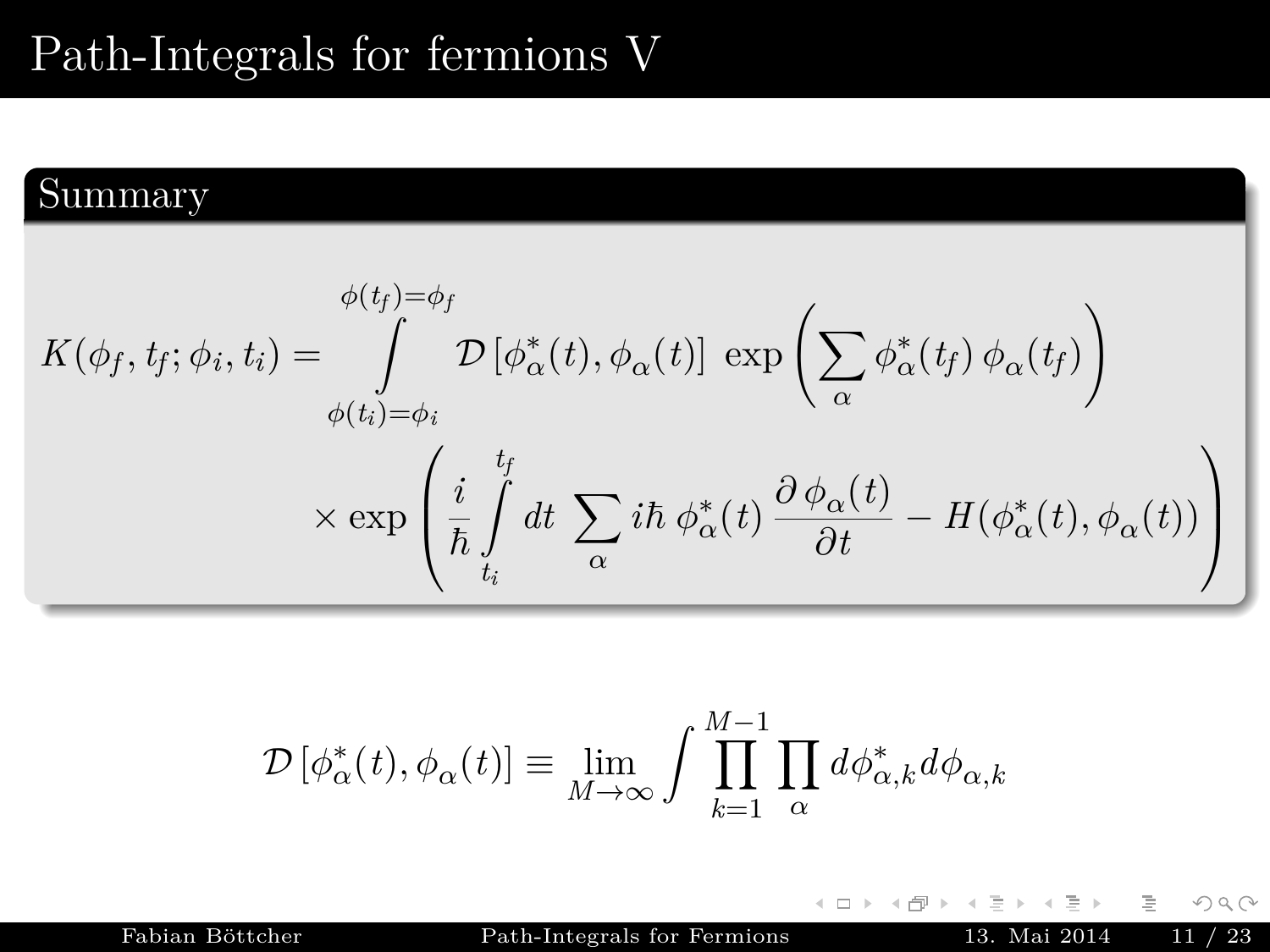<span id="page-32-0"></span>Partition function in the grand canonical ensemble:

$$
\mathcal{Z} = tr\left(e^{-\beta(H-\mu N)}\right)
$$

from now on  $\hbar \equiv 1$ 

 $\leftarrow$   $\Box$   $\rightarrow$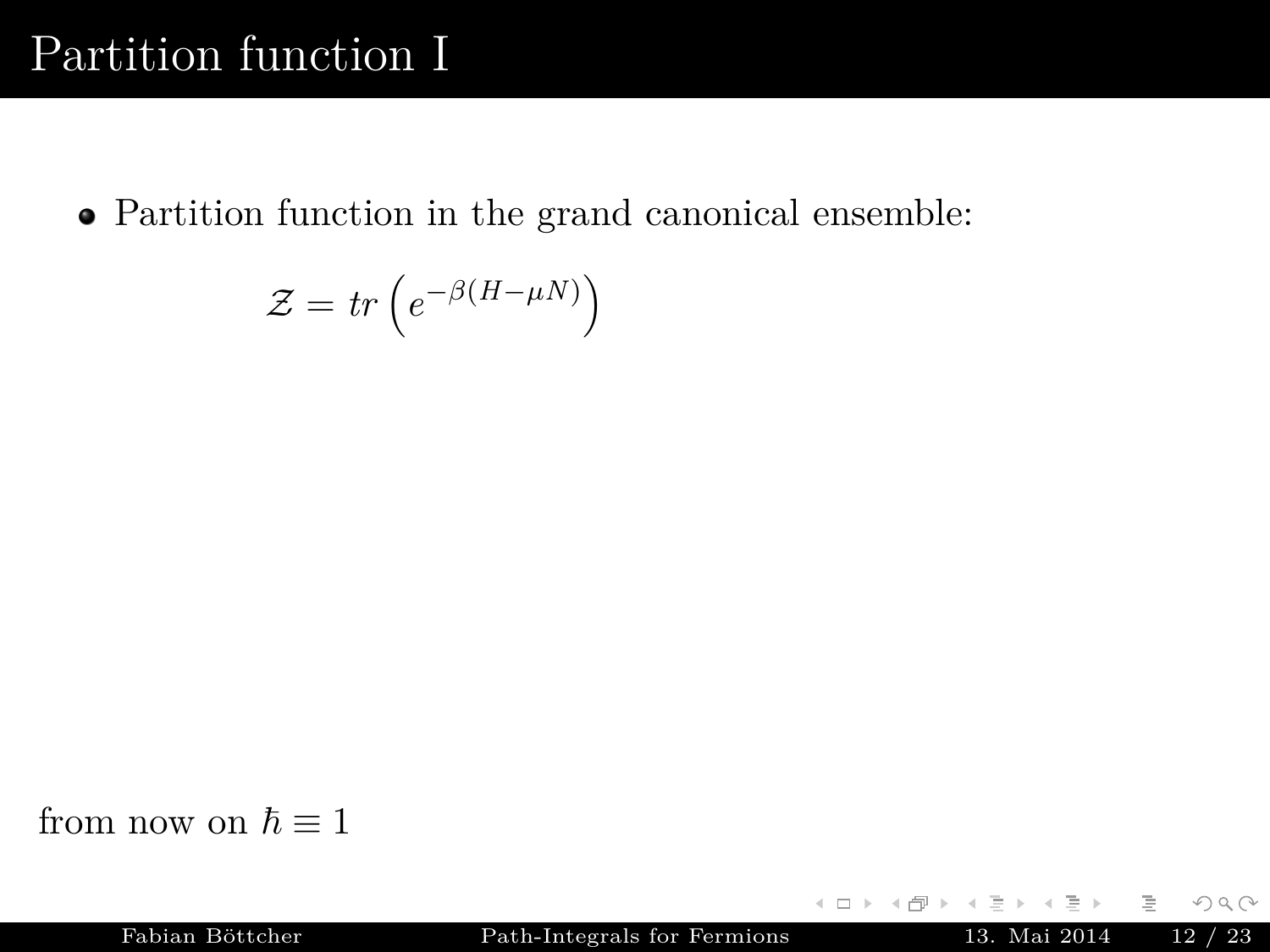Partition function in the grand canonical ensemble:

$$
\mathcal{Z} = tr \left( e^{-\beta (H - \mu N)} \right)
$$
  
=  $\int \prod_{\alpha} d\phi_{\alpha}^* d\phi_{\alpha} e^{-\sum_{\alpha} \phi_{\alpha}^* \phi_{\alpha}} \langle -\phi | e^{-\beta (H - \mu N)} | \phi \rangle$ 

from now on  $\hbar \equiv 1$ 

 $\leftarrow$   $\Box$   $\rightarrow$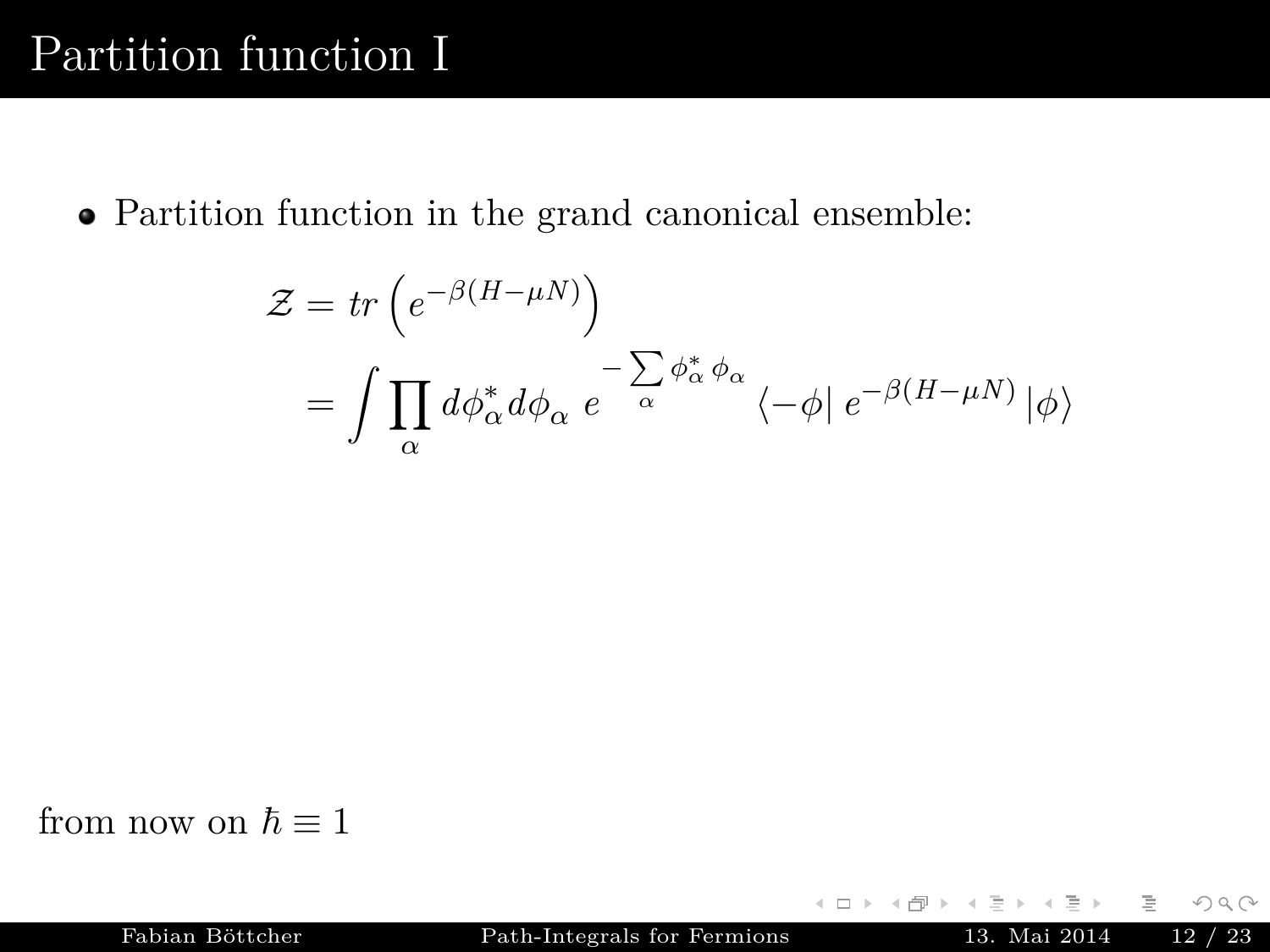Partition function in the grand canonical ensemble:

$$
\mathcal{Z} = tr \left( e^{-\beta (H - \mu N)} \right)
$$
  
=  $\int \prod_{\alpha} d\phi_{\alpha}^* d\phi_{\alpha} e^{-\sum_{\alpha} \phi_{\alpha}^* \phi_{\alpha}} \langle -\phi | e^{-\beta (H - \mu N)} | \phi \rangle$ 

 $\bullet$  Wick-Rotation:  $t \rightarrow -i\tau$ 

from now on  $\hbar \equiv 1$ 

 $\leftarrow$   $\Box$   $\rightarrow$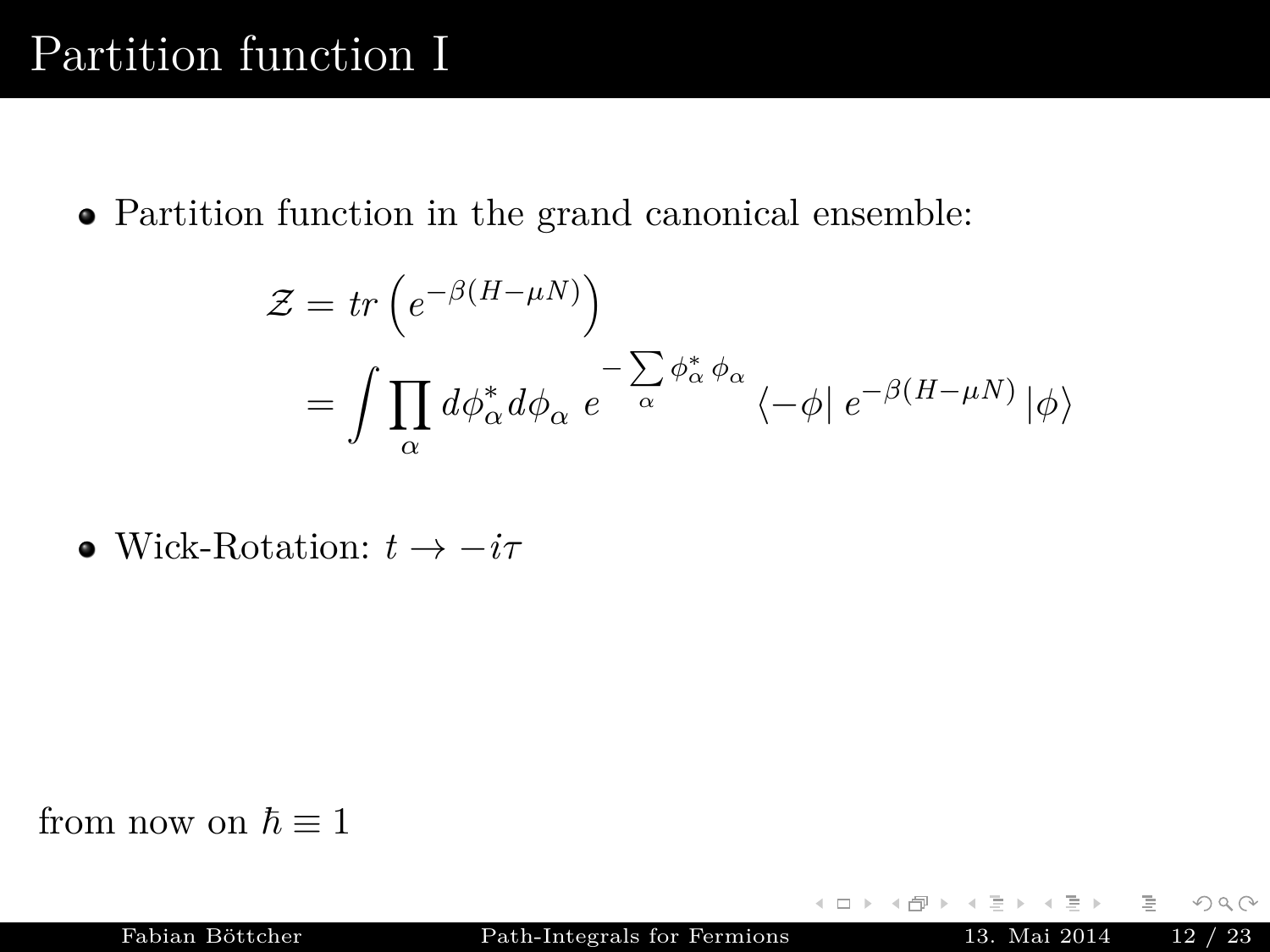Partition function in the grand canonical ensemble:

$$
\mathcal{Z} = tr \left( e^{-\beta (H - \mu N)} \right)
$$
  
=  $\int \prod_{\alpha} d\phi_{\alpha}^* d\phi_{\alpha} e^{-\sum_{\alpha} \phi_{\alpha}^* \phi_{\alpha}} \langle -\phi | e^{-\beta (H - \mu N)} | \phi \rangle$ 

- $\bullet$  Wick-Rotation:  $t \rightarrow -i\tau$
- Grand canonical ensemble:  $H \mu N$

from now on  $\hbar \equiv 1$ 

 $\leftarrow$   $\Box$   $\rightarrow$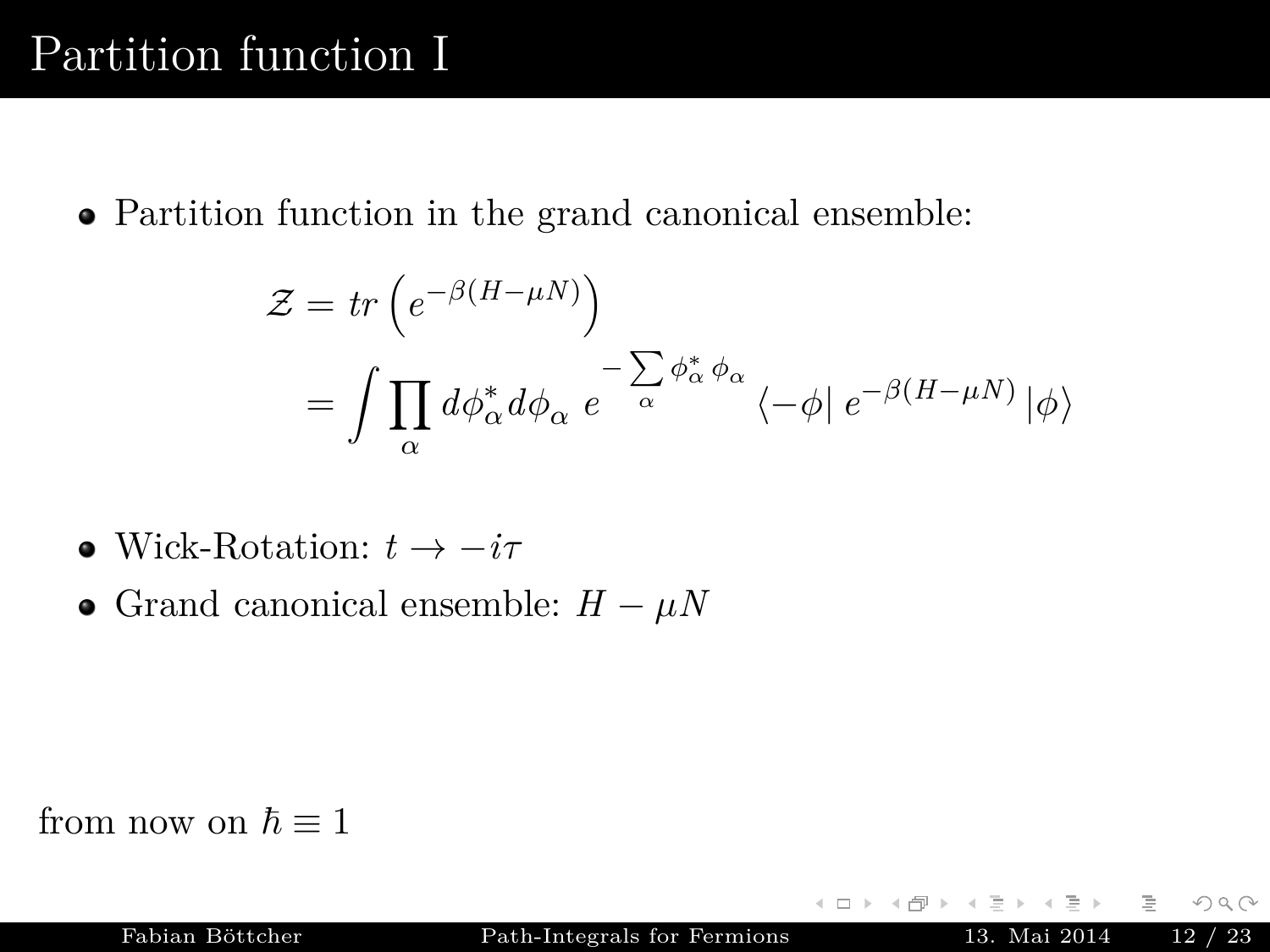- Notation:  $\epsilon = \frac{\beta}{M}$ *M*
- antiperiodic boundary conditions:  $\phi_{\alpha,0} = \phi_{\alpha}$ ,  $\phi_{\alpha,M}^* = -\phi_{\alpha}^*$

 $\leftarrow$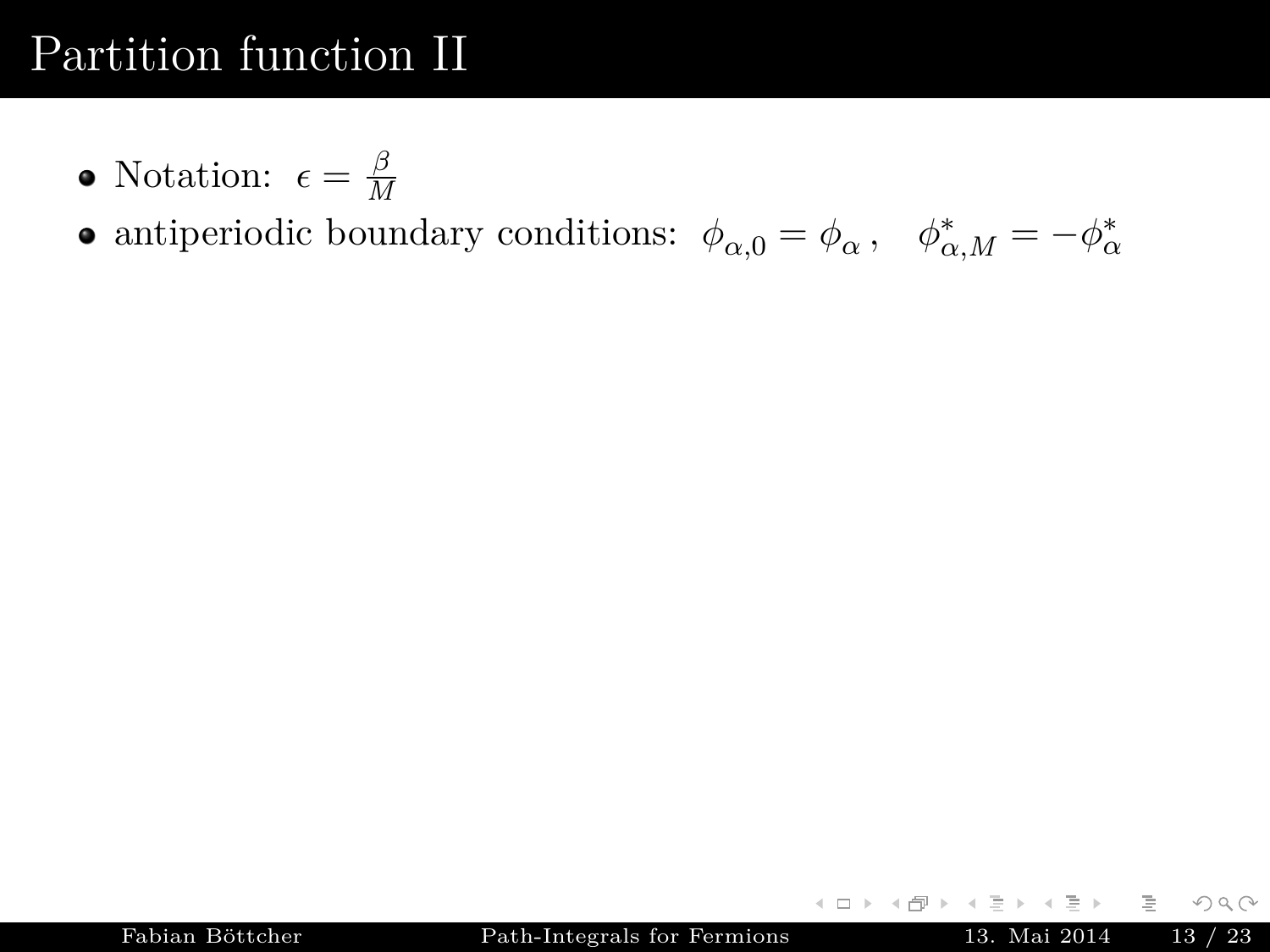- Notation:  $\epsilon = \frac{\beta}{M}$ *M*
- antiperiodic boundary conditions:  $\phi_{\alpha,0} = \phi_{\alpha}$ ,  $\phi_{\alpha,M}^* = -\phi_{\alpha}^*$

$$
\mathcal{Z} = \lim_{M \to \infty} \int \prod_{k=1}^{M} \prod_{\alpha} d\phi_{\alpha,k}^* d\phi_{\alpha,k} e^{-\sum_{k=1}^{M} \sum_{\alpha} \phi_{\alpha,k}^* \phi_{\alpha,k}}
$$

$$
\times \prod_{k=1}^{M} \langle \phi_k | : e^{-\epsilon (H(a^{\dagger}, a) - \mu N)} : | \phi_{k-1} \rangle
$$

 $\leftarrow$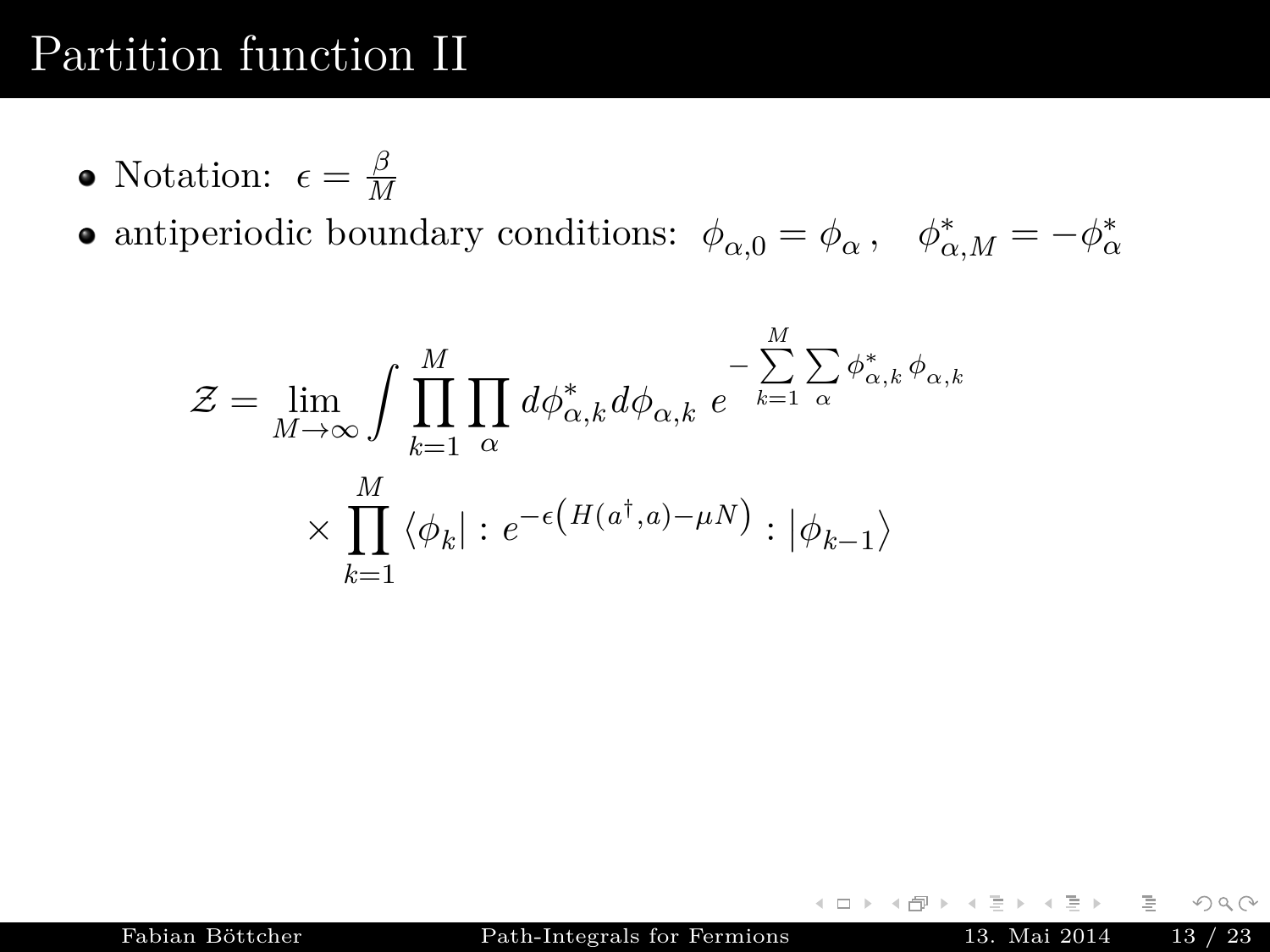- Notation:  $\epsilon = \frac{\beta}{M}$ *M*
- antiperiodic boundary conditions:  $\phi_{\alpha,0} = \phi_{\alpha}$ ,  $\phi_{\alpha,M}^* = -\phi_{\alpha}^*$

$$
\mathcal{Z} = \lim_{M \to \infty} \int \prod_{k=1}^{M} \prod_{\alpha} d\phi_{\alpha,k}^{*} d\phi_{\alpha,k} e^{-\sum_{k=1}^{M} \sum_{\alpha} \phi_{\alpha,k}^{*} \phi_{\alpha,k}}
$$
  

$$
\times \prod_{k=1}^{M} \langle \phi_{k} | : e^{-\epsilon (H(a^{\dagger}, a) - \mu N)} : |\phi_{k-1}\rangle
$$
  

$$
= \lim_{M \to \infty} \int \prod_{k=1}^{M} \prod_{\alpha} d\phi_{\alpha,k}^{*} d\phi_{\alpha,k} e^{-\sum_{k=1}^{M} \sum_{\alpha} \phi_{\alpha,k}^{*} \phi_{\alpha,k}}
$$
  

$$
\times \sum_{k=1}^{M} \sum_{\alpha} \phi_{\alpha,k}^{*} \phi_{\alpha,k-1} - \epsilon (H(\phi_{\alpha,k}^{*}, \phi_{\alpha,k-1}) - \mu \phi_{\alpha,k}^{*} \phi_{\alpha,k-1})
$$

Fabian Böttcher [Path-Integrals for Fermions](#page-0-0) 13. Mai 2014 13 / 23

 $\leftarrow$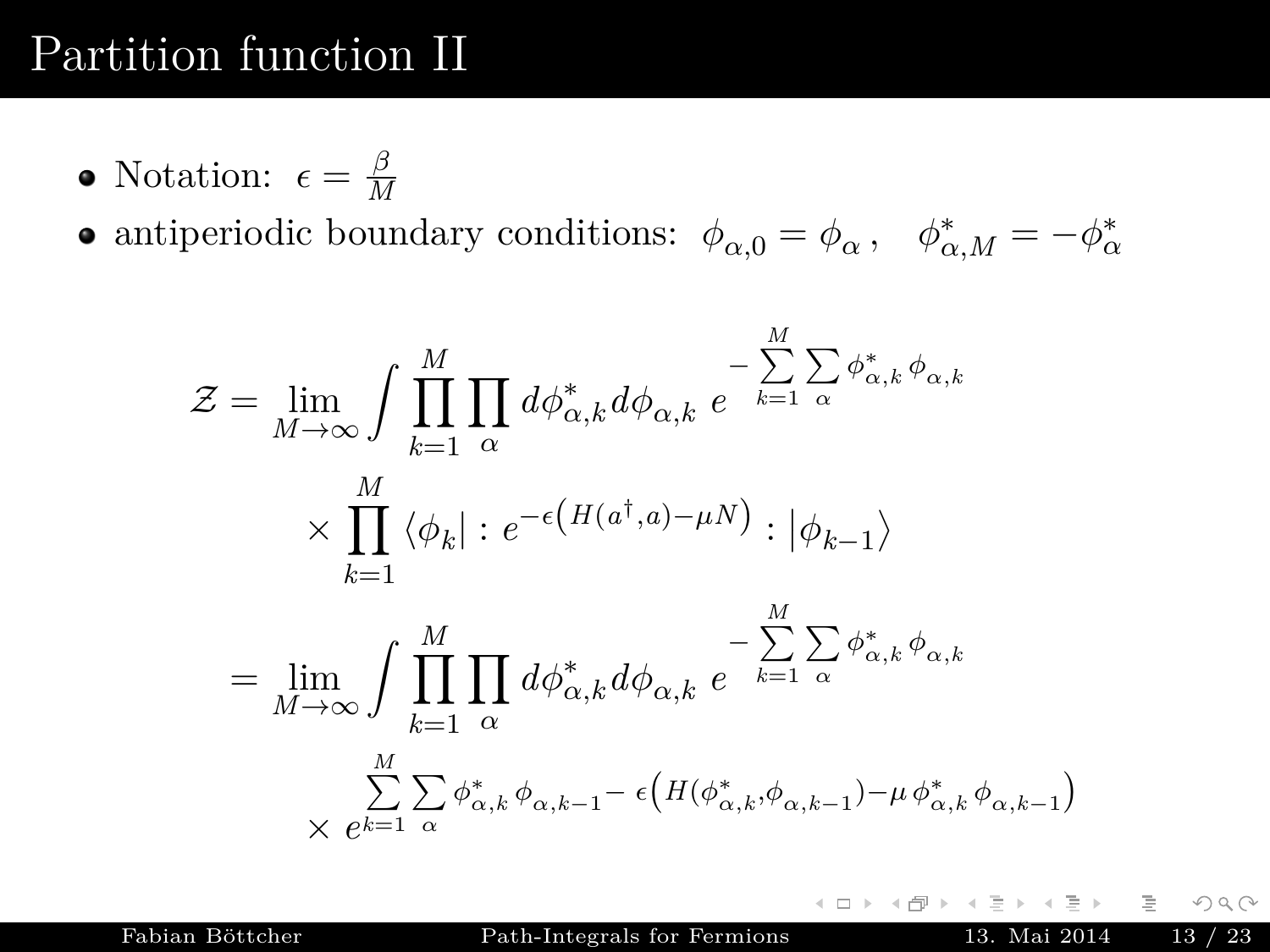$$
\mathcal{Z} = \lim_{M \to \infty} \int \prod_{k=1}^{M} \prod_{\alpha} d\phi_{\alpha,k}^* d\phi_{\alpha,k} \, e^{-\sum_{k=1}^{M} \sum_{\alpha} \phi_{\alpha,k}^* \phi_{\alpha,k}}
$$

$$
\sum_{\chi \in k=1}^{M} \sum_{\alpha} \phi_{\alpha,k}^* \phi_{\alpha,k-1} - \epsilon \big( H(\phi_{\alpha,k}^*, \phi_{\alpha,k-1}) - \mu \phi_{\alpha,k}^* \phi_{\alpha,k-1} \big)
$$

Fabian Böttcher [Path-Integrals for Fermions](#page-0-0) 13. Mai 2014 14 / 23

 $\leftarrow$   $\Box$   $\rightarrow$ 

 $\leftarrow$   $\Box$ 

≡

 $\equiv$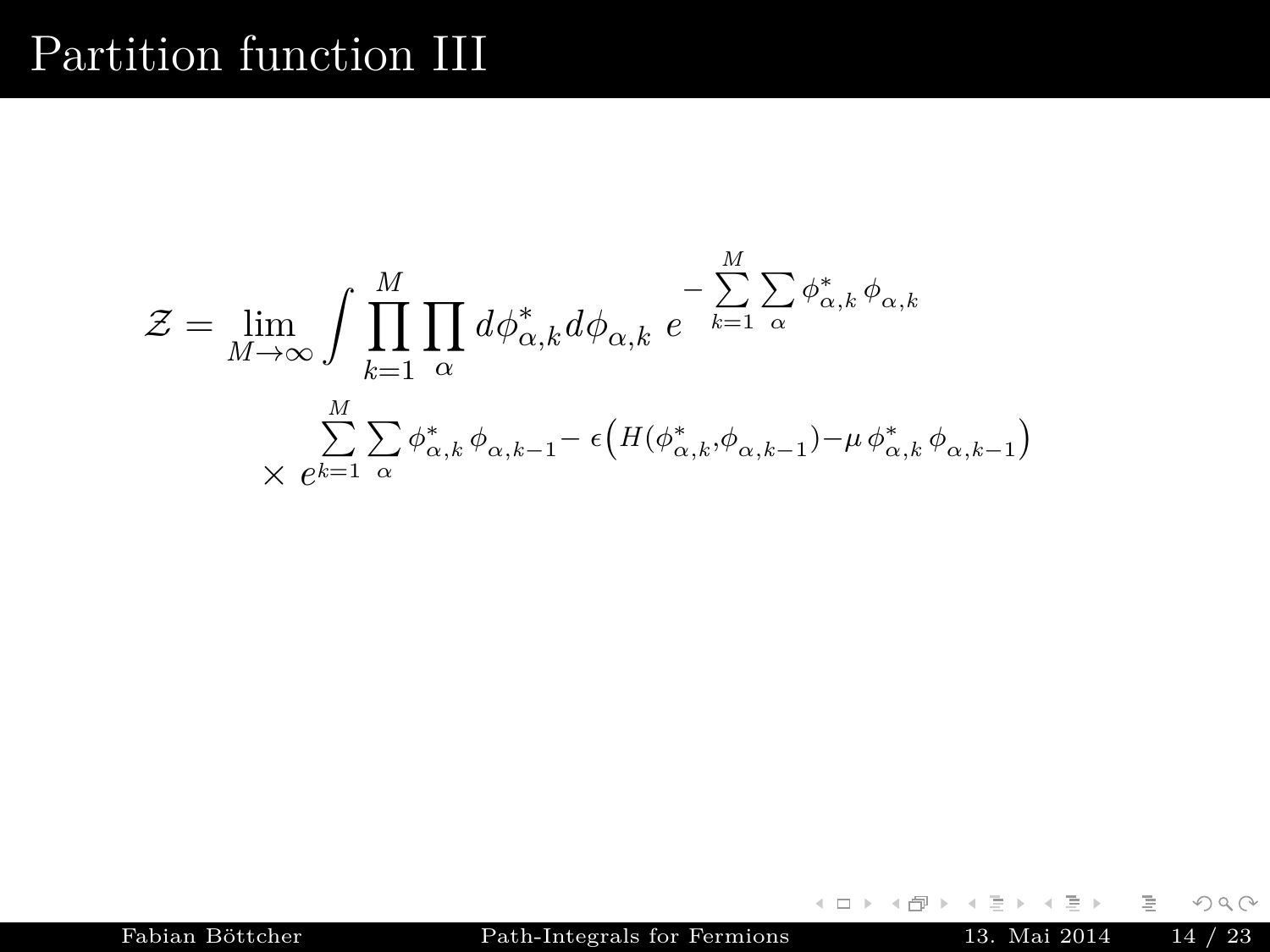$$
\mathcal{Z} = \lim_{M \to \infty} \int \prod_{k=1}^{M} \prod_{\alpha} d\phi_{\alpha,k}^{*} d\phi_{\alpha,k} e^{-\sum_{k=1}^{M} \sum_{\alpha} \phi_{\alpha,k}^{*} \phi_{\alpha,k}} \times e^{\sum_{k=1}^{M} \sum_{\alpha} \phi_{\alpha,k}^{*} \phi_{\alpha,k-1} - \epsilon \left( H(\phi_{\alpha,k}^{*}, \phi_{\alpha,k-1}) - \mu \phi_{\alpha,k}^{*} \phi_{\alpha,k-1} \right)} \n= \lim_{M \to \infty} \int \prod_{k=1}^{M} \prod_{\alpha} d\phi_{\alpha,k}^{*} d\phi_{\alpha,k} \times e^{-\epsilon \sum_{k=1}^{M} \left( \sum_{\alpha} \phi_{\alpha,k}^{*} \left( \frac{\phi_{\alpha,k} - \phi_{\alpha,k-1}}{\epsilon} - \mu \phi_{\alpha,k-1} \right) + H(\phi_{\alpha,k}^{*}, \phi_{\alpha,k-1}) \right)}
$$

 $\leftarrow$   $\Box$   $\rightarrow$ + n  $\rightarrow$ 

 $\equiv$ Fabian Böttcher [Path-Integrals for Fermions](#page-0-0) 13. Mai 2014 14 / 23

≡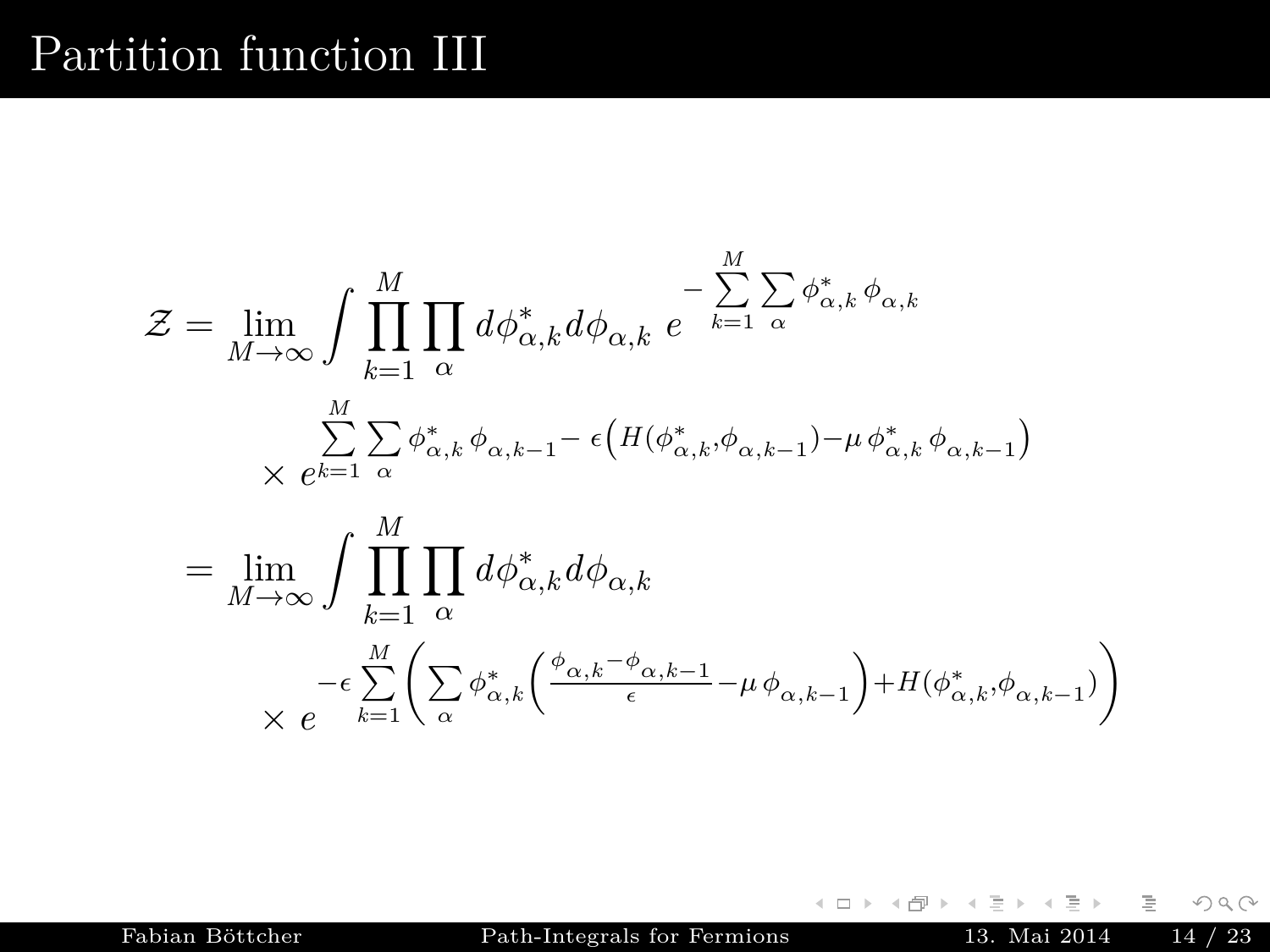$$
\mathcal{Z} = \lim_{M \to \infty} \int \prod_{k=1}^{M} \prod_{\alpha} d\phi_{\alpha,k}^{*} d\phi_{\alpha,k} e^{-\sum_{k=1}^{M} \sum_{\alpha} \phi_{\alpha,k}^{*} \phi_{\alpha,k}} \times e^{\sum_{k=1}^{M} \sum_{\alpha} \phi_{\alpha,k}^{*} \phi_{\alpha,k-1} - \epsilon \left( H(\phi_{\alpha,k}^{*}, \phi_{\alpha,k-1}) - \mu \phi_{\alpha,k}^{*} \phi_{\alpha,k-1} \right)} \n= \lim_{M \to \infty} \int \prod_{k=1}^{M} \prod_{\alpha} d\phi_{\alpha,k}^{*} d\phi_{\alpha,k} \times e^{-\epsilon \sum_{k=1}^{M} \left( \sum_{\alpha} \phi_{\alpha,k}^{*} \left( \frac{\phi_{\alpha,k} - \phi_{\alpha,k-1}}{\epsilon} - \mu \phi_{\alpha,k-1} \right) + H(\phi_{\alpha,k}^{*}, \phi_{\alpha,k-1}) \right)}
$$

where  $\phi_{\alpha,0} = -\phi_{\alpha,M} \implies$  antiperiodic boundary conditions

Fabian Böttcher [Path-Integrals for Fermions](#page-0-0) 13. Mai 2014 14 / 23

 $\leftarrow$ 

E.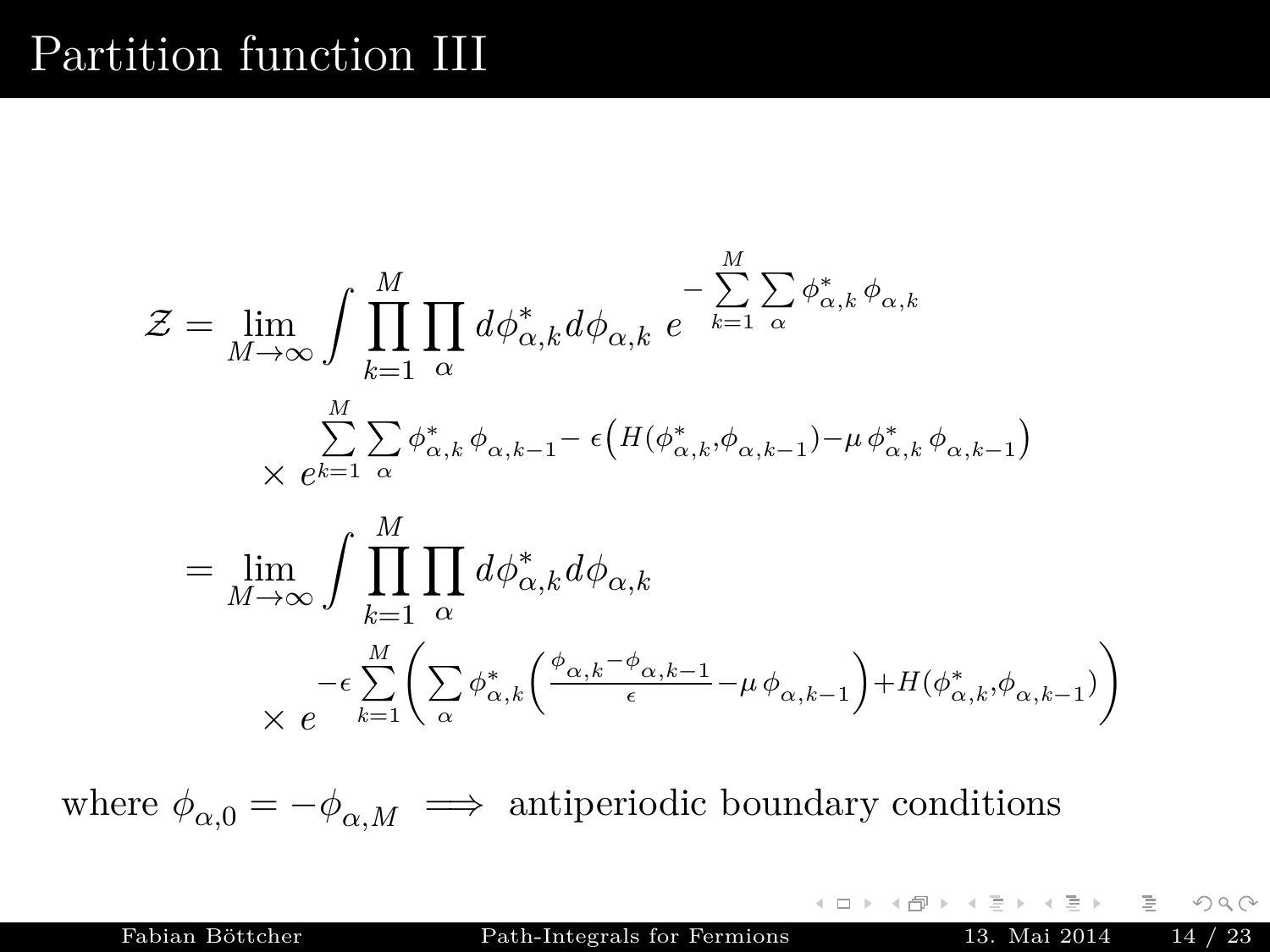Discrete notation:

$$
\mathcal{Z} = \lim_{M \to \infty} \int \prod_{k=1}^{M} \prod_{\alpha} d\phi_{\alpha,k}^* d\phi_{\alpha,k}
$$

$$
\times e^{-\epsilon \sum_{k=1}^{M} \left( \sum_{\alpha} \phi_{\alpha,k}^* \left( \frac{\phi_{\alpha,k} - \phi_{\alpha,k-1}}{\epsilon} - \mu \phi_{\alpha,k-1} \right) + H(\phi_{\alpha,k}^*, \phi_{\alpha,k-1}) \right)}
$$

Trajectory notation:

$$
\mathcal{Z} = \int \mathcal{D} \left[ \phi_{\alpha}^*(\tau), \phi_{\alpha}(\tau) \right] e^{-\int_{0}^{\beta} d\tau \sum_{\alpha} \phi_{\alpha}^*(\tau) \left( \frac{\partial}{\partial \tau} - \mu \right) \phi_{\alpha}(\tau) + H(\phi_{\alpha}^*(\tau), \phi_{\alpha}(\tau))}
$$
  

$$
\phi_{\alpha}(\beta) = -\phi_{\alpha}(0)
$$

Fabian Böttcher [Path-Integrals for Fermions](#page-0-0) 13. Mai 2014 15 / 23

 $\leftarrow$ 

言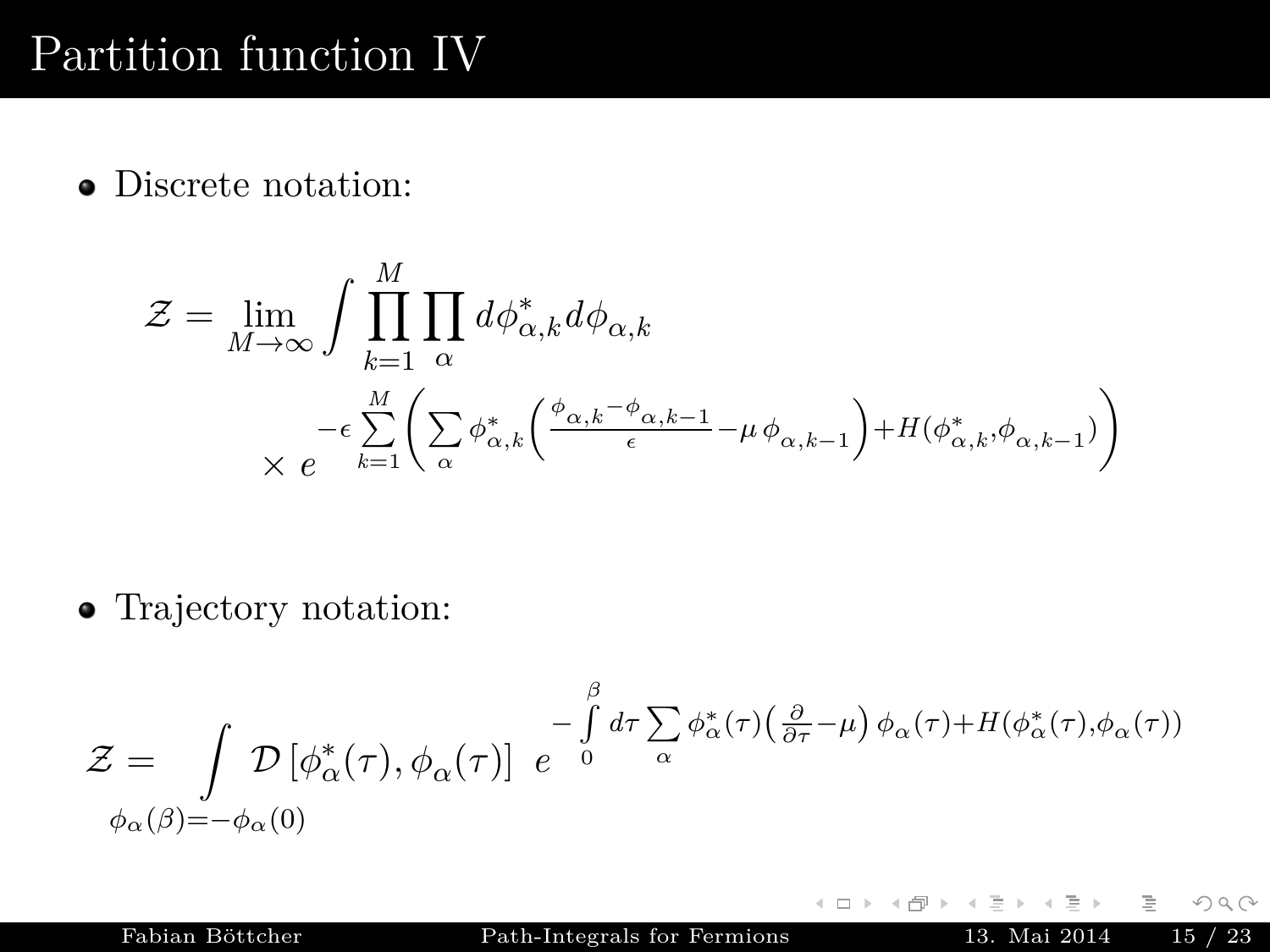<span id="page-43-0"></span>Non-interacting Hamiltonian:  $H = \sum$  $\sum_{\alpha}$  ε<sub>α</sub>  $a_{\alpha}^{\dagger}$   $a_{\alpha}$ 

$$
\implies H - \mu N = \sum_{\alpha} (\epsilon_{\alpha} - \mu) a_{\alpha}^{\dagger} a_{\alpha}
$$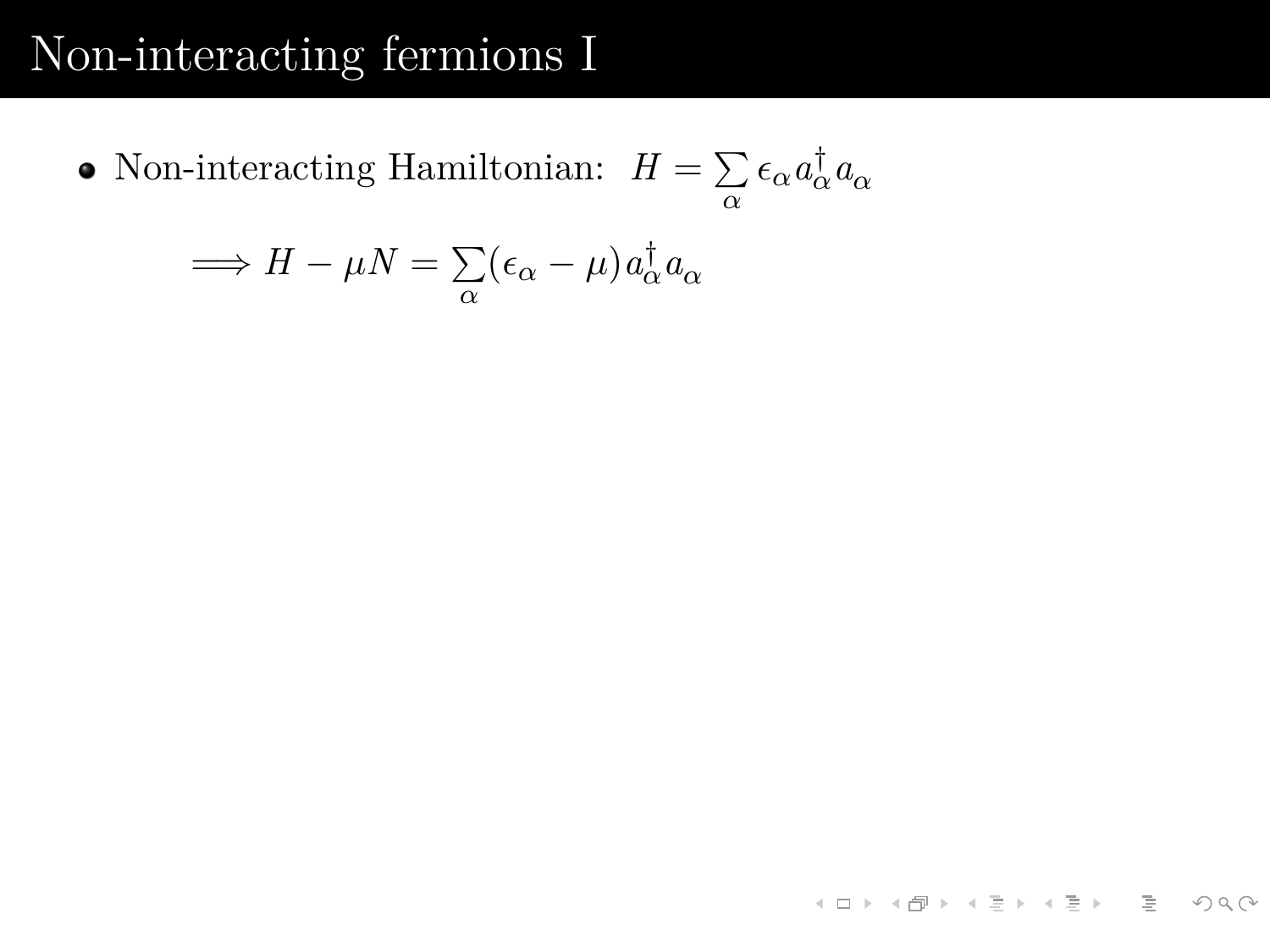Non-interacting Hamiltonian:  $H = \sum$  $\sum_{\alpha}$  ε<sub>α</sub>  $a_{\alpha}^{\dagger}$   $a_{\alpha}$ 

$$
\implies H - \mu N = \sum_{\alpha} (\epsilon_{\alpha} - \mu) a_{\alpha}^{\dagger} a_{\alpha}
$$

Partition function:

$$
\mathcal{Z} = \lim_{M \to \infty} \int \prod_{k=1}^{M} \prod_{\alpha} d\phi_{\alpha,k}^* d\phi_{\alpha,k}
$$

$$
\times e^{-\frac{\beta}{M} \sum_{k=1}^{M} \sum_{\alpha} \left( \phi_{\alpha,k}^* \left( \frac{\phi_{\alpha,k} - \phi_{\alpha,k-1}}{\beta/M} - \mu \phi_{\alpha,k-1} \right) + \epsilon_{\alpha} \phi_{\alpha,k}^* \phi_{\alpha,k-1} \right)}
$$

Fabian Böttcher [Path-Integrals for Fermions](#page-0-0) 13. Mai 2014 16 / 23

 $\leftarrow$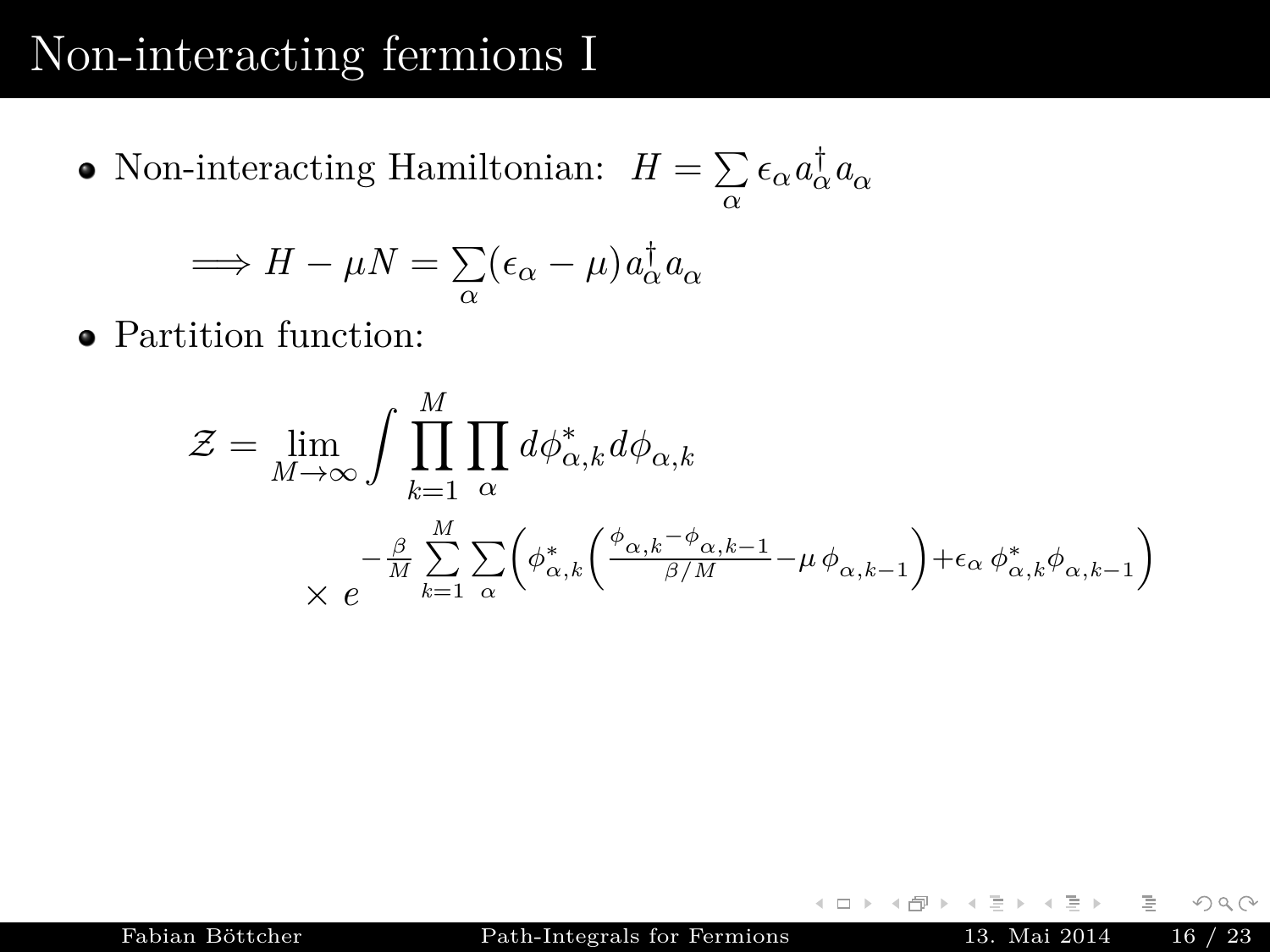Non-interacting Hamiltonian:  $H = \sum$  $\sum_{\alpha}$  ε<sub>α</sub>  $a_{\alpha}^{\dagger}$   $a_{\alpha}$ 

$$
\implies H - \mu N = \sum_{\alpha} (\epsilon_{\alpha} - \mu) a_{\alpha}^{\dagger} a_{\alpha}
$$

Partition function:

$$
\mathcal{Z} = \lim_{M \to \infty} \int \prod_{k=1}^{M} \prod_{\alpha} d\phi_{\alpha,k}^* d\phi_{\alpha,k}
$$
  
\n
$$
\times e^{-\frac{\beta}{M} \sum_{k=1}^{M} \sum_{\alpha} \left( \phi_{\alpha,k}^* \left( \frac{\phi_{\alpha,k} - \phi_{\alpha,k-1}}{\beta/M} - \mu \phi_{\alpha,k-1} \right) + \epsilon_{\alpha} \phi_{\alpha,k}^* \phi_{\alpha,k-1} \right)}
$$
  
\n
$$
= \lim_{M \to \infty} \int \prod_{k=1}^{M} \prod_{\alpha} d\phi_{\alpha,k}^* d\phi_{\alpha,k}
$$
  
\n
$$
\times e^{-\sum_{k=1}^{M} \sum_{\alpha} \left( \left( \frac{\beta}{M} (\epsilon_{\alpha} - \mu) - 1 \right) \phi_{\alpha,k}^* \phi_{\alpha,k-1} + \phi_{\alpha,k}^* \phi_{\alpha,k} \right)}
$$

Fabian Böttcher [Path-Integrals for Fermions](#page-0-0) 13. Mai 2014 16 / 23

 $\leftarrow$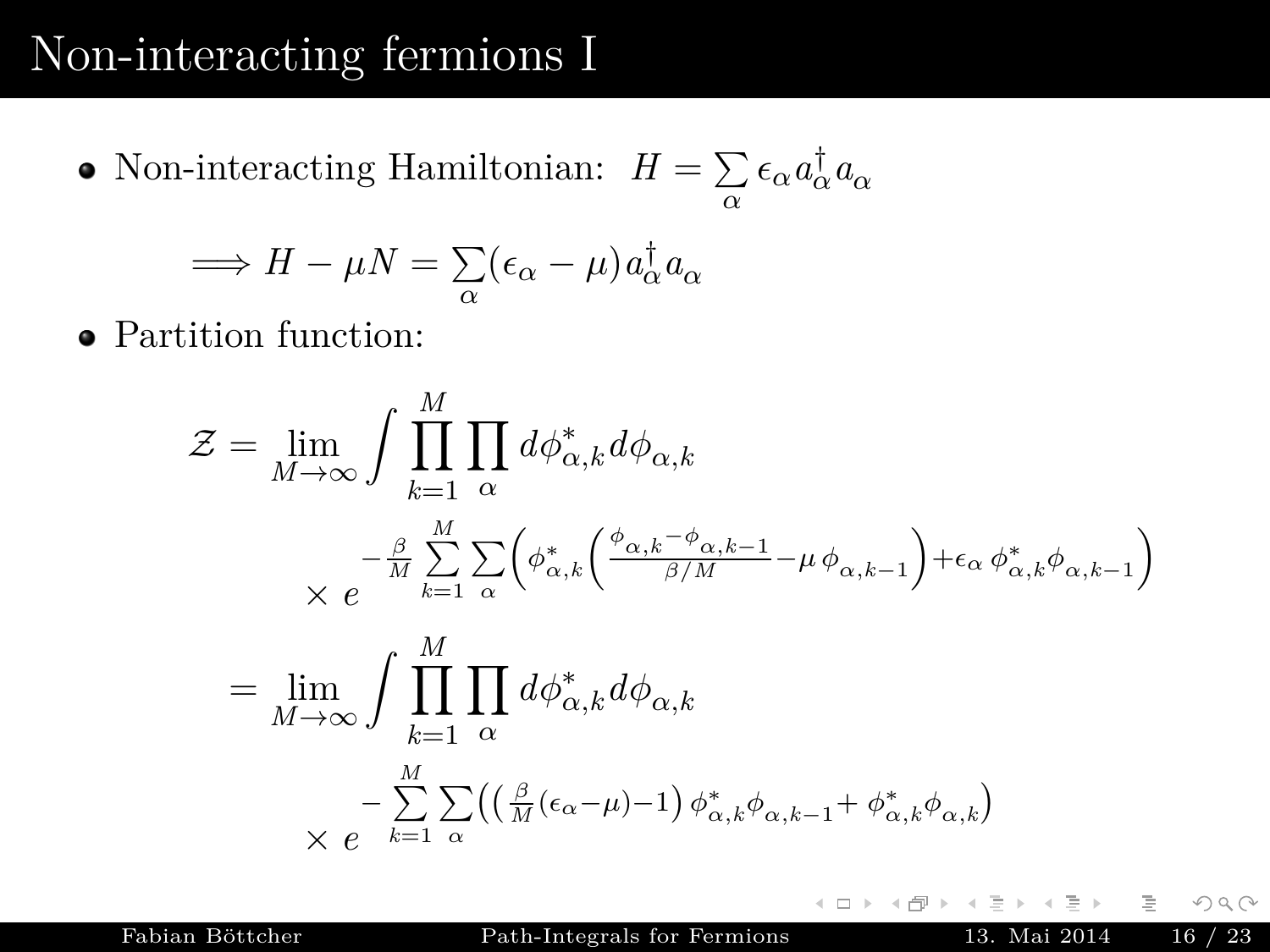• Notation: 
$$
a = 1 - \frac{\beta}{M} (\epsilon_{\alpha} - \mu)
$$

$$
\phi_{\alpha} = \begin{pmatrix} \phi_{\alpha,1} \\ \phi_{\alpha,2} \\ \phi_{\alpha,3} \\ \vdots \\ \phi_{\alpha,M} \end{pmatrix}, \quad \mathbf{S}^{(\alpha)} = \begin{pmatrix} 1 & 0 & 0 & \cdots & 0 & a \\ -a & 1 & 0 & & \vdots & 0 \\ 0 & -a & 1 & & \ddots & \vdots & \vdots \\ 0 & 0 & -a & & 0 & 0 \\ \vdots & \vdots & \ddots & & \ddots & 1 & 0 \\ 0 & 0 & \cdots & 0 & -a & 1 \end{pmatrix}
$$

Fabian Böttcher [Path-Integrals for Fermions](#page-0-0) 13. Mai 2014 17 / 23

 $\begin{array}{ccc} \leftarrow & \text{ } & \text{ } & \text{ } & \text{ } \end{array}$ 

 $\triangleleft$  $\mathbb{R}^2$  ≞

Ξ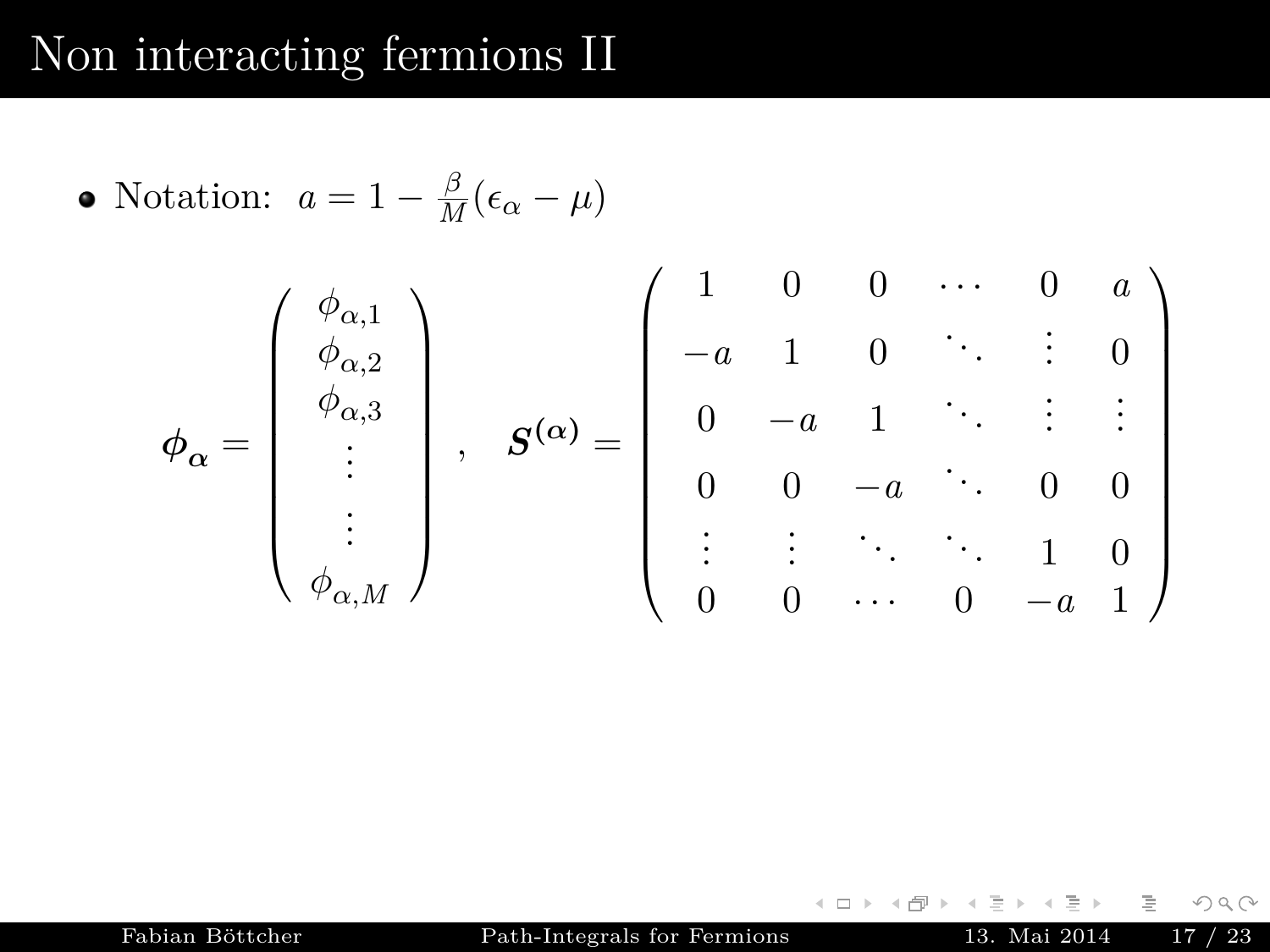• Notation: 
$$
a = 1 - \frac{\beta}{M} (\epsilon_{\alpha} - \mu)
$$

$$
\phi_{\alpha} = \begin{pmatrix} \phi_{\alpha,1} \\ \phi_{\alpha,2} \\ \vdots \\ \phi_{\alpha,M} \end{pmatrix}, \quad \mathbf{S}^{(\alpha)} = \begin{pmatrix} 1 & 0 & 0 & \cdots & 0 & a \\ -a & 1 & 0 & & \vdots & 0 \\ 0 & -a & 1 & & \ddots & \vdots & \vdots \\ 0 & 0 & -a & & 0 & 0 \\ \vdots & \vdots & \ddots & & \ddots & 1 & 0 \\ 0 & 0 & \cdots & 0 & -a & 1 \end{pmatrix}
$$

$$
\implies \mathcal{Z} = \lim_{M \to \infty} \int \prod_{k=1}^{M} \prod_{\alpha} d\phi_{\alpha}^* d\phi_{\alpha} e^{-\phi_{\alpha}^* S^{(\alpha)} \phi_{\alpha}}
$$

Fabian Böttcher [Path-Integrals for Fermions](#page-0-0) 13. Mai 2014 17 / 23

 $\leftarrow$   $\Box$   $\rightarrow$ 

Ξ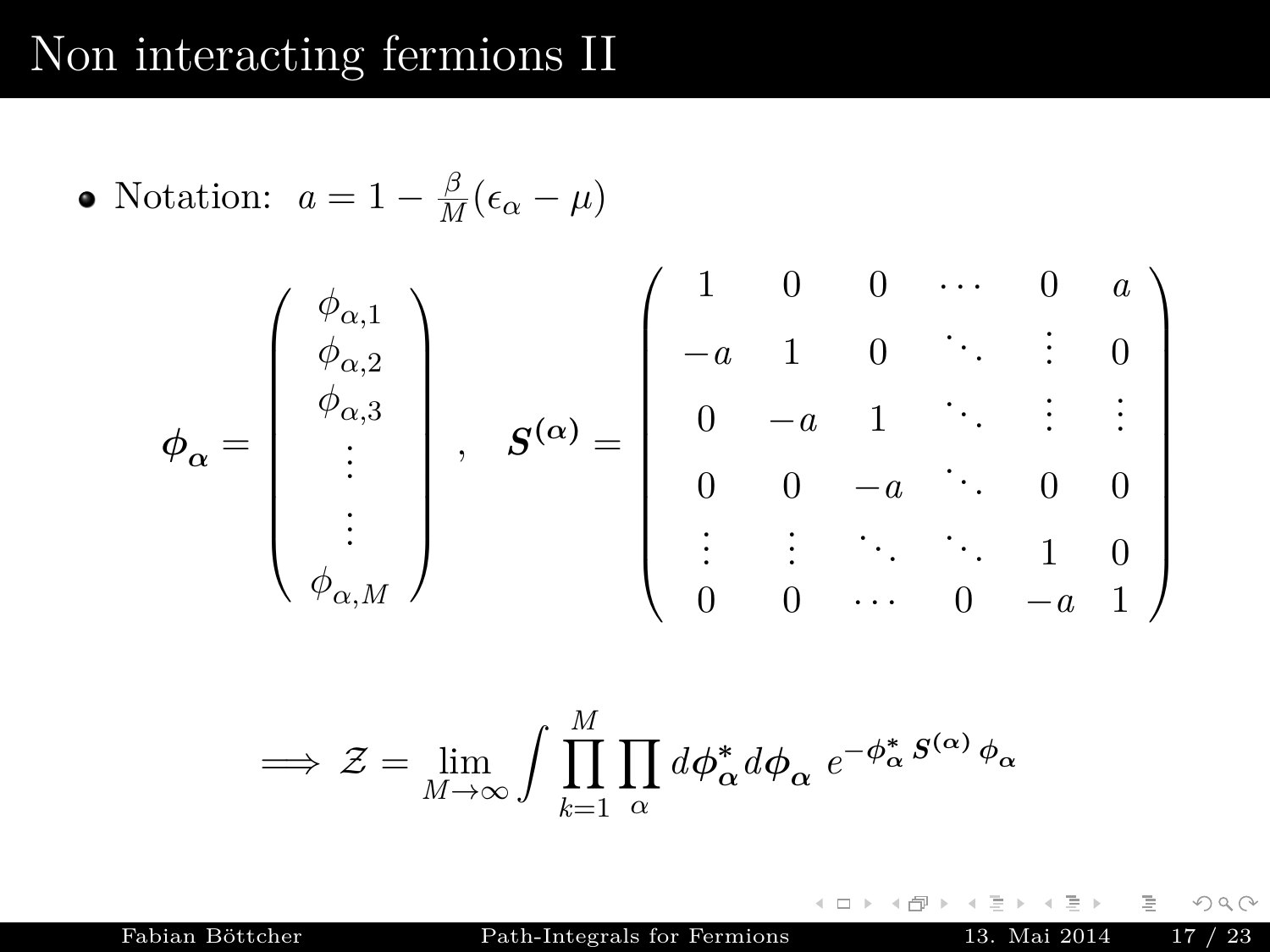Transformation to the eigenbasis of  $S^{(\alpha)}$ :  $U^{\dagger} U = 1$  $\phi^{}_\alpha \to \eta^{}_\alpha \equiv \, U \phi^{}_\alpha \, , \ \phi^*_\alpha \to \eta^*_\alpha \equiv \phi^*_\alpha \, U^\dagger \, , \ U \, S^{(\alpha)} \, \, U^\dagger \equiv D^{(\alpha)} \, ,$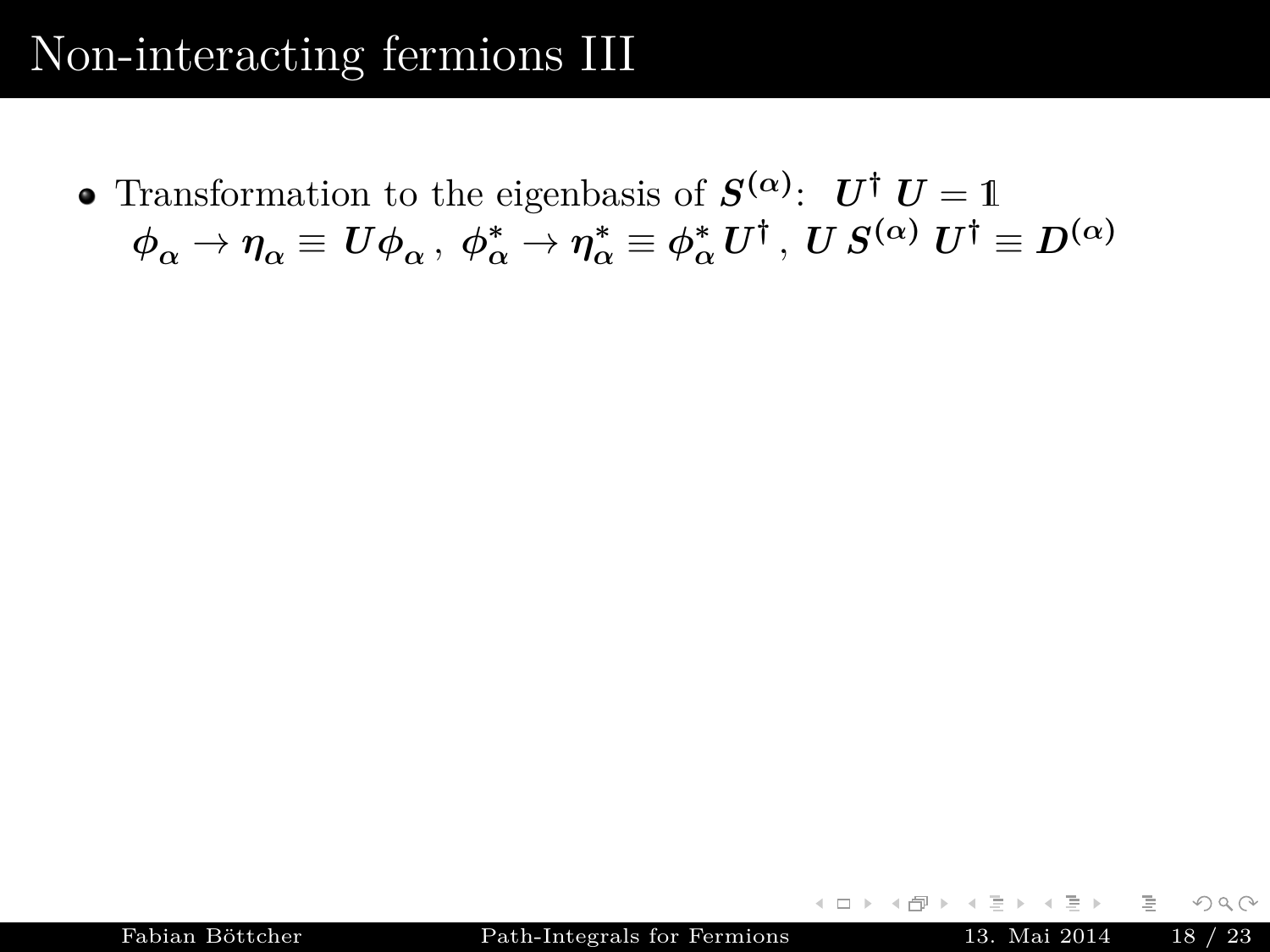Transformation to the eigenbasis of  $S^{(\alpha)}$ :  $U^{\dagger} U = 1$  $\phi^{}_\alpha \to \eta^{}_\alpha \equiv \, U \phi^{}_\alpha \, , \ \phi^*_\alpha \to \eta^*_\alpha \equiv \phi^*_\alpha \, U^\dagger \, , \ U \, S^{(\alpha)} \, \, U^\dagger \equiv D^{(\alpha)} \, ,$ 

$$
\mathcal{Z} = \lim_{M \to \infty} \int \prod_{k=1}^{M} \prod_{\alpha} d\phi_{\alpha}^* d\phi_{\alpha} e^{-\phi_{\alpha}^* S^{(\alpha)} \phi_{\alpha}}
$$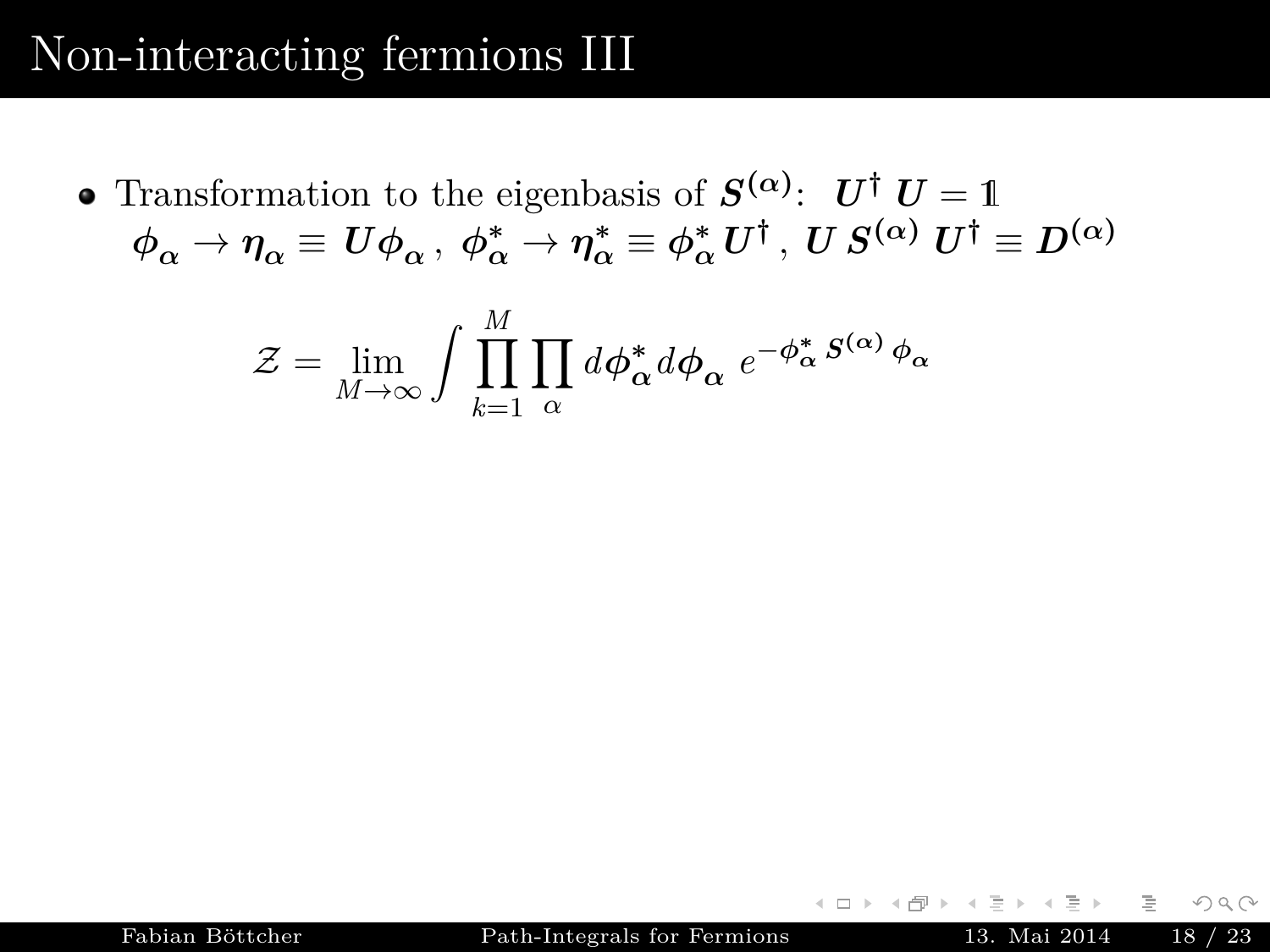Transformation to the eigenbasis of  $S^{(\alpha)}$ :  $U^{\dagger} U = 1$  $\phi^{}_\alpha \to \eta^{}_\alpha \equiv \, U \phi^{}_\alpha \, , \ \phi^*_\alpha \to \eta^*_\alpha \equiv \phi^*_\alpha \, U^\dagger \, , \ U \, S^{(\alpha)} \, \, U^\dagger \equiv D^{(\alpha)} \, ,$ 

$$
\mathcal{Z} = \lim_{M \to \infty} \int \prod_{k=1}^{M} \prod_{\alpha} d\phi_{\alpha}^* d\phi_{\alpha} e^{-\phi_{\alpha}^* S^{(\alpha)} \phi_{\alpha}}
$$

$$
= \lim_{M \to \infty} \int \prod_{k=1}^{M} \prod_{\alpha} d\phi_{\alpha}^* d\phi_{\alpha} e^{-\phi_{\alpha}^* U^{\dagger} U S^{(\alpha)} U^{\dagger} U \phi_{\alpha}}
$$

 $\leftarrow$   $\Box$   $\rightarrow$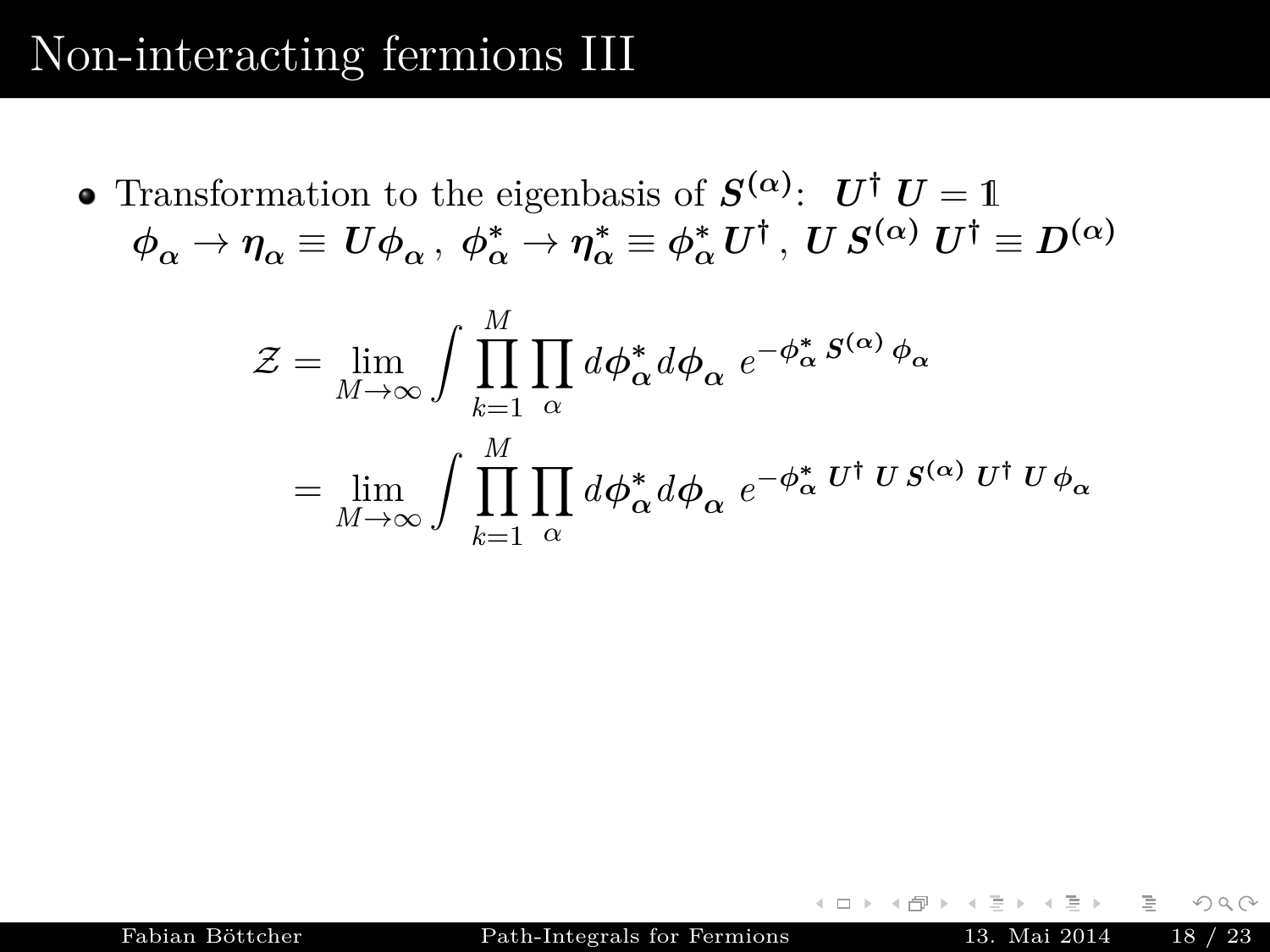Transformation to the eigenbasis of  $S^{(\alpha)}$ :  $U^{\dagger} U = 1$  $\phi^{}_\alpha \to \eta^{}_\alpha \equiv \, U \phi^{}_\alpha \, , \ \phi^*_\alpha \to \eta^*_\alpha \equiv \phi^*_\alpha \, U^\dagger \, , \ U \, S^{(\alpha)} \, \, U^\dagger \equiv D^{(\alpha)} \, ,$ 

$$
\mathcal{Z} = \lim_{M \to \infty} \int \prod_{k=1}^{M} \prod_{\alpha} d\phi_{\alpha}^* d\phi_{\alpha} e^{-\phi_{\alpha}^* S^{(\alpha)} \phi_{\alpha}}
$$
  
= 
$$
\lim_{M \to \infty} \int \prod_{k=1}^{M} \prod_{\alpha} d\phi_{\alpha}^* d\phi_{\alpha} e^{-\phi_{\alpha}^* U^{\dagger} U S^{(\alpha)} U^{\dagger} U \phi_{\alpha}}
$$
  
= 
$$
\lim_{M \to \infty} \int \prod_{k=1}^{M} \prod_{\alpha} d\eta_{\alpha}^* d\eta_{\alpha} e^{-\eta_{\alpha}^* D^{(\alpha)} \eta_{\alpha}}
$$

Fabian Böttcher [Path-Integrals for Fermions](#page-0-0) 13. Mai 2014 18 / 23

 $\leftarrow$   $\Box$   $\rightarrow$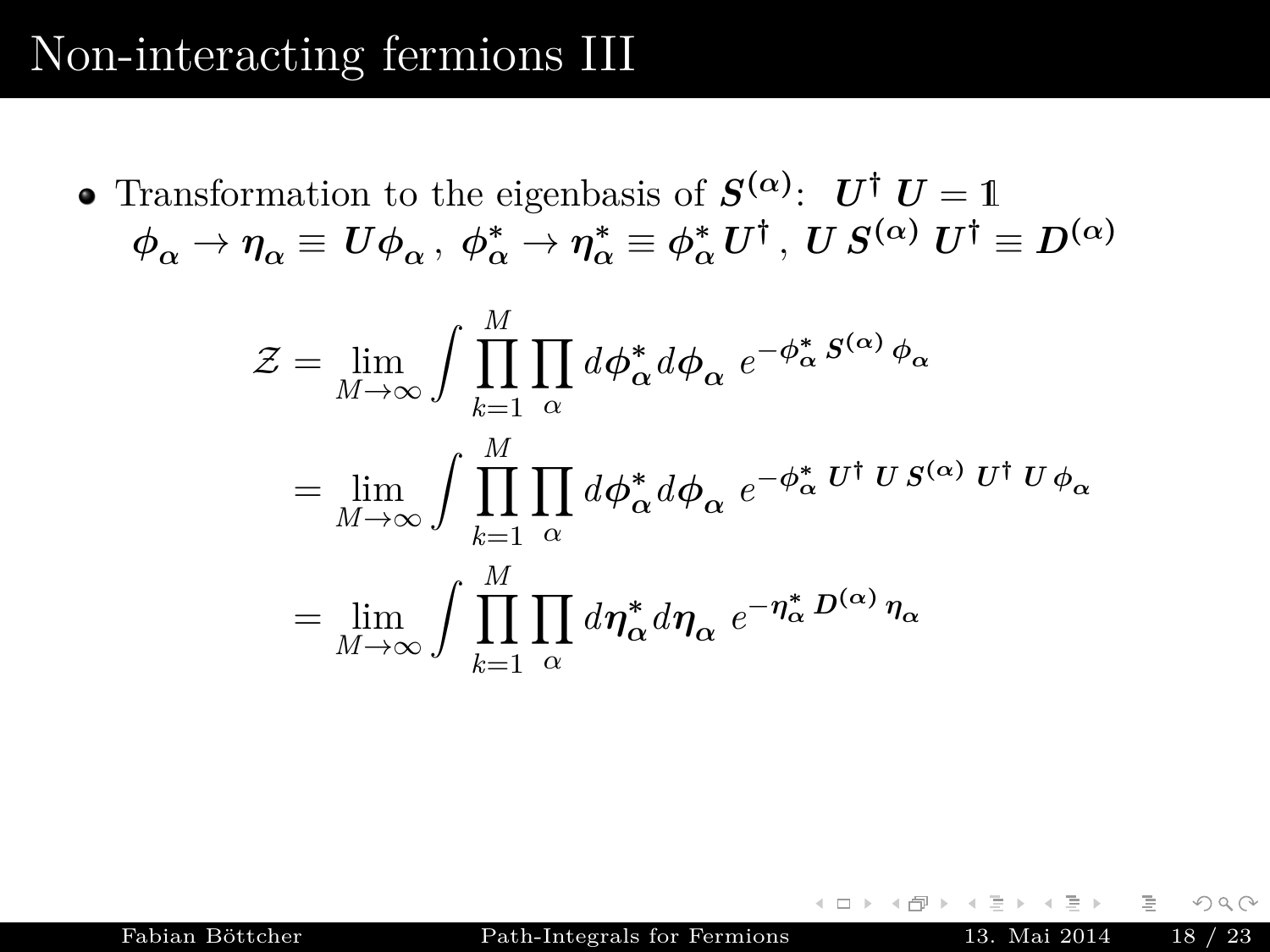Transformation to the eigenbasis of  $S^{(\alpha)}$ :  $U^{\dagger} U = 1$  $\phi^{}_\alpha \to \eta^{}_\alpha \equiv \, U \phi^{}_\alpha \, , \ \phi^*_\alpha \to \eta^*_\alpha \equiv \phi^*_\alpha \, U^\dagger \, , \ U \, S^{(\alpha)} \, \, U^\dagger \equiv D^{(\alpha)} \, ,$ 

$$
\mathcal{Z} = \lim_{M \to \infty} \int \prod_{k=1}^{M} \prod_{\alpha} d\phi_{\alpha}^{*} d\phi_{\alpha} e^{-\phi_{\alpha}^{*} S^{(\alpha)} \phi_{\alpha}}
$$
  
\n
$$
= \lim_{M \to \infty} \int \prod_{k=1}^{M} \prod_{\alpha} d\phi_{\alpha}^{*} d\phi_{\alpha} e^{-\phi_{\alpha}^{*} U^{\dagger} U S^{(\alpha)} U^{\dagger} U \phi_{\alpha}}
$$
  
\n
$$
= \lim_{M \to \infty} \int \prod_{k=1}^{M} \prod_{\alpha} d\eta_{\alpha}^{*} d\eta_{\alpha} e^{-\eta_{\alpha}^{*} D^{(\alpha)} \eta_{\alpha}}
$$
  
\n
$$
= \lim_{M \to \infty} \int \prod_{k=1}^{M} \prod_{\alpha} d\eta_{\alpha}^{*} d\eta_{\alpha} e^{-\sum_{k=1}^{M} d_{k} \eta_{\alpha}^{*} \eta_{\alpha}}
$$

Fabian Böttcher [Path-Integrals for Fermions](#page-0-0) 13. Mai 2014 18 / 23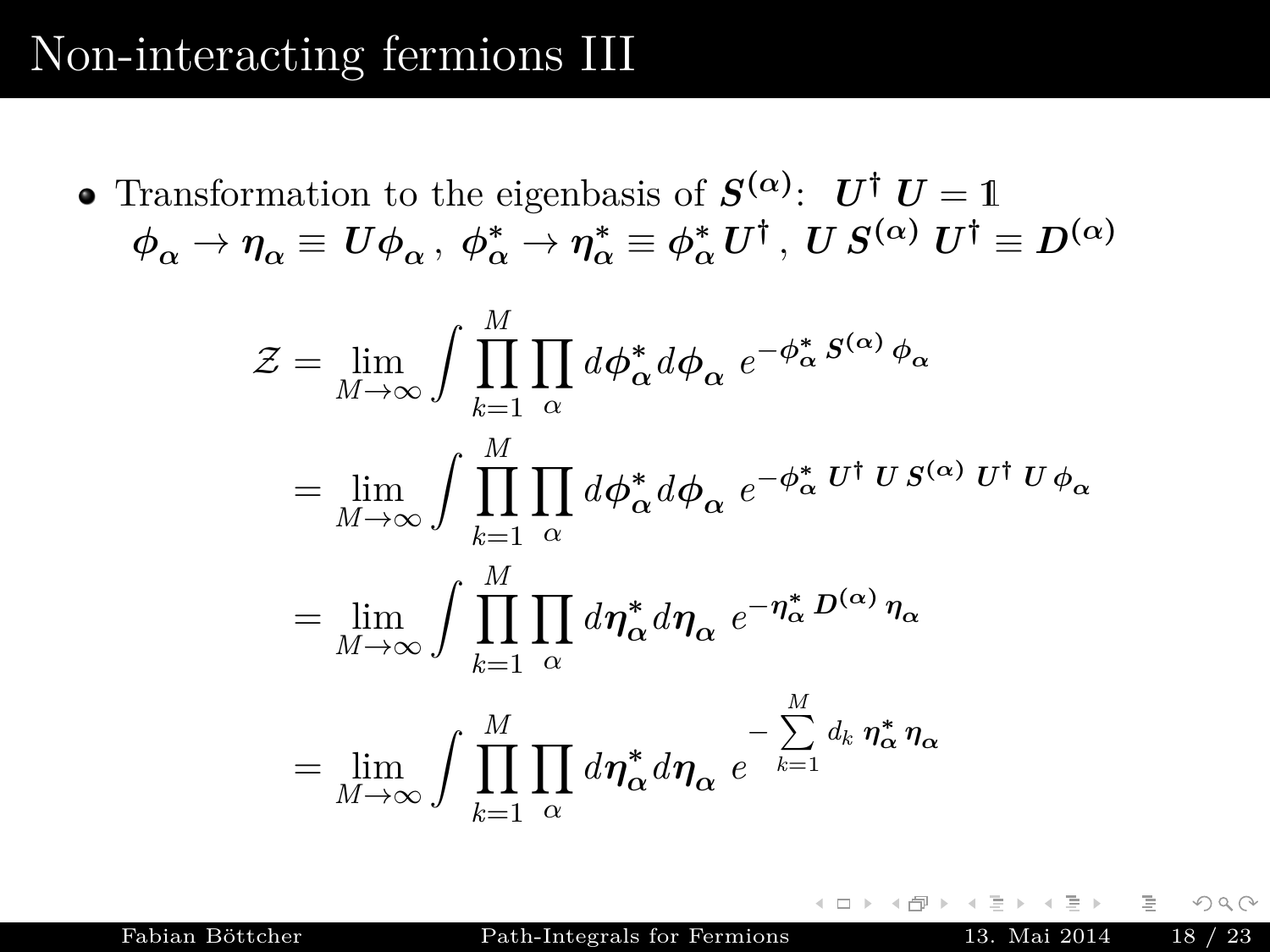Grassmann-integrals:

$$
\int d\eta \, 1 = 0 , \qquad \int d\eta^* \, 1 = 0
$$

$$
\int d\eta \, \eta = 1 , \qquad \int d\eta^* \, \eta^* = 1
$$

**K ロ ▶ K 레 ▶ K 코 ▶ K 코 ▶ │ 코 │ ◆ 9 Q (\***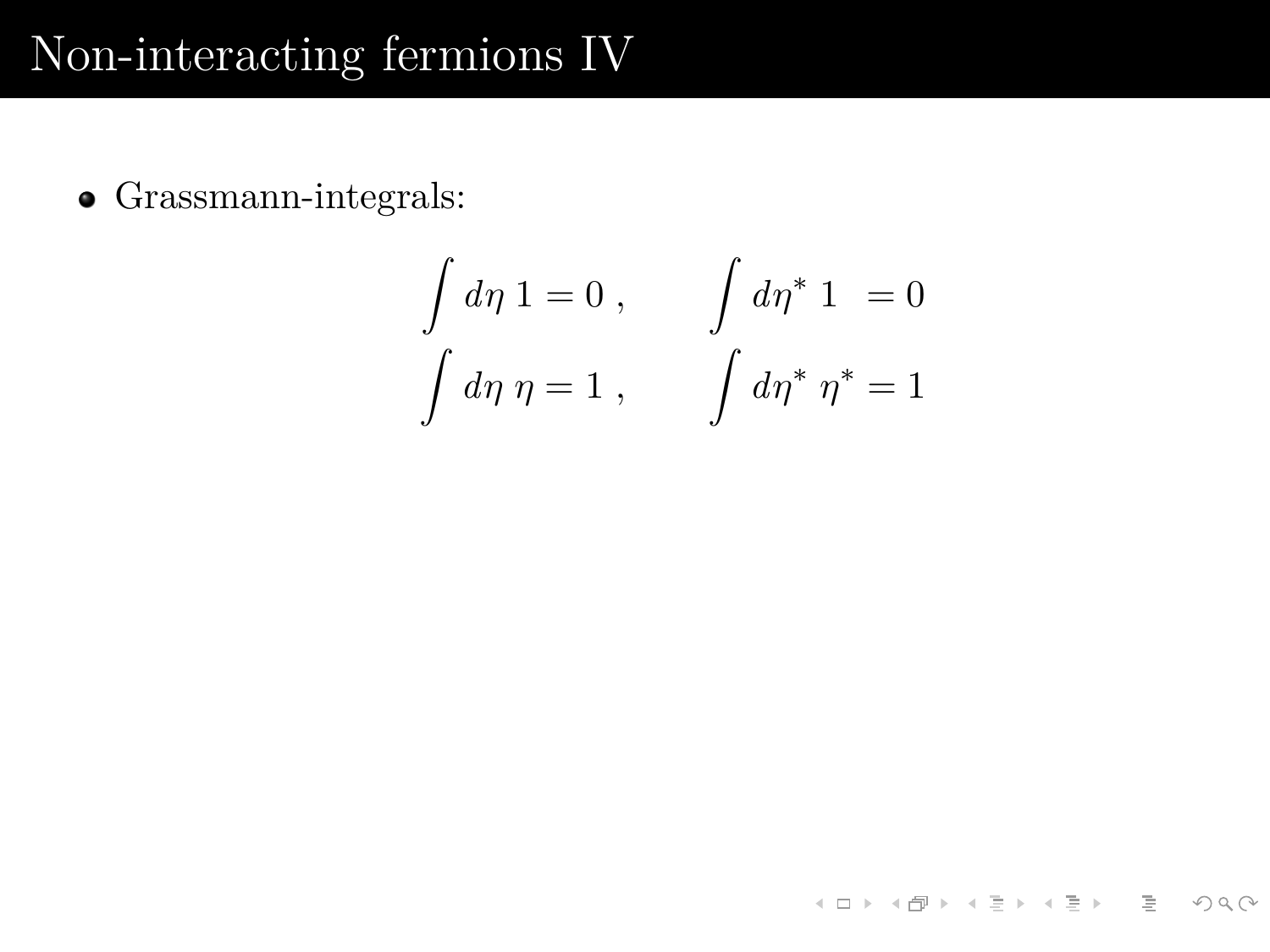Grassmann-integrals:

$$
\int d\eta \, 1 = 0 , \qquad \int d\eta^* \, 1 = 0
$$

$$
\int d\eta \, \eta = 1 , \qquad \int d\eta^* \, \eta^* = 1
$$

Gaussian Grassmann-integral:

$$
\int d\eta^* d\eta \; e^{-\eta^* a\,\eta}
$$

Fabian Böttcher [Path-Integrals for Fermions](#page-0-0) 13. Mai 2014 19 / 23

 $\leftarrow$ 

目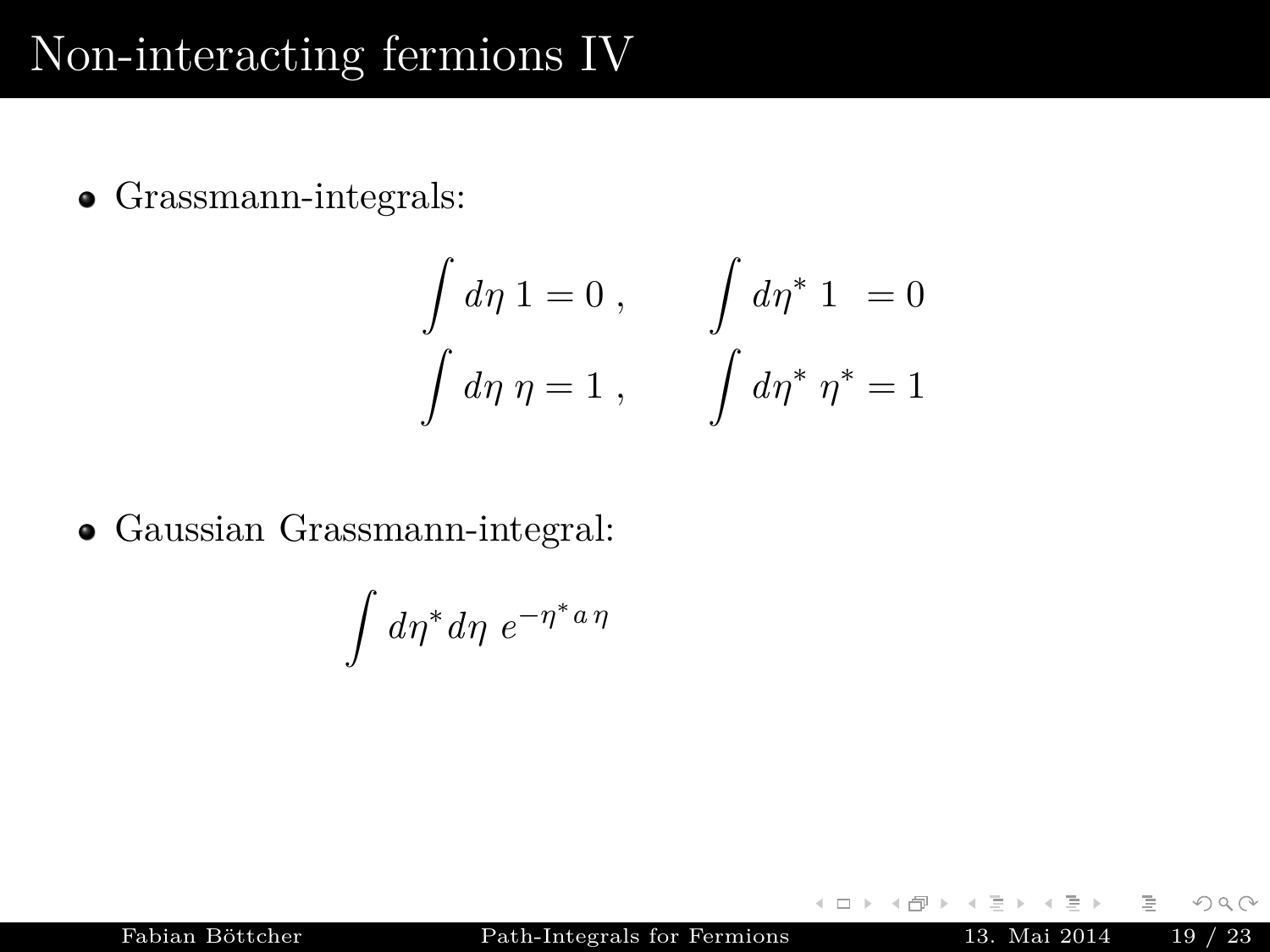Grassmann-integrals:

$$
\int d\eta \, 1 = 0 , \qquad \int d\eta^* \, 1 = 0
$$

$$
\int d\eta \, \eta = 1 , \qquad \int d\eta^* \, \eta^* = 1
$$

Gaussian Grassmann-integral:

$$
\int d\eta^* d\eta \ e^{-\eta^* a \eta} = \int d\eta^* d\eta \ (1 - \eta^* a \eta)
$$

Fabian Böttcher [Path-Integrals for Fermions](#page-0-0) 13. Mai 2014 19 / 23

 $\leftarrow$ 

目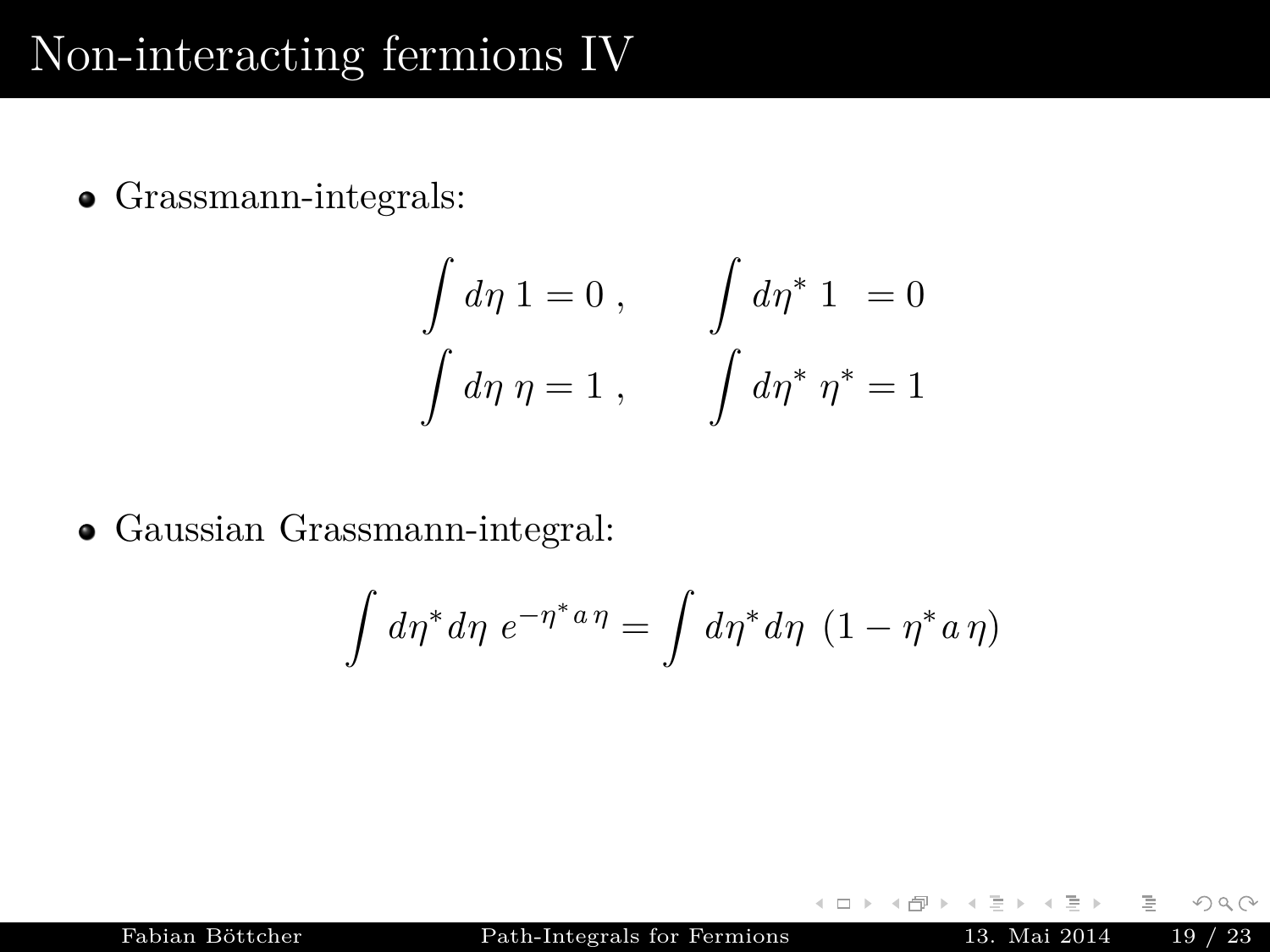Grassmann-integrals:

$$
\int d\eta \, 1 = 0 , \qquad \int d\eta^* \, 1 = 0
$$

$$
\int d\eta \, \eta = 1 , \qquad \int d\eta^* \, \eta^* = 1
$$

Gaussian Grassmann-integral:

$$
\int d\eta^* d\eta \ e^{-\eta^* a \eta} = \int d\eta^* d\eta \ (1 - \eta^* a \eta)
$$

$$
= \int d\eta^* d\eta \ \eta a \eta^*
$$

 $\leftarrow$ 

Fabian Böttcher [Path-Integrals for Fermions](#page-0-0) 13. Mai 2014 19 / 23

目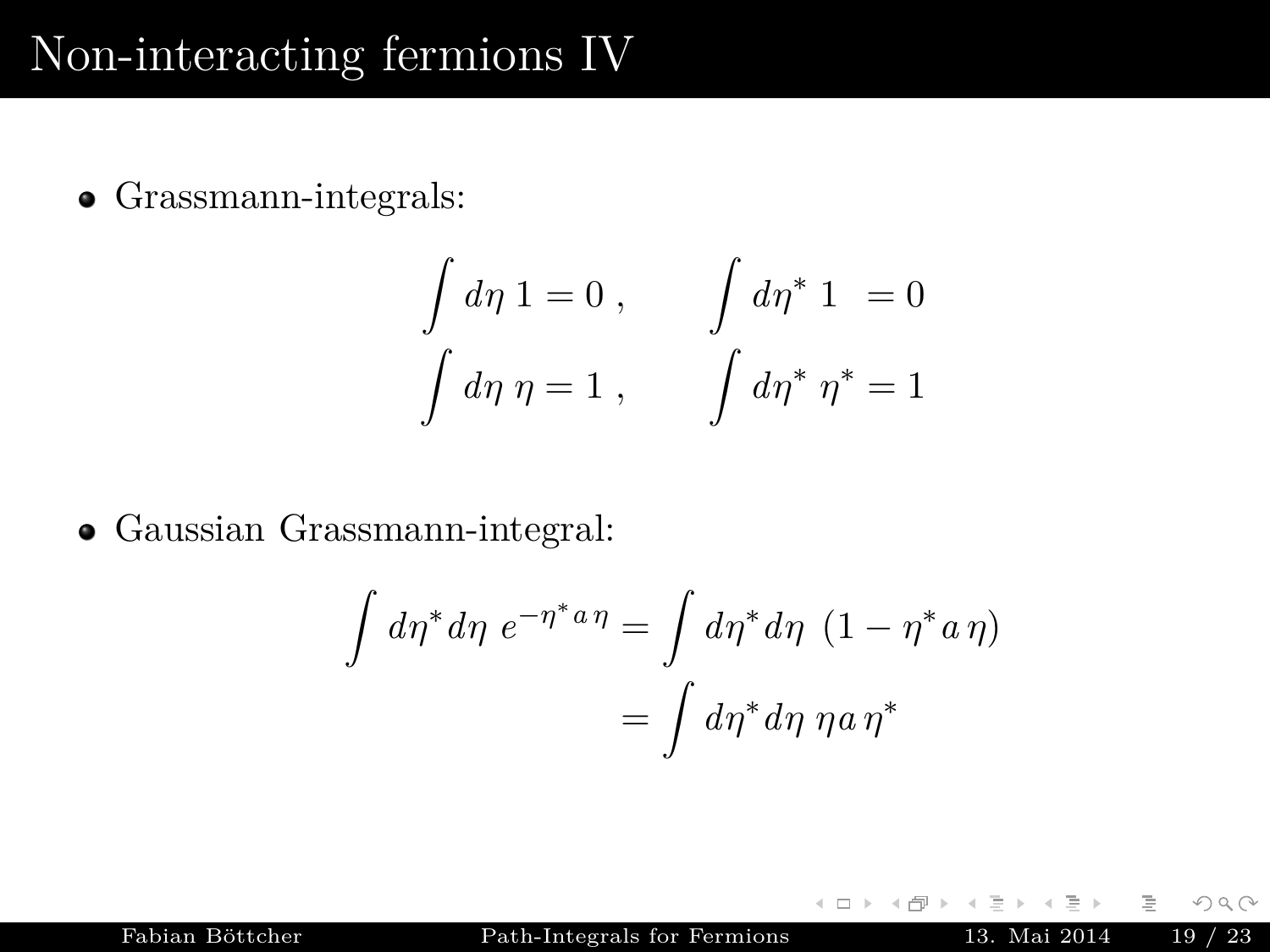Grassmann-integrals:

$$
\int d\eta \, 1 = 0 , \qquad \int d\eta^* \, 1 = 0
$$

$$
\int d\eta \, \eta = 1 , \qquad \int d\eta^* \, \eta^* = 1
$$

Gaussian Grassmann-integral:

$$
\int d\eta^* d\eta \ e^{-\eta^* a \eta} = \int d\eta^* d\eta \ (1 - \eta^* a \eta)
$$

$$
= \int d\eta^* d\eta \ \eta a \eta^*
$$

$$
= a
$$

 $\leftarrow$ 

Fabian Böttcher [Path-Integrals for Fermions](#page-0-0) 13. Mai 2014 19 / 23

目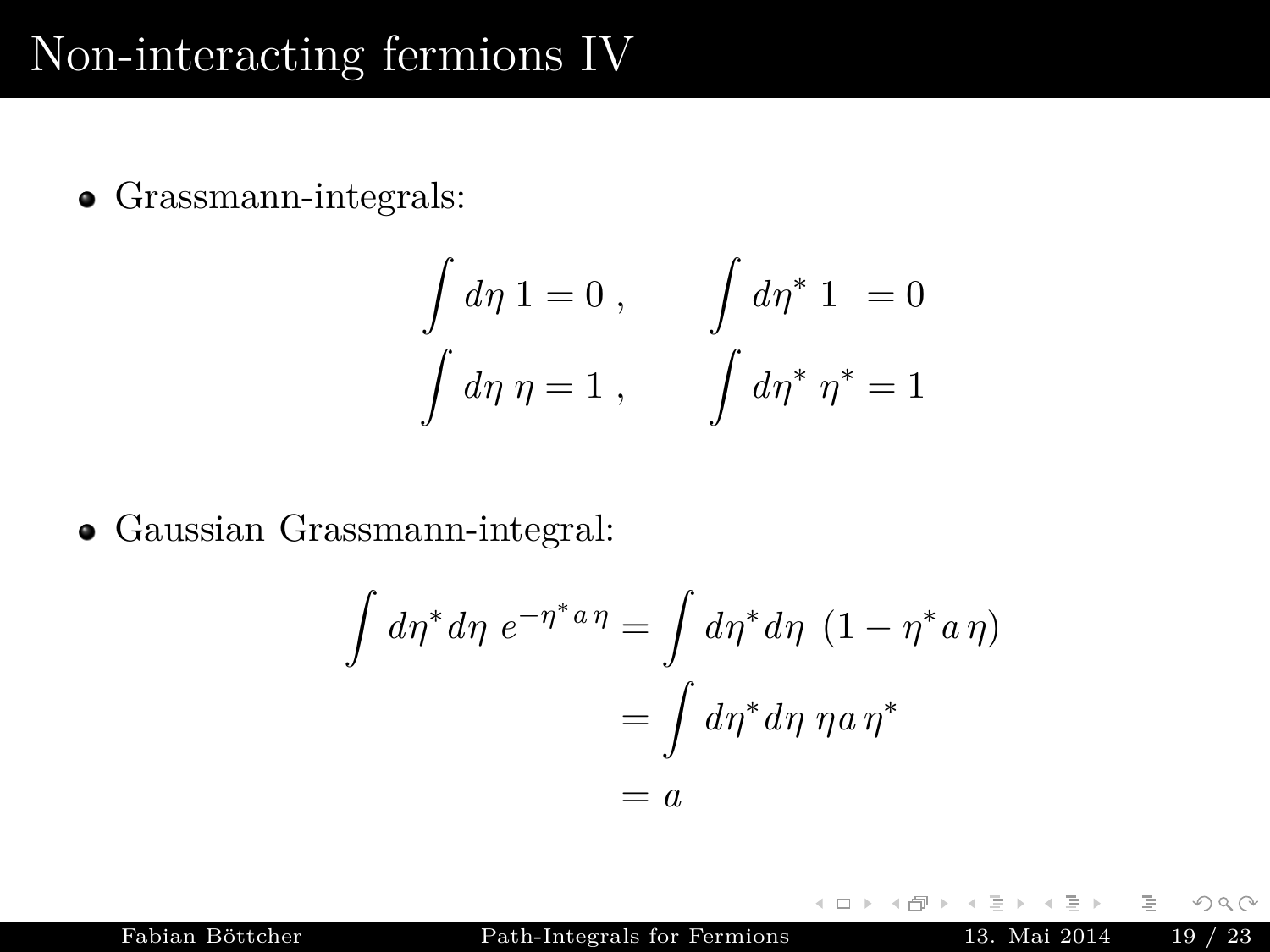Partition function:

$$
\mathcal{Z} = \lim_{M \to \infty} \int \prod_{k=1}^{M} \prod_{\alpha} d\eta_{\alpha}^{*} d\eta_{\alpha} e^{-d_{k} \eta_{\alpha}^{*}} \eta_{\alpha}
$$

 $\leftarrow$   $\Box$   $\rightarrow$ 

E.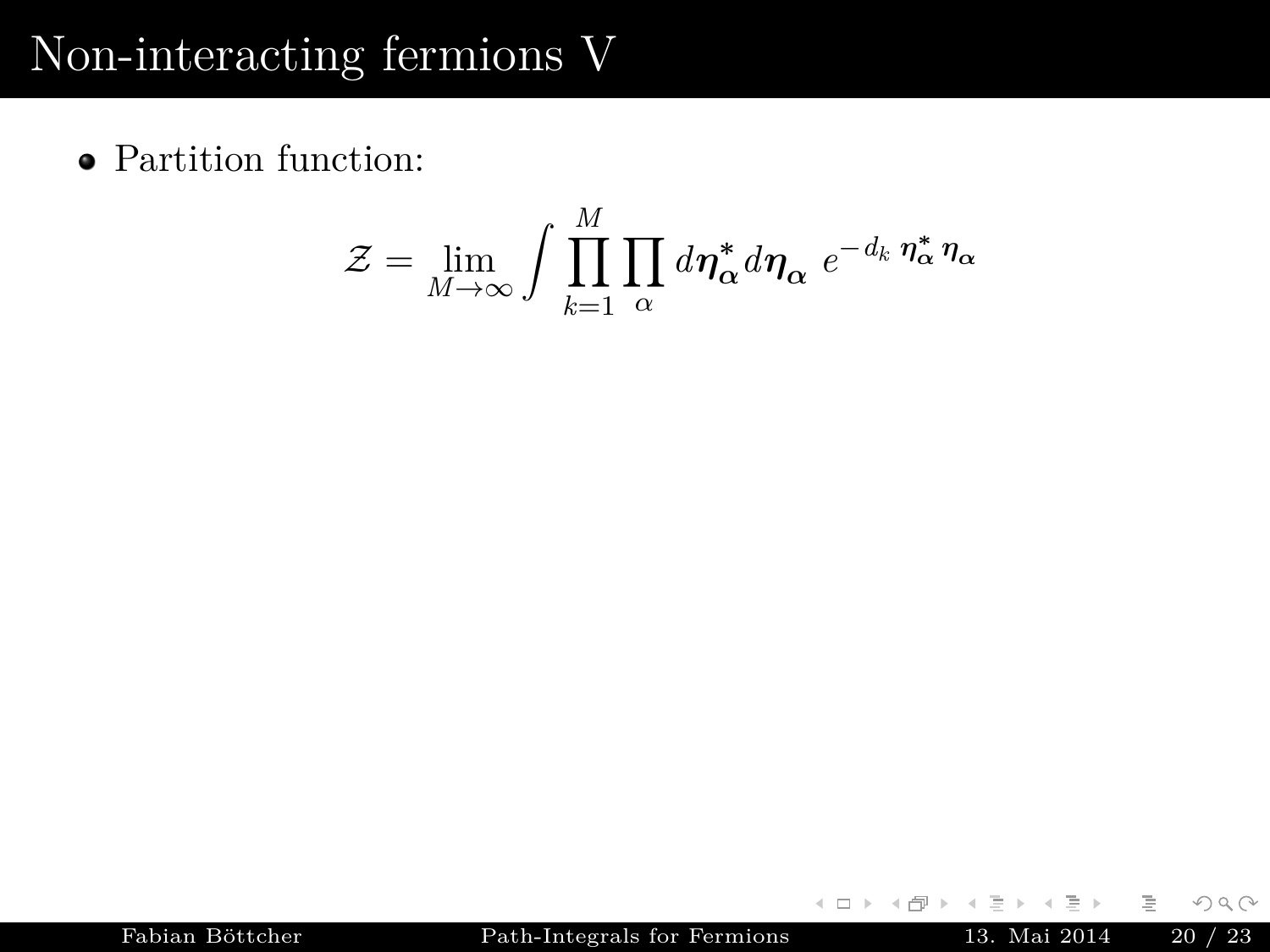Partition function:

$$
\mathcal{Z} = \lim_{M \to \infty} \int \prod_{k=1}^{M} \prod_{\alpha} d\eta_{\alpha}^{*} d\eta_{\alpha} e^{-d_{k} \eta_{\alpha}^{*}} \eta_{\alpha}
$$

$$
= \lim_{M \to \infty} \prod_{\alpha} \prod_{k=1}^{M} d_{k}
$$

 $\leftarrow$   $\Box$   $\rightarrow$ 

E.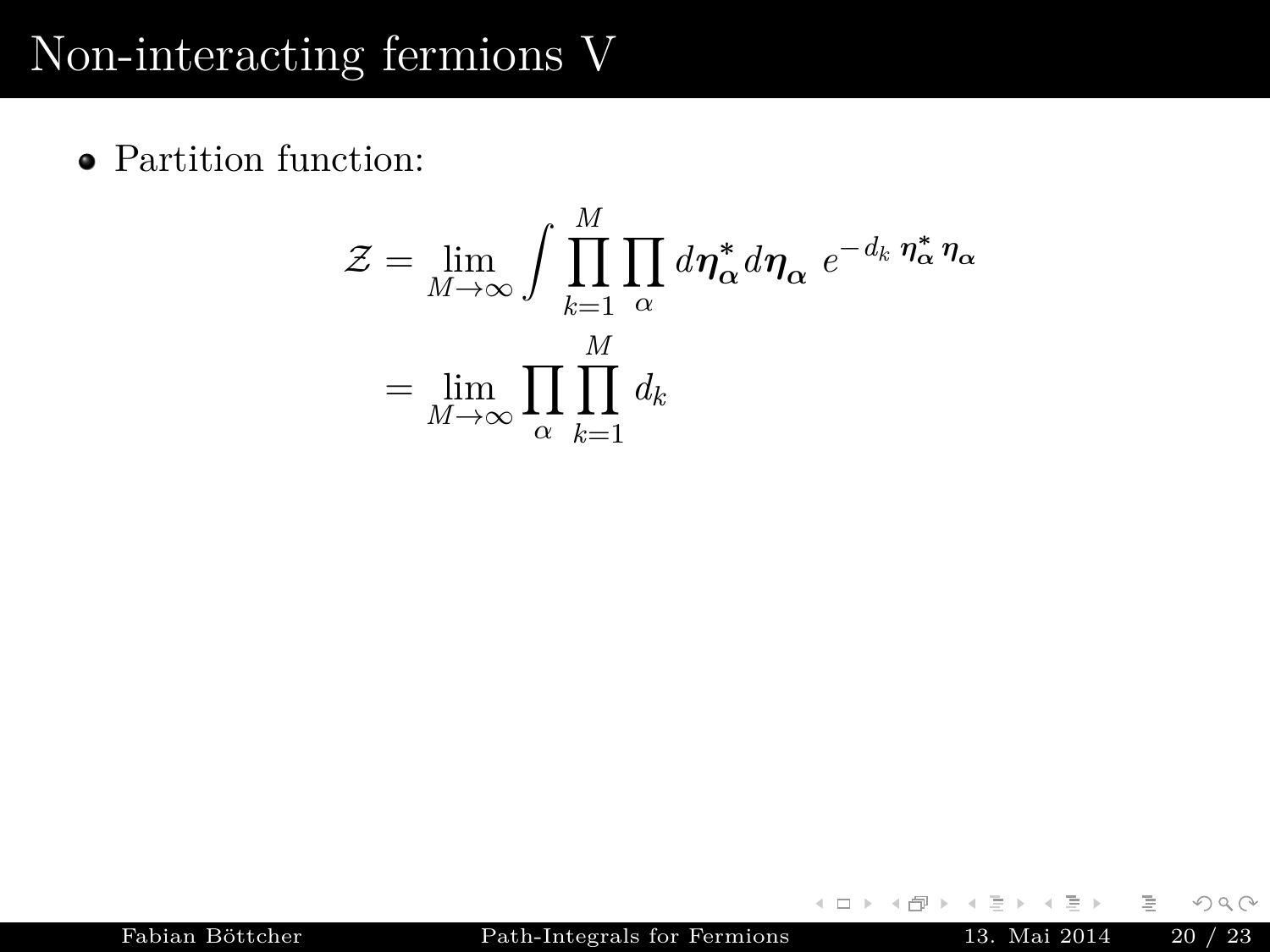Partition function:

$$
\mathcal{Z} = \lim_{M \to \infty} \int \prod_{k=1}^{M} \prod_{\alpha} d\eta_{\alpha}^{*} d\eta_{\alpha} e^{-d_{k} \eta_{\alpha}^{*}} \eta_{\alpha}
$$

$$
= \lim_{M \to \infty} \prod_{\alpha} \prod_{k=1}^{M} d_{k} = \lim_{M \to \infty} \prod_{\alpha} \det S^{(\alpha)}
$$

 $\leftarrow$   $\Box$   $\rightarrow$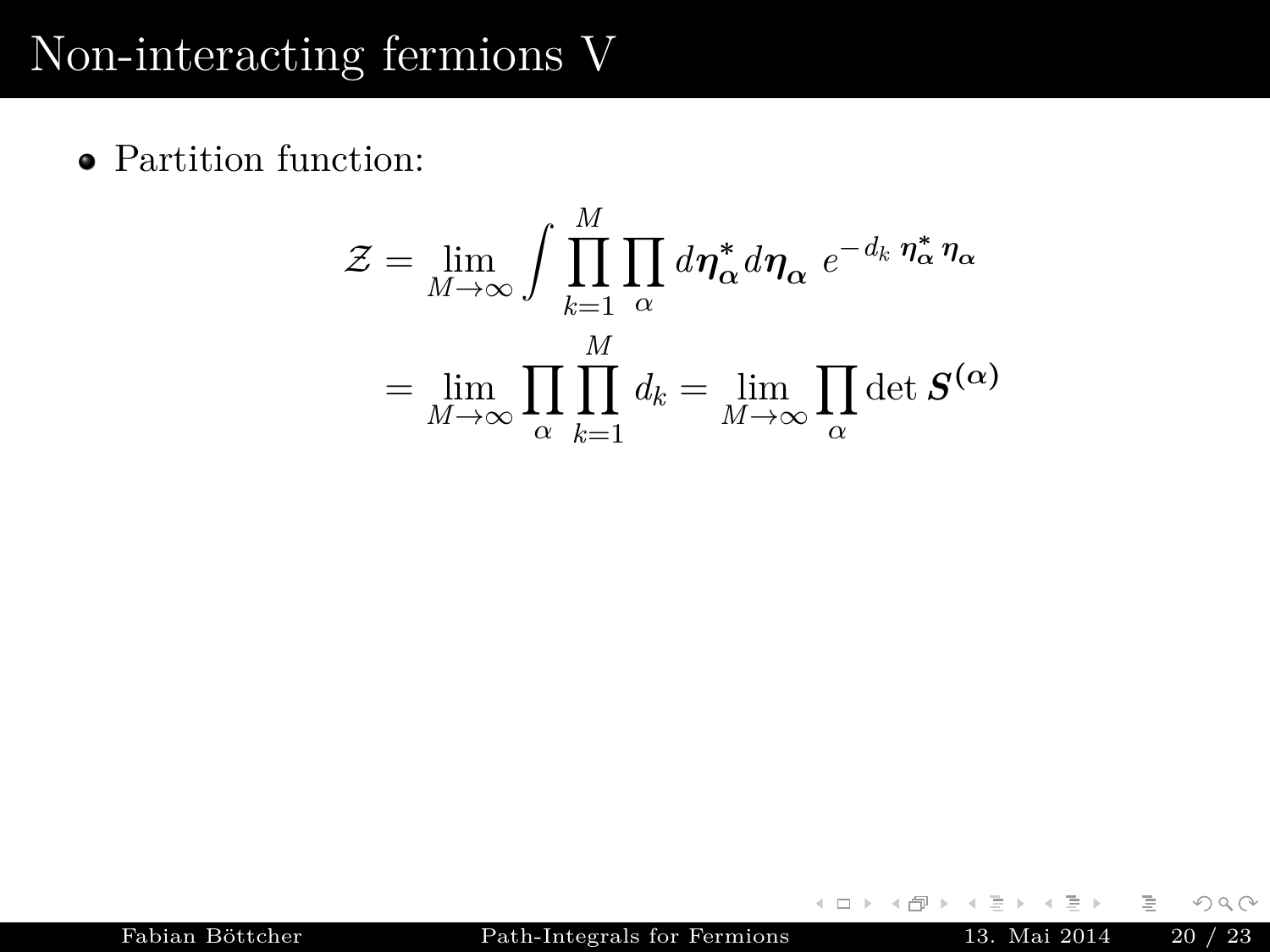Partition function:

$$
\mathcal{Z} = \lim_{M \to \infty} \int \prod_{k=1}^{M} \prod_{\alpha} d\eta_{\alpha}^{*} d\eta_{\alpha} e^{-d_{k} \eta_{\alpha}^{*}} \eta_{\alpha}
$$

$$
= \lim_{M \to \infty} \prod_{\alpha} \prod_{k=1}^{M} d_{k} = \lim_{M \to \infty} \prod_{\alpha} \det S^{(\alpha)}
$$

Determinant:

$$
\lim_{M \to \infty} \det \mathbf{S}^{(\alpha)} = \lim_{M \to \infty} \left( 1 - (-1)^{M-1} (-a)^M \right)
$$

Fabian Böttcher [Path-Integrals for Fermions](#page-0-0) 13. Mai 2014 20 / 23

 $\leftarrow$   $\Box$   $\rightarrow$ 

E.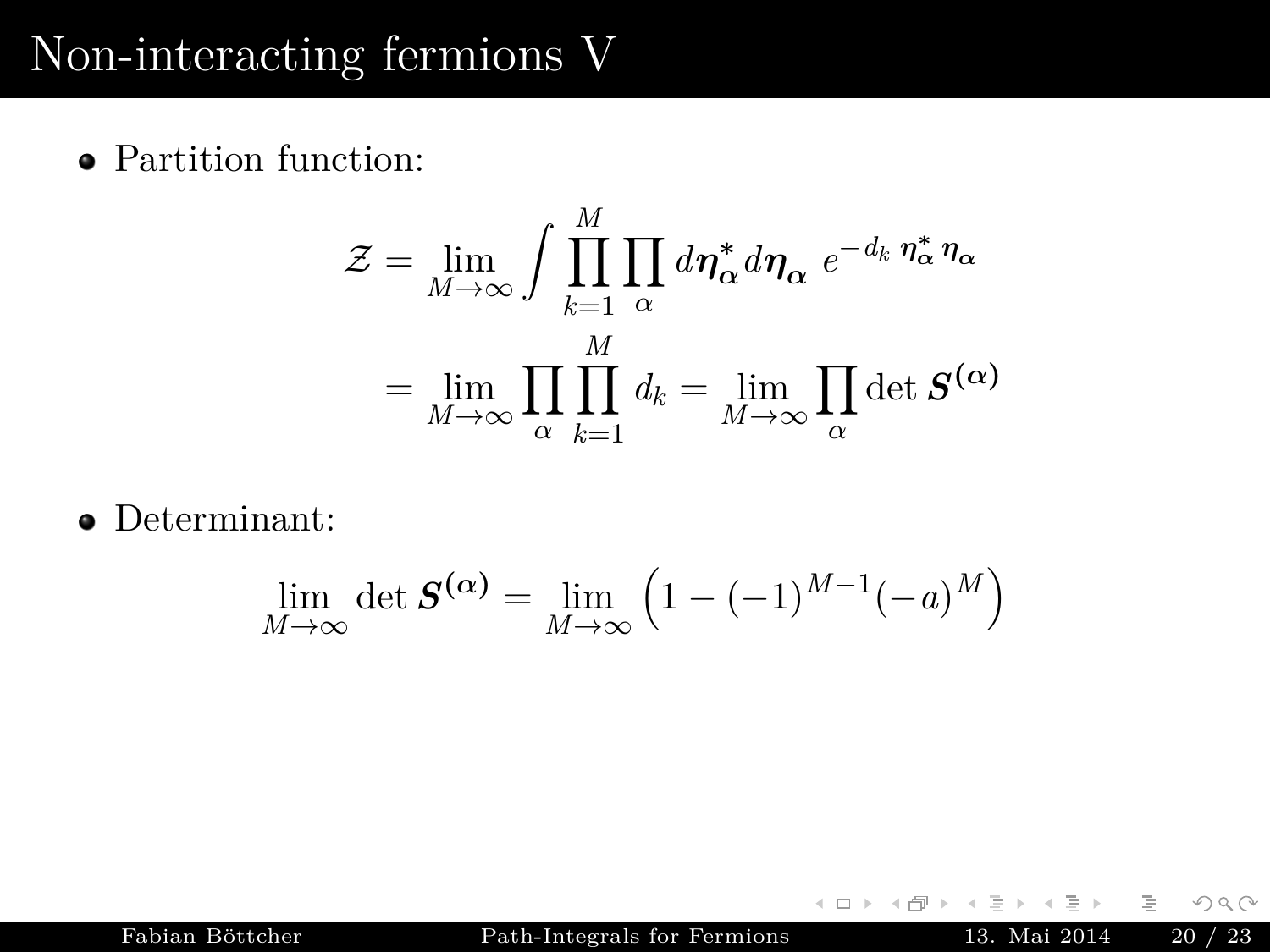Partition function:

$$
\mathcal{Z} = \lim_{M \to \infty} \int \prod_{k=1}^{M} \prod_{\alpha} d\eta_{\alpha}^{*} d\eta_{\alpha} e^{-d_{k} \eta_{\alpha}^{*}} \eta_{\alpha}
$$

$$
= \lim_{M \to \infty} \prod_{\alpha} \prod_{k=1}^{M} d_{k} = \lim_{M \to \infty} \prod_{\alpha} \det S^{(\alpha)}
$$

Determinant:

$$
\lim_{M \to \infty} \det \mathbf{S}^{(\alpha)} = \lim_{M \to \infty} \left( 1 - (-1)^{M-1} (-a)^M \right)
$$

$$
= \lim_{M \to \infty} \left( 1 + \left( 1 - \frac{\beta}{M} (\epsilon_\alpha - \mu) \right)^M \right)
$$

 $\leftarrow$ 

Fabian Böttcher [Path-Integrals for Fermions](#page-0-0) 13. Mai 2014 20 / 23

言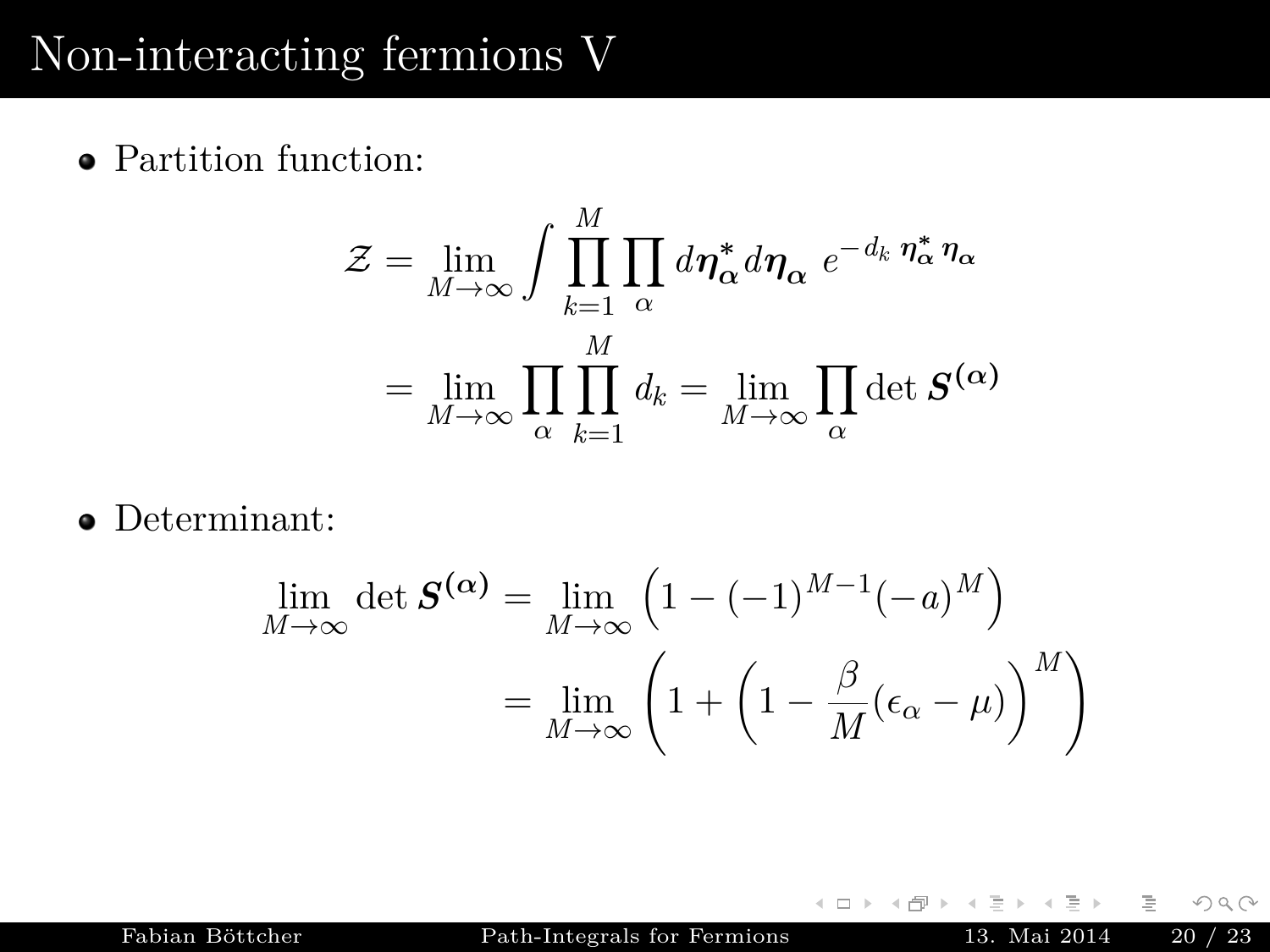Partition function:

$$
\mathcal{Z} = \lim_{M \to \infty} \int \prod_{k=1}^{M} \prod_{\alpha} d\eta_{\alpha}^{*} d\eta_{\alpha} e^{-d_{k} \eta_{\alpha}^{*}} \eta_{\alpha}
$$

$$
= \lim_{M \to \infty} \prod_{\alpha} \prod_{k=1}^{M} d_{k} = \lim_{M \to \infty} \prod_{\alpha} \det S^{(\alpha)}
$$

Determinant:

$$
\lim_{M \to \infty} \det \mathbf{S}^{(\alpha)} = \lim_{M \to \infty} \left( 1 - (-1)^{M-1} (-a)^M \right)
$$

$$
= \lim_{M \to \infty} \left( 1 + \left( 1 - \frac{\beta}{M} (\epsilon_\alpha - \mu) \right)^M \right)
$$

$$
= 1 + e^{-\beta(\epsilon_\alpha - \mu)}
$$

 $\leftarrow$   $\Box$   $\rightarrow$ 

Fabian Böttcher [Path-Integrals for Fermions](#page-0-0) 13. Mai 2014 20 / 23

E.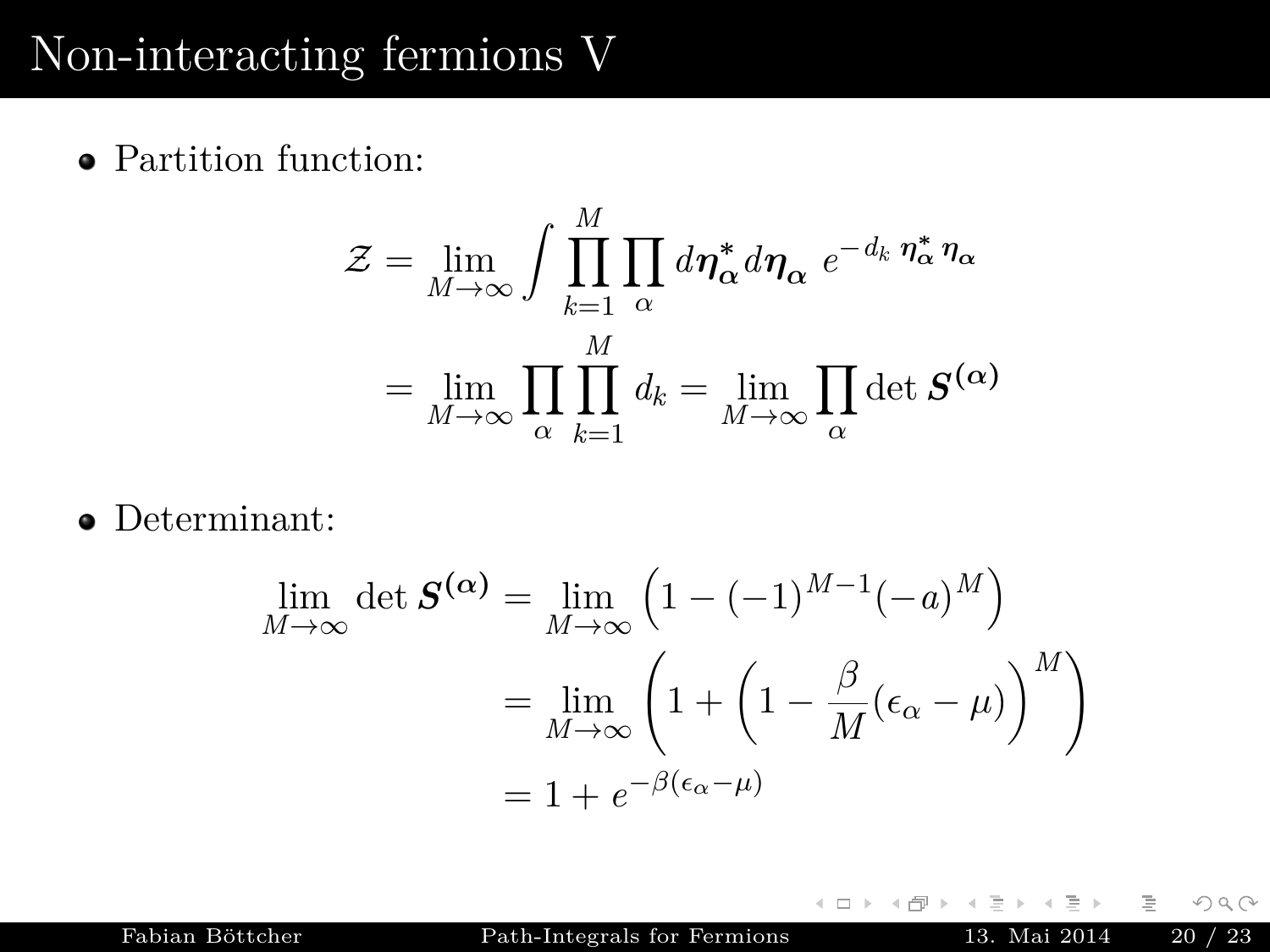$$
\implies \mathcal{Z} = \prod_{\alpha} \left( 1 + e^{-\beta(\epsilon_{\alpha} - \mu)} \right)
$$

 ${\bf Fabian B\"ottcher} \hspace{1.5cm} {\bf Path-Integrals for Fermions} \hspace{1.5cm} 13. \text{ Mai } 2014 \hspace{1.5cm} 21 \text{ / } 23$  ${\bf Fabian B\"ottcher} \hspace{1.5cm} {\bf Path-Integrals for Fermions} \hspace{1.5cm} 13. \text{ Mai } 2014 \hspace{1.5cm} 21 \text{ / } 23$  ${\bf Fabian B\"ottcher} \hspace{1.5cm} {\bf Path-Integrals for Fermions} \hspace{1.5cm} 13. \text{ Mai } 2014 \hspace{1.5cm} 21 \text{ / } 23$ 

 $\leftarrow$   $\Box$   $\rightarrow$  $\triangleleft$ 

Ξ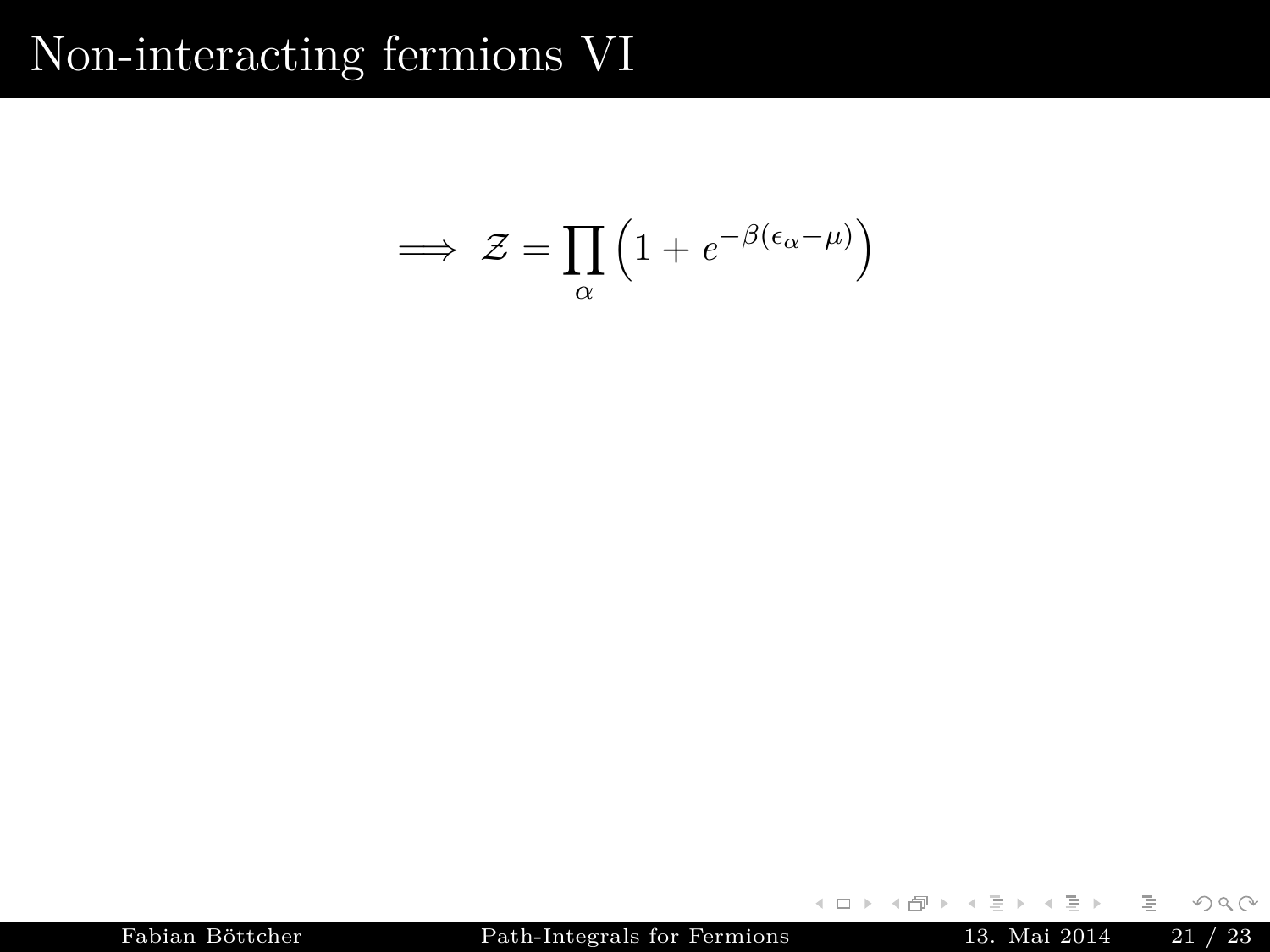$$
\implies \mathcal{Z} = \prod_{\alpha} \left( 1 + e^{-\beta(\epsilon_{\alpha} - \mu)} \right)
$$

Expectation value of  $N = \sum$  $\sum_{\alpha} a_{\alpha}^{\dagger} a_{\alpha}$ :

$$
\langle N \rangle = k_B T \frac{\partial}{\partial \mu} \ln \mathcal{Z}
$$

Fabian Böttcher [Path-Integrals for Fermions](#page-0-0) 13. Mai 2014 21 / 23

 $\leftarrow$ 

目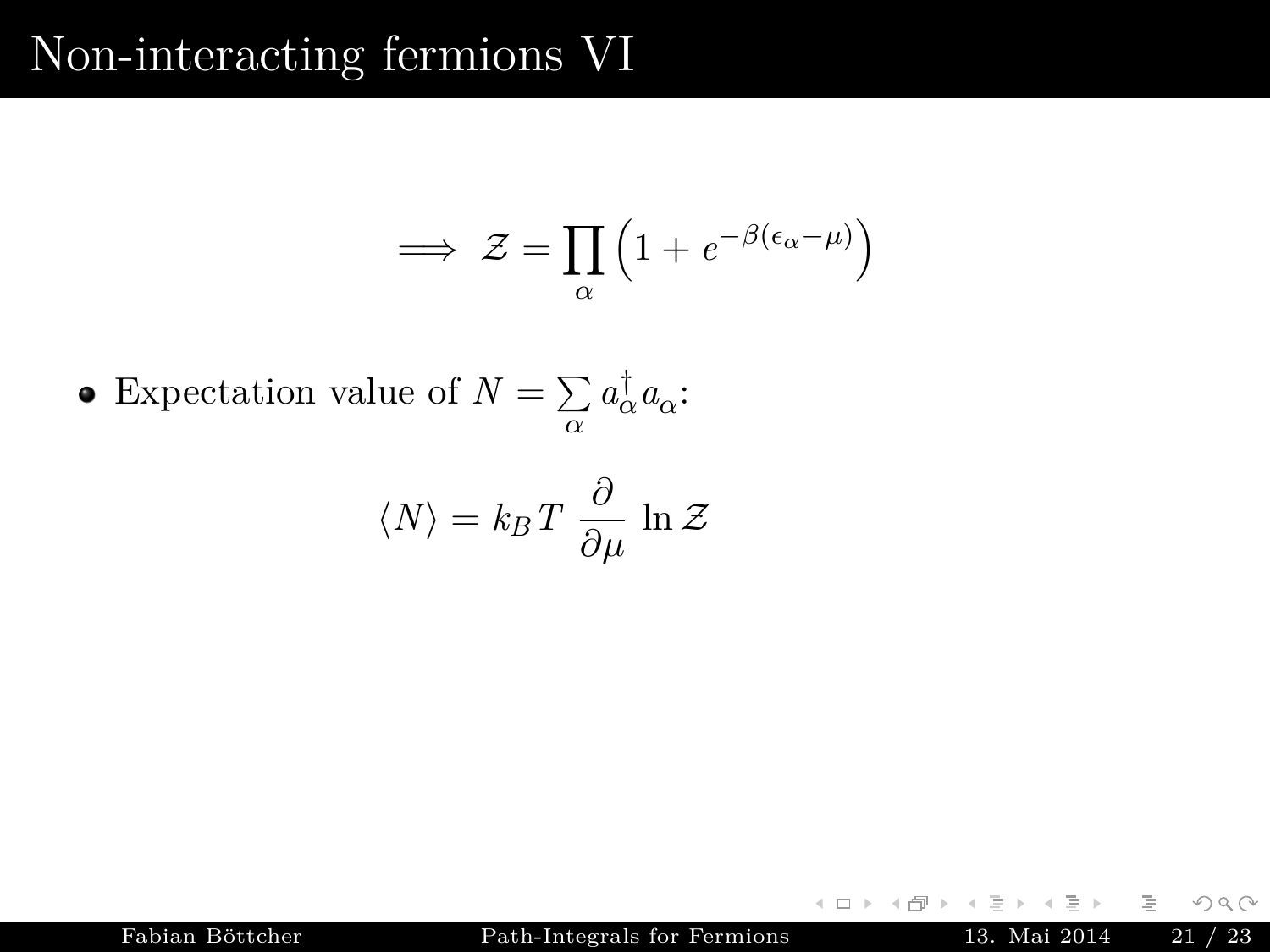$$
\implies \mathcal{Z} = \prod_{\alpha} \left( 1 + e^{-\beta(\epsilon_{\alpha} - \mu)} \right)
$$

Expectation value of  $N = \sum$  $\sum_{\alpha} a_{\alpha}^{\dagger} a_{\alpha}$ :

$$
\langle N \rangle = k_B T \frac{\partial}{\partial \mu} \ln \mathcal{Z}
$$

$$
= \frac{1}{\beta} \frac{\partial}{\partial \mu} \sum_{\alpha} \ln \left( 1 + e^{-\beta (\epsilon_{\alpha} - \mu)} \right)
$$

Fabian Böttcher [Path-Integrals for Fermions](#page-0-0) 13. Mai 2014 21 / 23

 $\leftarrow$ 

目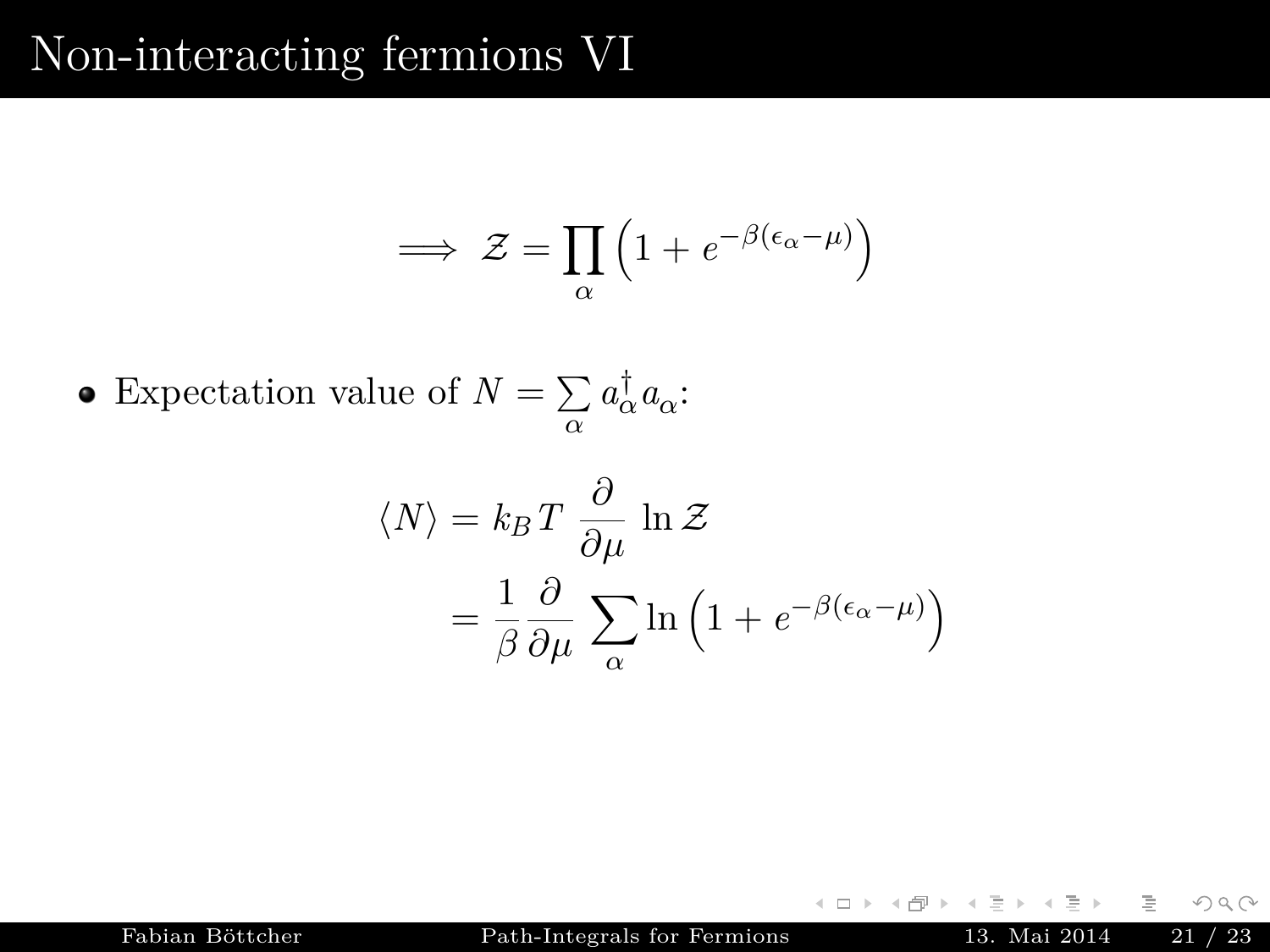$$
\implies \mathcal{Z} = \prod_{\alpha} \left( 1 + e^{-\beta(\epsilon_{\alpha} - \mu)} \right)
$$

Expectation value of  $N = \sum$  $\sum_{\alpha} a_{\alpha}^{\dagger} a_{\alpha}$ :

$$
\langle N \rangle = k_B T \frac{\partial}{\partial \mu} \ln \mathcal{Z}
$$
  
=  $\frac{1}{\beta} \frac{\partial}{\partial \mu} \sum_{\alpha} \ln \left( 1 + e^{-\beta (\epsilon_{\alpha} - \mu)} \right)$   
=  $\sum_{\alpha} \frac{1}{1 + e^{\beta (\epsilon_{\alpha} - \mu)}}$   
 $\implies$  Fermi-Dirac distribution

 $\leftarrow$ 

Fabian Böttcher [Path-Integrals for Fermions](#page-0-0) 13. Mai 2014 21 / 23

目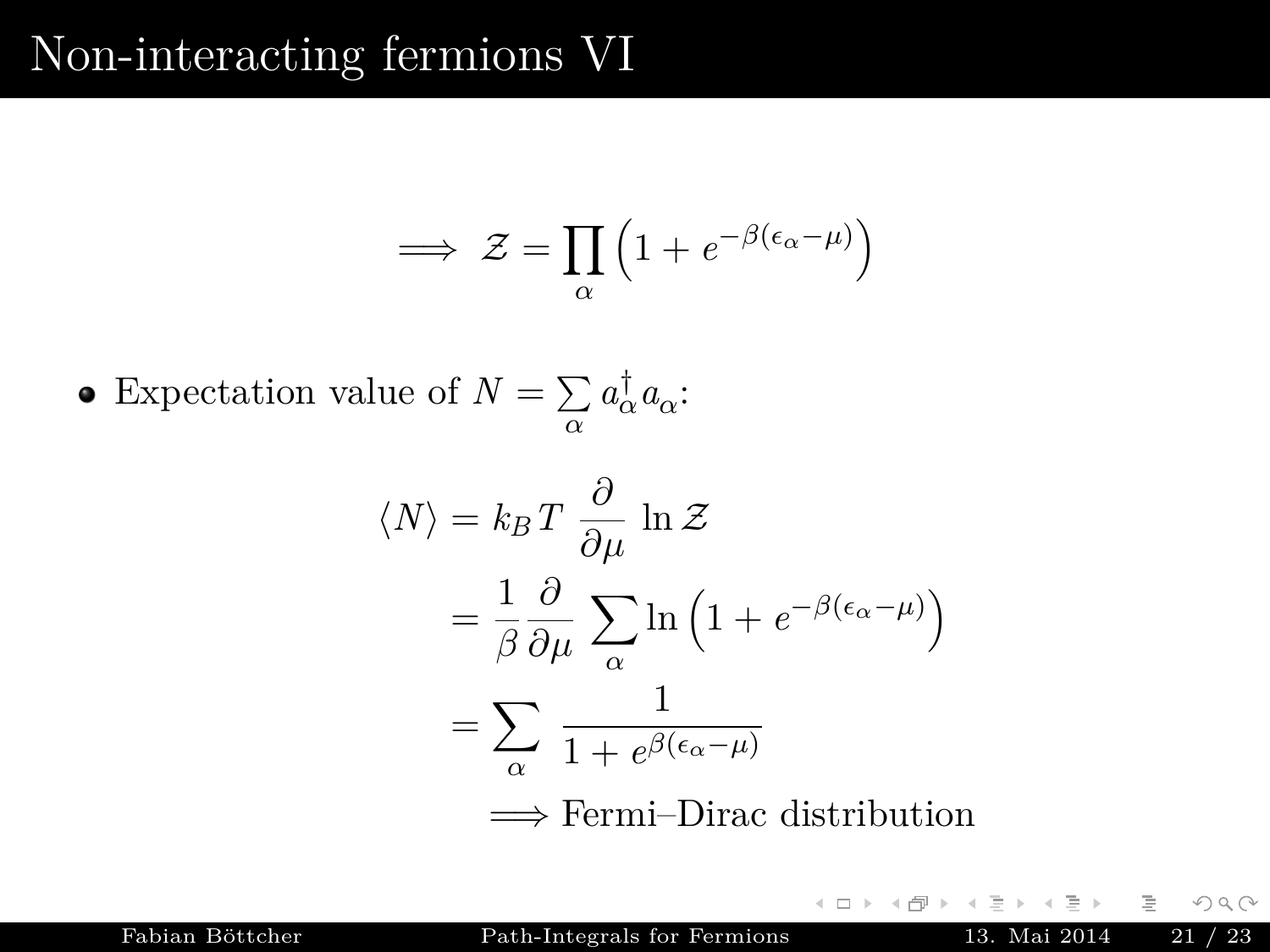## <span id="page-68-0"></span>Conclusion

#### Summary

- Path-Integral for fermionic particles expressed by coherent states
- Grassmann variables needed for the coherent states due to the anticommuting of the annihilation operator *a*
- Derivation similar to the case of bosonic particles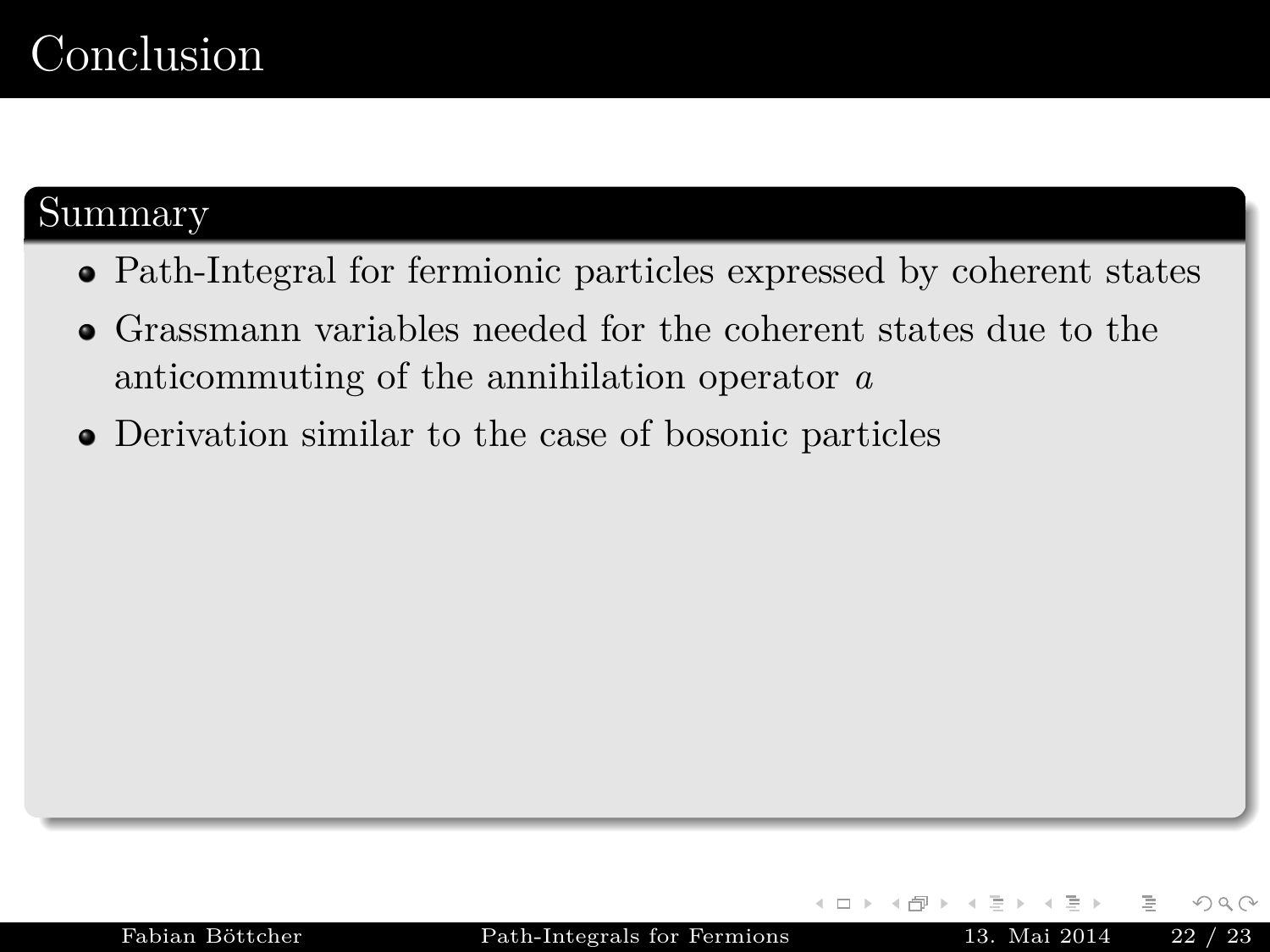## Conclusion

#### Summary

- Path-Integral for fermionic particles expressed by coherent states
- Grassmann variables needed for the coherent states due to the anticommuting of the annihilation operator *a*
- Derivation similar to the case of bosonic particles

- Partition function can be expressed through the path-integral formalism
- Antiperiodic boundary conditions for fermionic particles
- Non-interacting Hamiltonian =⇒ Fermi-Dirac distribution